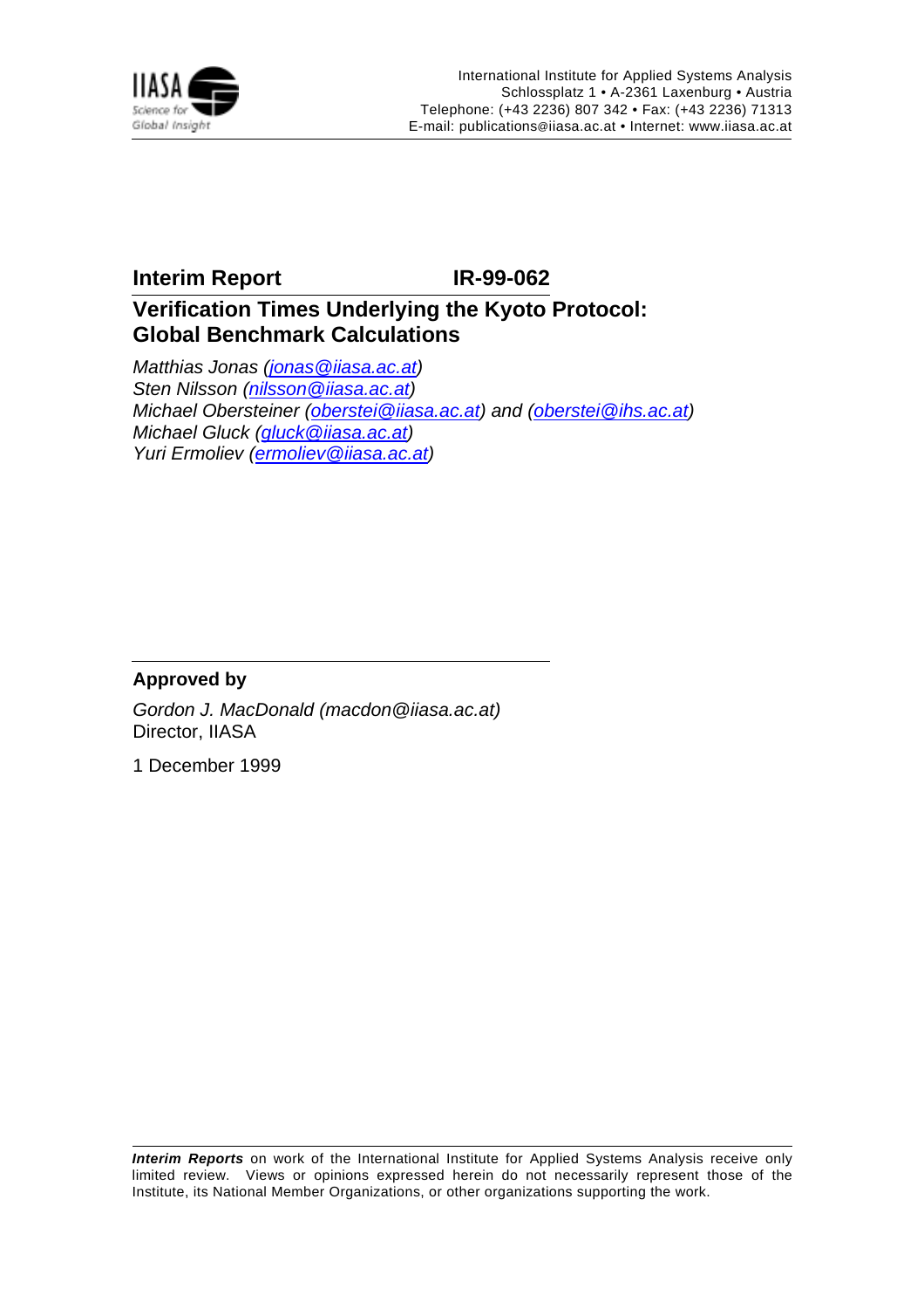# **Contents**

| 1. |                     | <b>INTRODUCTION</b>                                                           | 1  |
|----|---------------------|-------------------------------------------------------------------------------|----|
| 2. |                     | PARTIAL CARBON ACCOUNTING (PCA) VERSUS FULL CARBON<br><b>ACCOUNTING (FCA)</b> | 3  |
|    |                     | 2.1 Land indirectly affected by human activities                              | 3  |
|    | 2.2                 | <b>Additionality</b>                                                          | 4  |
| 3. |                     | <b>METHODOLOGY</b>                                                            | 10 |
| 4. |                     | <b>GLOBAL VERIFICATION TIMES</b>                                              | 13 |
|    | 4.1                 | <b>FCA: Business-as-Usual Case (BaU)</b>                                      | 13 |
|    | 4.2                 | <b>FCA: Global Afforestation Case (Aff)</b>                                   | 17 |
|    | 4.3                 | <b>PCA: Fossil Fuel Case (FF)</b>                                             | 22 |
|    |                     | 4.4 PCA: Fossil-Fuel-plus-Global-Afforestation Case (FF+Aff)                  | 25 |
| 5. |                     | <b>CONCLUSIONS: IMPLICATIONS FOR THE KYOTO PROTOCOL</b>                       | 29 |
|    |                     | <b>REFERENCES</b>                                                             | 34 |
|    |                     | <b>APPENDICES</b>                                                             | 37 |
|    | <b>Appendix I</b>   |                                                                               | 37 |
|    | <b>Appendix II:</b> |                                                                               | 37 |
|    | <b>Appendix III</b> |                                                                               | 38 |
|    | <b>Appendix IV</b>  |                                                                               | 40 |
|    | <b>NOTES</b>        |                                                                               | 41 |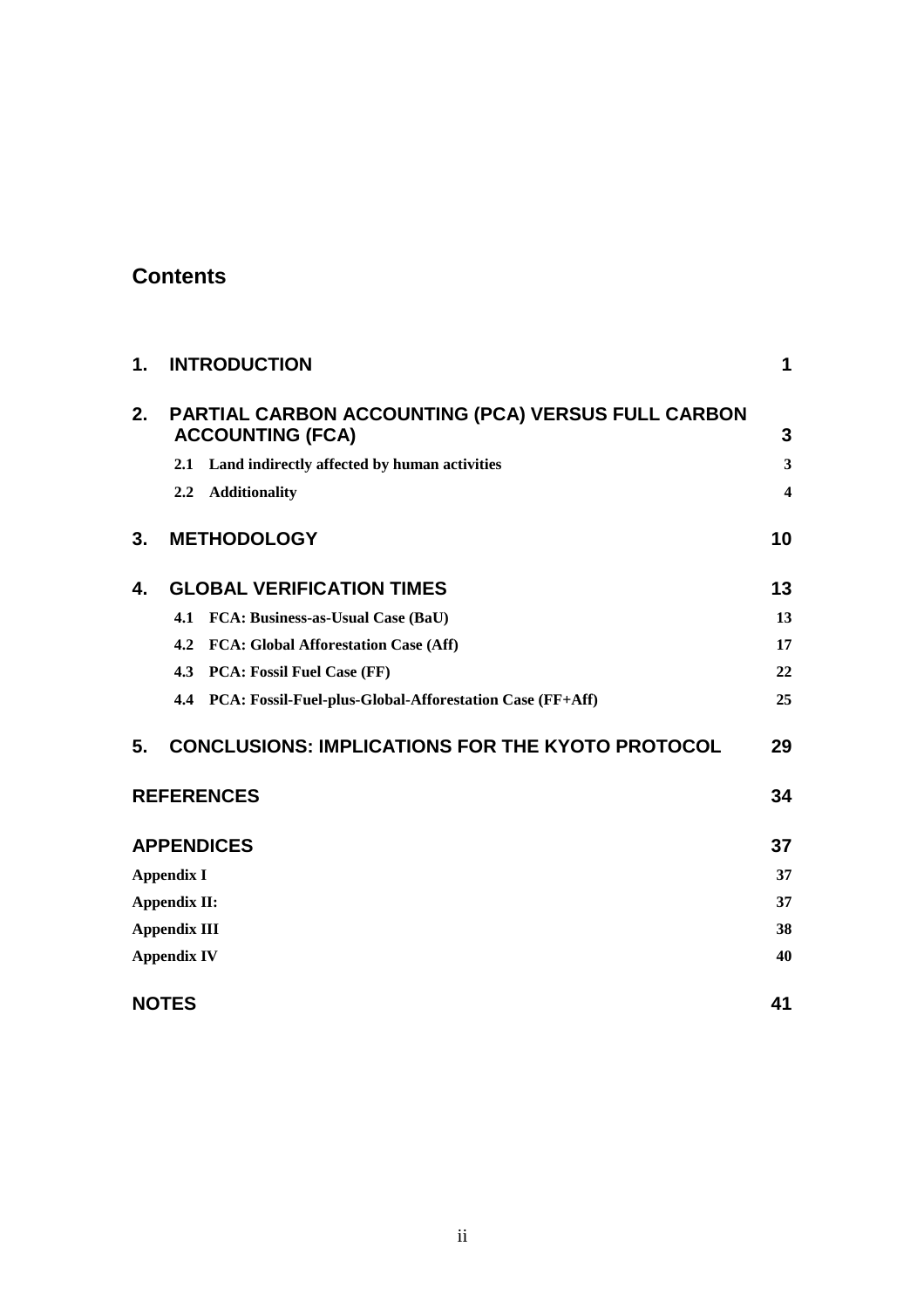# **Abstract**

IIASA's Sustainable Boreal Forest Resources (FOR) Project is in the process of deriving full carbon accounts for a number of countries (Russia, Austria, Ukraine, etc.). These carbon accounts permit the Project to make generalized findings and to identify knowledge gaps relevant to the implementation of the Kyoto Protocol. In this study we focus on two questions that are central in this process:

- 1. What are the verification times arising from the different methods of carbon accounting, and can they be expected to be compatible with the commitment periods foreseen by the Kyoto Protocol?
- 2. How do verification times change as a result of changes in our knowledge of the underlying uncertainties?

To address these questions, we describe the concepts of favorable and unfavorable verification and calculate the verification times for four global-scale examples. We consider full carbon accounting (FCA) and partial carbon accounting (PCA) under both business-as-usual conditions and in combination with a global afforestation program. Although global in scale, the results of our calculations allow us to draw sub-global conclusions. These conclusions refer to:

which of the two carbon accounting approaches (PCA or FCA), either in combination with Kyoto compliant land-use, land-use change, and forestry (LUCF) activities or not, represents the most practical method for implementing the Kyoto Protocol;

and, if the Kyoto Protocol is based on PCA under partial inclusion of biological sources and sinks resulting from direct human induced land-use change and forestry activities, to

- whether countries can gain an advantage over other countries by positioning themselves under unfavorable verification conditions by implementing Kyoto compliant LUCF projects; and
- whether the implementation of Kyoto compliant LUCF projects increases the difficulty of validating sub-global Kyoto compliant carbon reporting, thereby increasing the difficulty in conducting FCA-based carbon research at large spatial scales.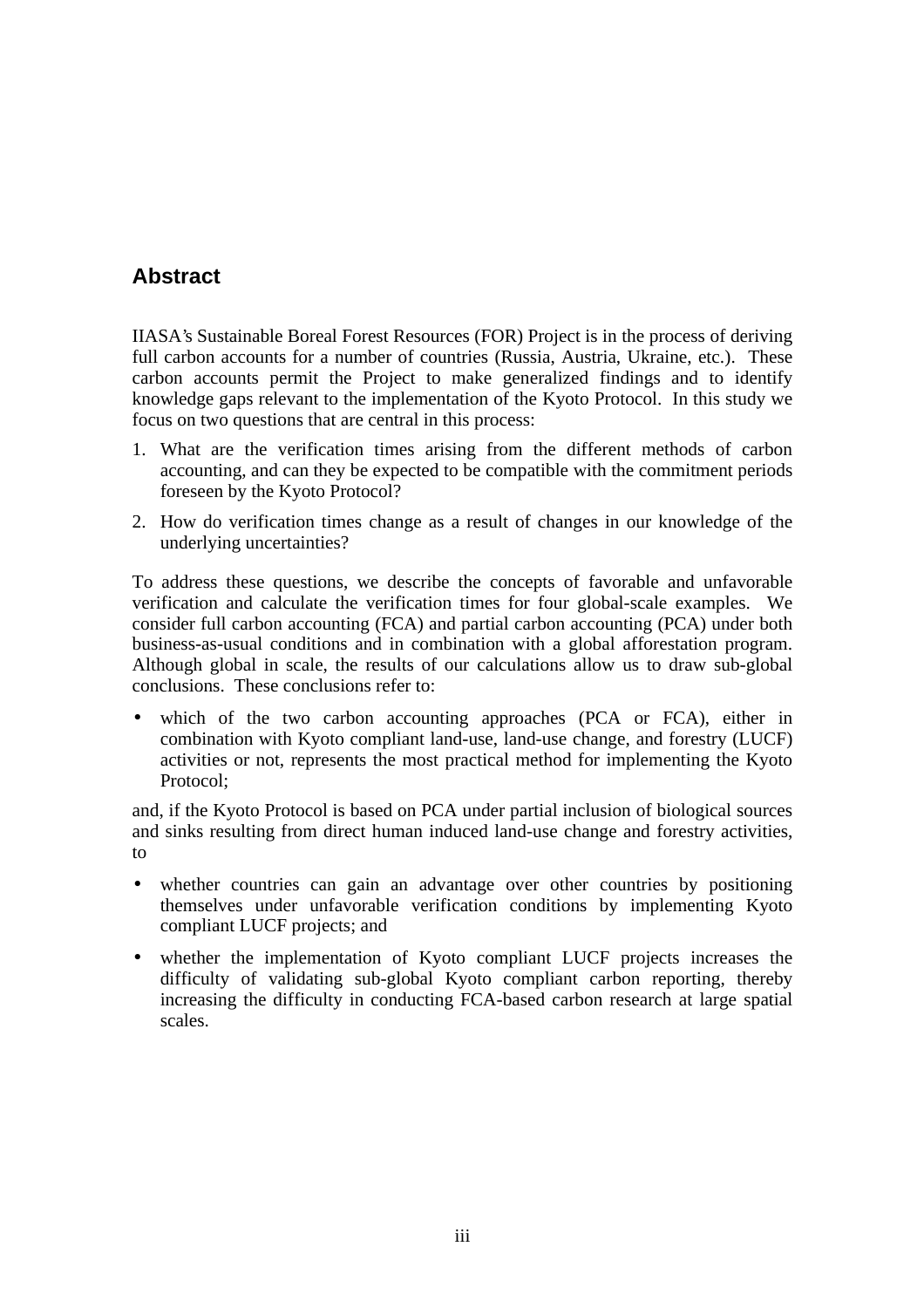## **Acknowledgments**

We are very grateful to B.R. Döös (Global Environmental Management), who reviewed our manuscript and helped to improve it with constructive criticism and many useful suggestions. We would also like to express our gratitude to Keith Compton (Radiation Safety of the Biosphere Project, IIASA) for his excellent scientific editorial assistance and valuable comments.

Finally, without the generous financial support of the Austrian Federal Ministry of Science and Transport and the Austrian Federal Ministry for Environment, Youth and Family Affairs this research could not have been accomplished. In particular, we would like to thank A. Geisler, B. Kaiserreiner, B. Kronberger-Kiesswetter, H. Hojesky, M. Smejkal, and G. Zieger for their sincere interest and encouragement.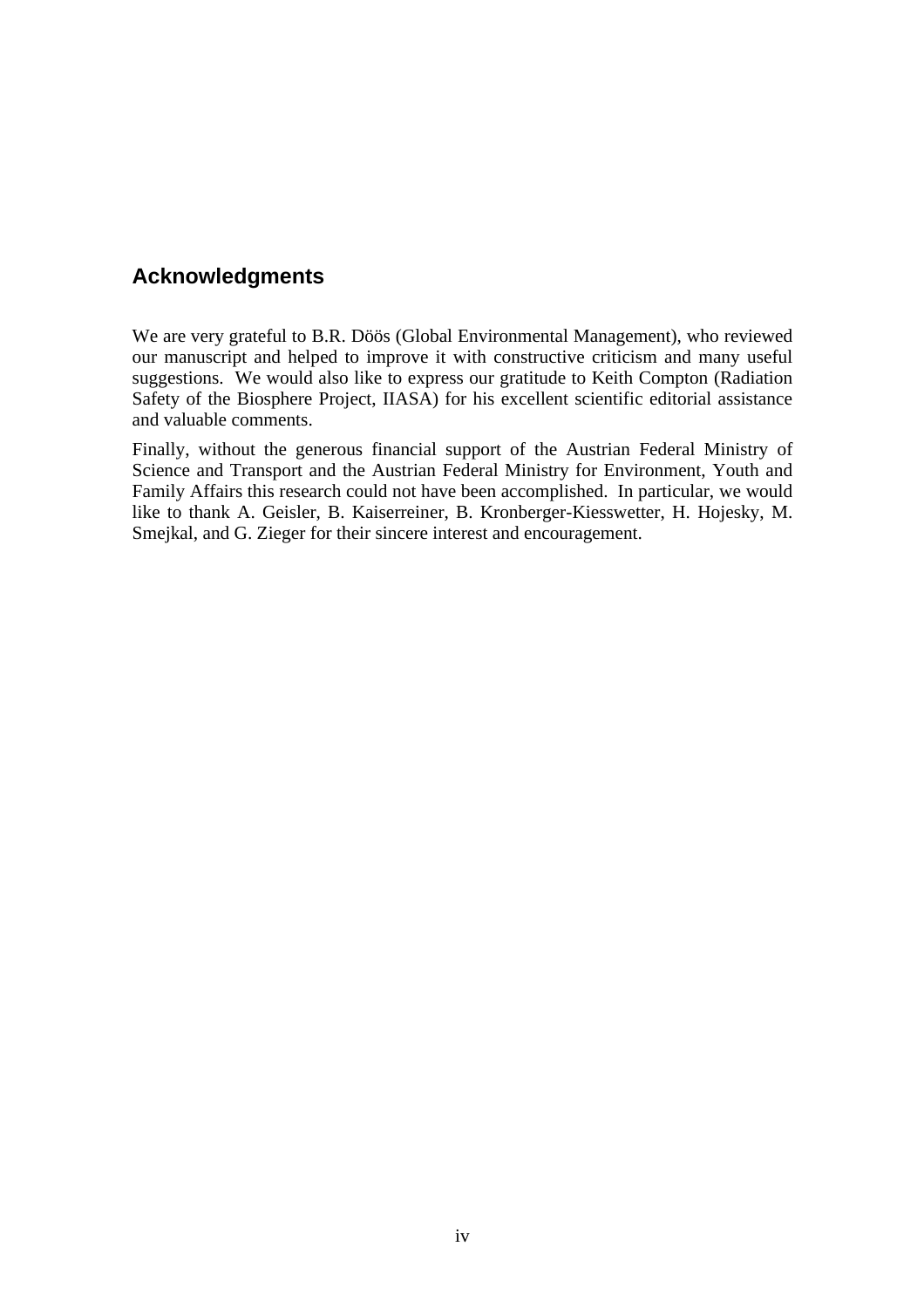## **About the Authors**

Matthias Jonas is a research scholar in the Forest Resources Project at IIASA where he is engaged, together with Sten Nilsson who is Project Leader, Anatoly Shvidenko, Michael Gluck and Michael Obersteiner in a study on determining the Carbon Budget for Russia — Implications for the Kyoto Protocol. Michael Obersteiner is also a research scholar at the Institute for Advanced Studies, Vienna. Yuri Ermoliev is Honorary Institute Scholar and Co-Leader of the Risk, Modeling and Policy Project at IIASA.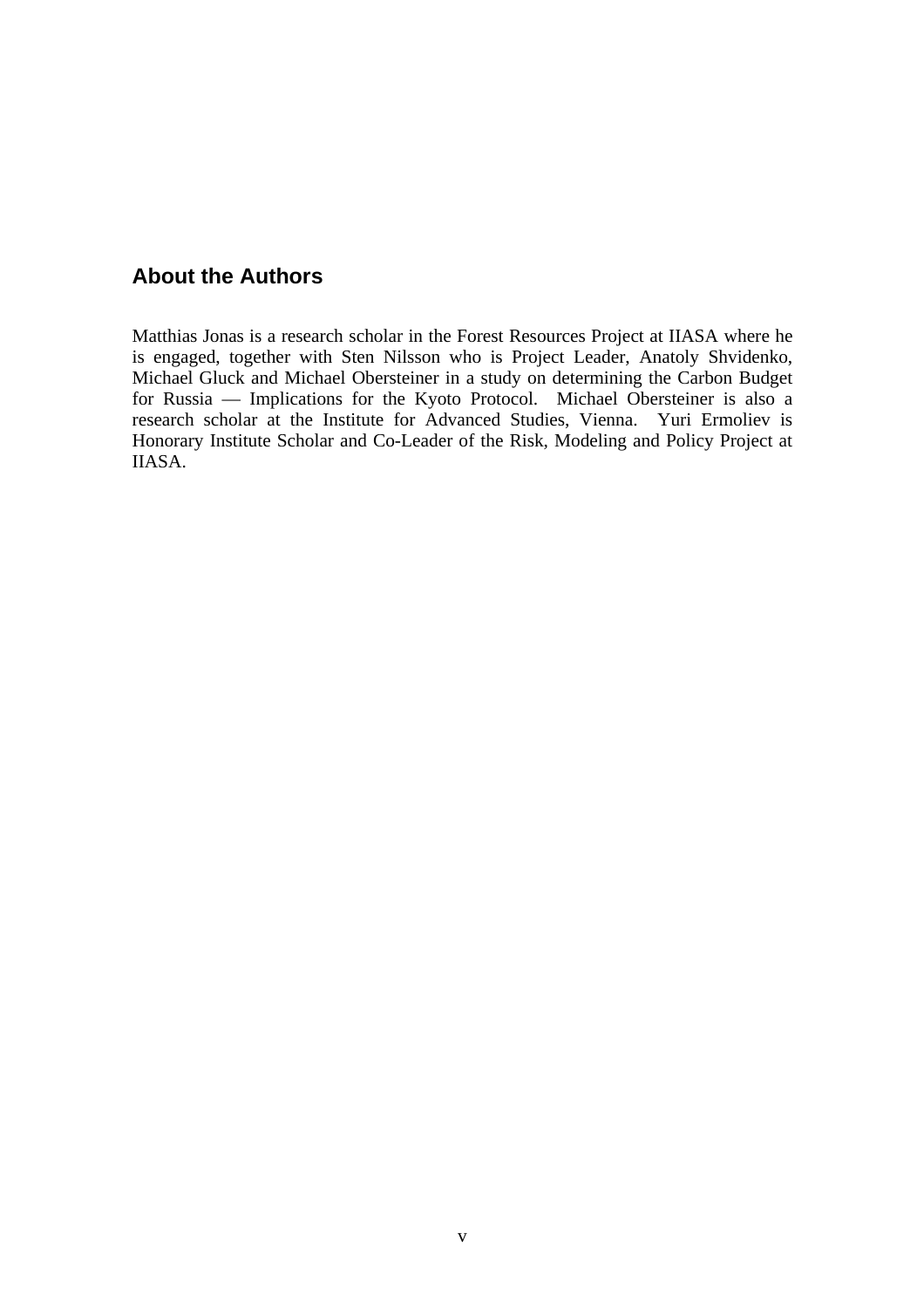# **Verification Times Underlying the Kyoto Protocol: Global Benchmark Calculations**

Matthias Jonas Sten Nilsson Michael Obersteiner Michael Gluck Yuri Ermoliev

### **1. Introduction**

At its third meeting in Kyoto in 1997, the Conference of the Parties (COP) adopted the Kyoto Protocol (hereafter referred to as the Protocol; UNFCCC, 1999) to the UN Framework Convention on Climate Change (FCCC) (UNFCCC, 1992).<sup>1</sup>

The Protocol contains the first legally binding commitments to limit or reduce the emissions of six greenhouse gases or groups of gases  $(CO_2, CH_4, N_2O, HFCs, PFCs, and$  $SF<sub>6</sub>$ ), but falls short of prescribing non-compliance measures.<sup>2</sup> For Annex I Parties, the targets agreed upon under the Protocol by the first commitment period (2008 to 2012) add up to a decrease in greenhouse gas emissions of 5.2% below 1990 levels in terms of CO equivalents. Non-Annex I Parties are not required to take on specific commitments for emission reductions. Article 3.3 of the Protocol stipulates that biological sources and sinks resulting from direct human-induced land-use change and forestry activities shall also be used to meet 2008-2012 commitments, but limits these sources and sinks to afforestation, reforestation, and deforestation since 1990. Article 3.4 of the Protocol further provides for the possibility of accounting for additional human activities that cause changes in greenhouse gas emissions. These activities refer to those involving the agricultural soils category and the land-use change and forestry categories. In addition, the Protocol endorses emissions trading (Article 17), joint implementation such as 'bubbling' between Annex I Parties (Articles 4 and 6), and a clean development mechanism (CDM; Article 12) that allows Annex I and non-Annex I Parties to act together to reduce emissions (Bolin, 1998; Schlamadinger and Marland, 1998; Schneider, 1998; UNFCCC, 1998; WBGU, 1998; Jonas *et al.*, 1999).

At its Eighth Session in Bonn in June 1998, the Subsidiary Body for Scientific and Technological Advice (SBSTA) of the COP asked the Intergovernmental Panel on Climate Change (IPCC) to prepare a special report on land-use, land-use change, and forestry (LUCF). The purpose of this request is to enable the COP to decide on recommendations on LUCF issues to the COP/MOP (Conference of the Parties serving as the meeting of the Parties to the Kyoto Protocol) at its first session (SBSTA, 1998a).

The report should address the methodological, scientific and technical implications of the LUCF-relevant articles of the Protocol, particularly Article 3; consider the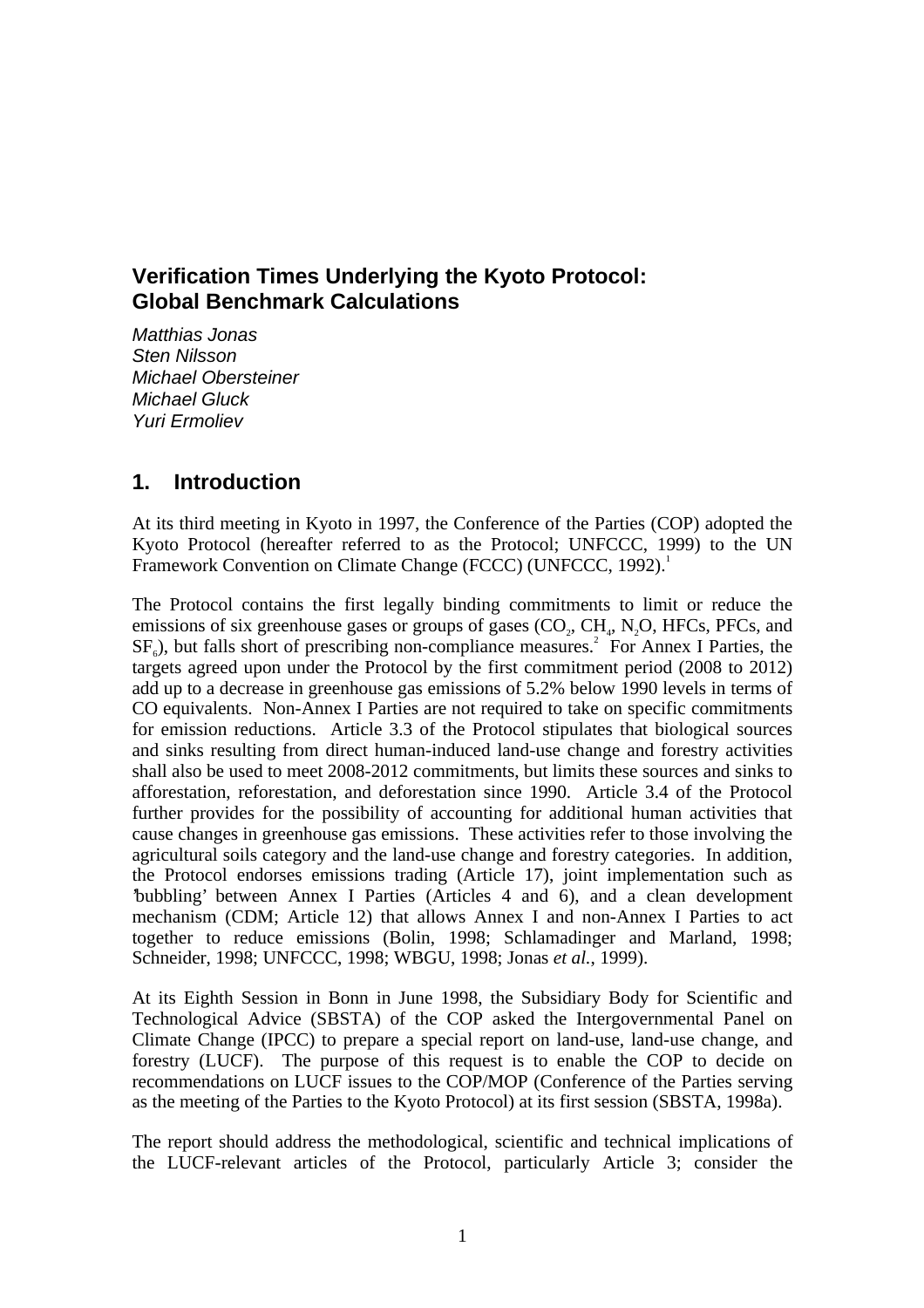anthropogenic implications of full carbon stock accounting; set the overall scientific context for consideration of LUCF; and address scientific and technical questions raised in SBSTA (1998b) and other FCCC-related documents (SBSTA, 1998c, d, e; SBI, 1997). In addition, the SBSTA asked the IPCC to examine, to the extent possible, the scientific and technical implications of carbon sequestration strategies related to LUCF for potential effects on water, soils, biodiversity, and other environmental and socioeconomic effects. These strategies will be included in the special report as appropriate (SBSTA, 1998a). At its Fourteenth Session in Vienna in October 1998, the IPCC agreed to the SBSTA request and approved the outline of the report due out in mid-2000.

This study reflects our Kyoto Protocol research experience. It deals with the following two questions on the global scale:

- 1. What are the verification times arising from the different methods of carbon accounting, and can they be expected to be compatible with the commitment periods foreseen by the Kyoto Protocol?<sup>3</sup>
- 2. How do verification times change as a result of changes in our knowledge of the underlying uncertainties?

Their answers are highly relevant because they will shed light on the verification conditions necessary to implement the Kyoto Protocol, both now and in the future.

To address these questions, we describe the concepts of favorable and unfavorable verification. We define these concepts analytically and in a generalizable fashion by taking advantage of the smoothing effect of large spatial and long temporal averages. Our definition addresses the fact that the verification problem is more than a purely statistical problem by considering the characteristic time scales of the dynamic system under investigation. Based on the definition, we calculate the verification times for four global-scale examples, considering both full carbon accounting (FCA) and partial carbon accounting (PCA) under both business-as-usual conditions and in combination with a global afforestation program. For reasons of data availability, we select the decade of 1980-1989 as the basis for our calculations.

Although global in scale, the results of our calculations allow us to draw sub-global conclusions. These conclusions refer to:

• which of the two carbon accounting approaches (PCA or FCA), either in combination with Kyoto compliant land-use, land-use change, and forestry (LUCF) activities or not, represents the most practical method for implementing the Kyoto Protocol;

and, if the Kyoto Protocol is based on PCA under partial inclusion of biological sources and sinks resulting from direct human induced land-use change and forestry activities, to

- whether countries can gain an advantage over other countries by positioning themselves under unfavorable verification conditions by implementing Kyoto compliant LUCF projects; and
- whether the implementation of Kyoto compliant LUCF projects increases the difficulty of validating sub-global Kyoto compliant carbon reporting, thereby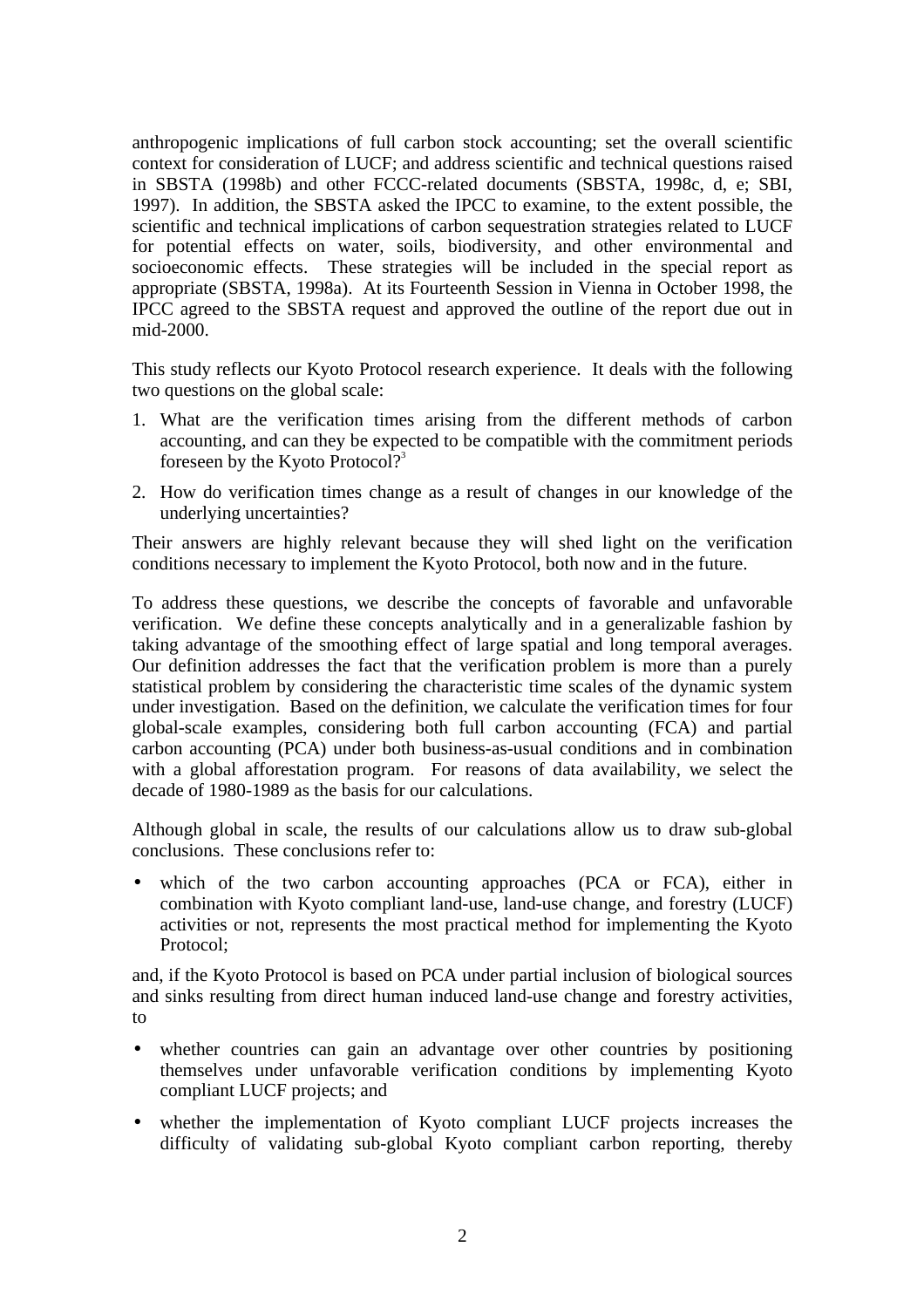increasing the difficulty in conducting FCA-based carbon research at large spatial scales.

Our paper is structured as follows. In Section 2 we examine two scientificmethodological issues that are of relevance to the Protocol. These are 1) the issue of land indirectly affected by human activities and 2) the issue of additionality. This examination helps us to characterize our four global-scale examples of verification time calculations relative to each other, in addition to the verification time itself as done in Section 4. The methodology for calculating the verification time is described in Section 3. Section 5 combines the findings of Sections 2 and 4 and examines the implications for the Kyoto Protocol.

Although our approach treats uncertainties that underlie the calculation of verification times in a simplified manner, it provides useful insights. This combination of simplicity and usefulness is the reason why we prefer our approach to more complex approaches that may be developed in the future.

# **2. Partial Carbon Accounting (PCA) Versus Full Carbon Accounting (FCA)**

Section 2 follows up on Jonas *et al.* (1999). We consider PCA and FCA and focus on two scientific-methodological issues that are of relevance to the Protocol, the issue of land indirectly affected by human activities (in contrast to land directly impacted by human activities) and the issue of additionality. In Section 5, we combine our insights gained in Section 2 with our findings of Section 4, which focuses on the calculation of verification times on the global scale. Although this procedure is limited, it will enable us to examine the scientific appropriateness of the Protocol. While proceeding in this constrained fashion, we acknowledge that there are a number of other important scientific-methodological questions that are equally crucial in determining the ultimate success or failure of the Protocol.

### **2.1 Land indirectly affected by human activities**

To begin with, we clarify the area-related, terrestrial-ecosystems aspects of FCA and PCA. Country X may serve as an example (cf. Figure 2-1):



**Figure 2-1:** Country X, the land of which is subdivided into land directly impacted by human activities and land indirectly affected by human activities.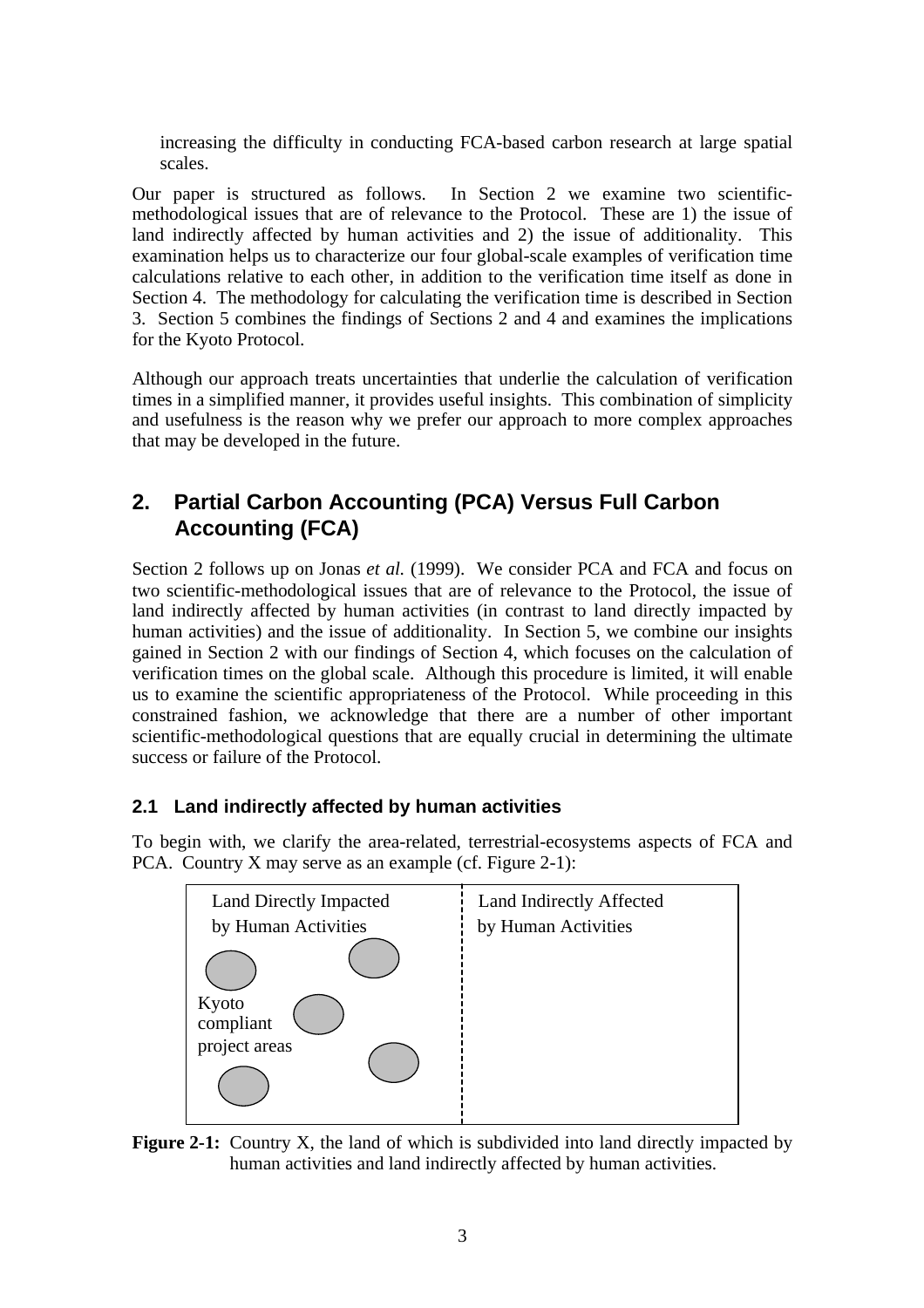When using the term FCA, we refer to all terrestrial ecosystems of country X irrespective of whether they are directly impacted or indirectly affected by human activities.<sup>4</sup> (See Appendix I for our complete definition of FCA.)

Users of greenhouse gas guidelines [including the Revised 1996 IPCC Guidelines (IPCC, 1997a, b, c)] increasingly use the term FCA as well. They refer, however, only to the directly human-impacted areas of country X. They do not consider the indirectly human-affected areas. We term this method of accounting for carbon pools and fluxes PCA.

In referring to the Kyoto Protocol, experts occasionally use the term FCA as well. They refer, however, only to Kyoto compliant land-use change and forestry activities (Kyoto compliant activities or projects hereafter), the variety of which may eventually increase because of Article 3.4. These experts believe that a greater variety of Kyoto compliant activities will more accurately reflect the breadth of greenhouse gas guidelines. Lands of country X outside the stipulated project areas that are indirectly affected by human activities are not considered. We also term this method of accounting for carbon pools and fluxes PCA.

**Problem 1:** PCA — as used in the aforementioned context (i.e., under partial inclusion of biological sources and sinks resulting from direct human-induced landuse change and forestry activities) — is spatially incomplete in considering carbon fluxes into/out of the terrestrial ecosystems. Greenhouse gas guidelines as well as the Kyoto Protocol focus only on areas where direct human-induced changes have taken place and/or are taking place. Separating land directly impacted by human activities from land indirectly affected by human activities, however, may result in carbon accounts that are not only meaningless, but may even lead to false accounting, particularly if adverse effects cannot be recognized immediately (Jonas *et al.*, 1999). Therefore, the scientific challenge prior to using PCA within the framework of the Kyoto Protocol (i.e., under partial inclusion of biological sources and sinks resulting from direct human-induced land-use change and forestry activities) is to demonstrate that indirect human effects are negligible.

### **2.2 Additionality**

Articles 3.3 and 3.4 of the Kyoto Protocol refer only to areas of Kyoto compliant activities and therefore to PCA. $5$  Article 6 (joint implementation) and Article 12 (clean development mechanism), as well as other articles, refer to Article 3 and therefore also to PCA. In contrast to Articles 3.3 and 3.4, however, Articles 6.1(b) and 12.5(c) introduce the concept of additionality.<sup>6</sup>

The two basic questions we want to pose here are: what considerations arise in following the concept of additionality, and what requirements are necessary in following the concept of additionality?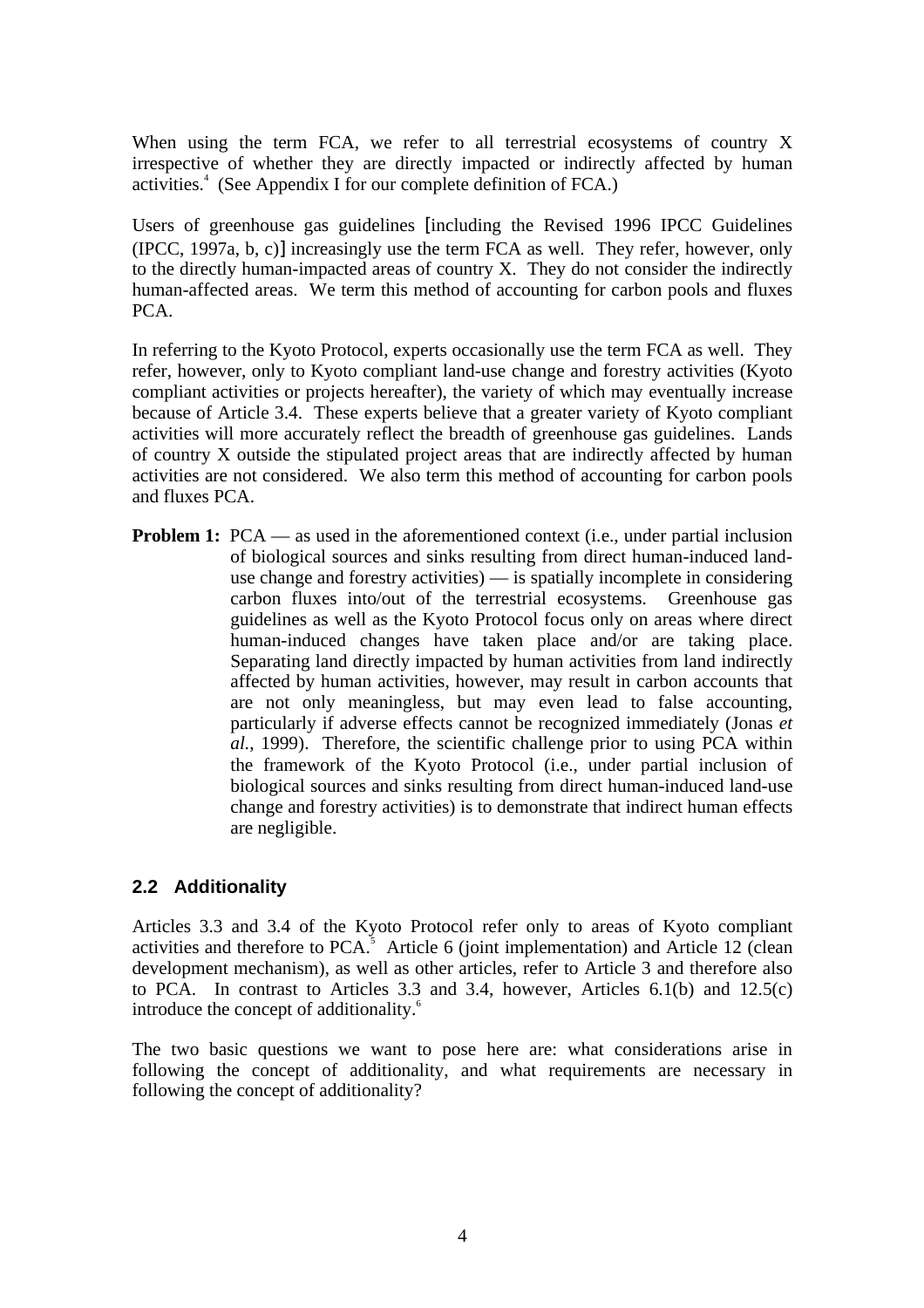### What Considerations Arise in Following the Concept of Additionality?

Determining additionality (on a project or a national level) requires a post- $t_0$  baseline scenario that is continuous in time — in addition to the starting value for year  $t_0$  ( $t_0$ ) baseline)<sup> $7$ </sup> — for the calculation of the carbon sequestered. In other words, it requires a description of what would have happened to the carbon stock had a specific Kyoto compliant project not been implemented in year  $t_0$ . The post- $t_0$  baseline helps to substantiate that the carbon sequestration claimed is real and additional and the result of a Kyoto compliant activity, over and above what would have occurred in the absence of the emission reduction project (e.g., Sedjo, 1998; Sedjo *et al.*, 1998).<sup>8</sup>

Additionality and post-t, baselines are inextricably linked. Determining additionality is inherently problematic because it requires answering the counter-factual question (Vine *et al.*, 1999): What would have happened in the absence of a specific, Kyoto compliant project?

Figure 2-2 illustrates the additionality concept graphically for country X under PCA conditions, as stipulated under the Kyoto Protocol. All Kyoto compliant activities of country X may comply with the additionality concept.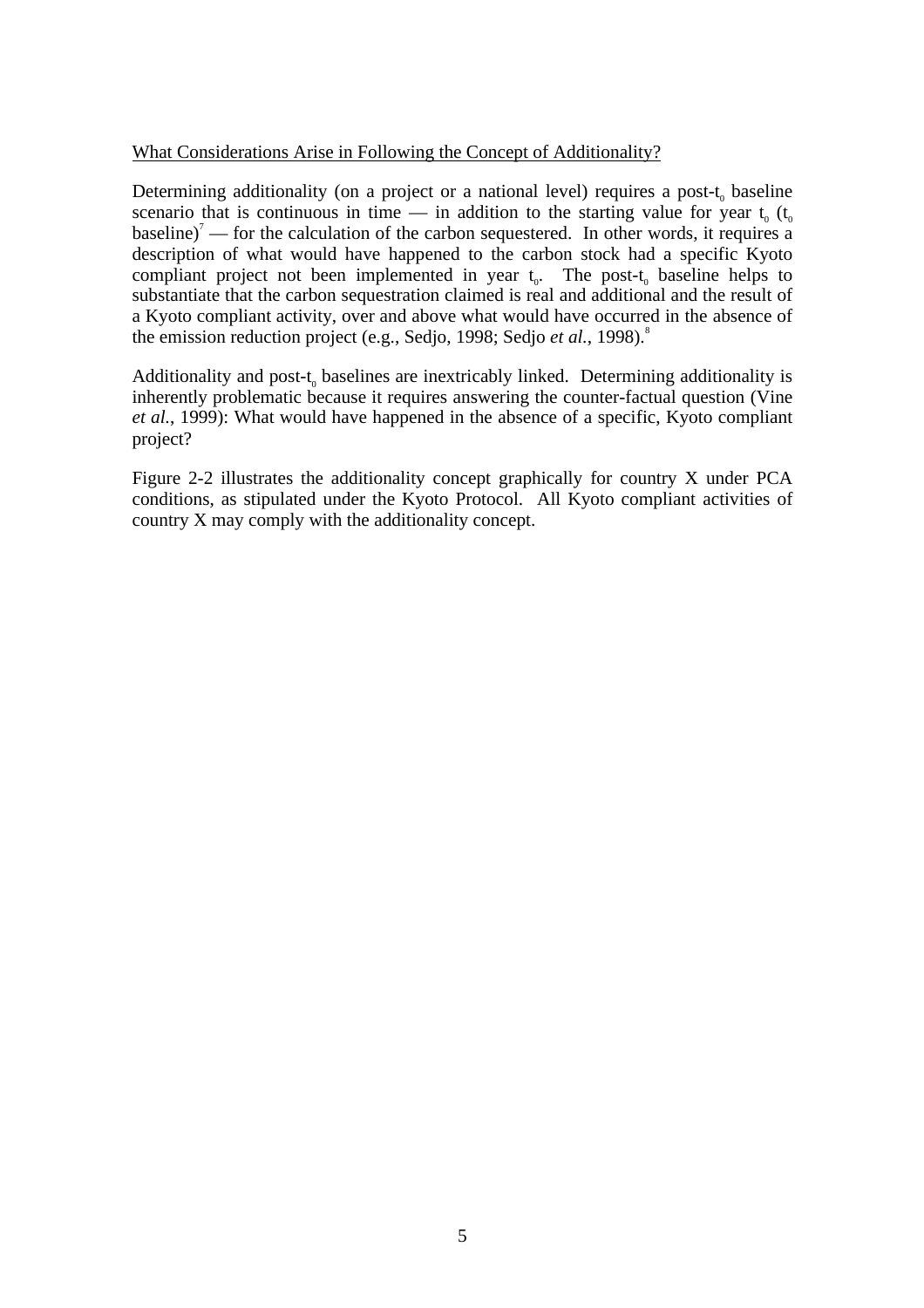

**Figure 2-2:** The concept of additionality under PCA conditions as stipulated under the Kyoto Protocol, using country X as an example:  $F_{in}$  (solid line) shows the total flow of carbon into the atmosphere due to emissions from the sectors energy and industry as well as other sources (as listed in Annex A of the Protocol); and  $F_{\text{out}}$  (dashed line) shows the total net flow of carbon out of the atmosphere resulting from biological sources and sinks restricted to areas of Kyoto compliant activities, on the assumption that they are not realized (post-t<sub>0</sub> baseline scenario). Here  $F_{in}$  and  $F_{out}$  may increase, without restricting generality. The implementation of Kyoto compliant projects at time  $t_0$  results in  $F_{out}^K$  (solid line), which may reflect an increase in the total net flow of carbon out of the atmosphere, that is, a gradual increase over  $F_{\text{out}}$  over time. As a matter of principle, the post-t<sub>0</sub> baseline scenario  $F_{\text{out}}(t)$  needs to be known at any time t  $(t > t_0)$  in order to determine the carbon that is claimed additional, e.g.,

at time 
$$
t_2
$$
  
\nand  
\nat time  $t_2$  relative to time  $t_0$   
\nor  
\nat time  $t_2$  relative to time  $t_1$   $\Big\}$   $\Big\{F_{out}^{K}(t_2) - F_{out}(t_2)\Big] - \Big[F_{out}^{K}(t_1) - F_{out}(t_1)\Big]$ 

where  $t_0 < t_1 < t_2$ .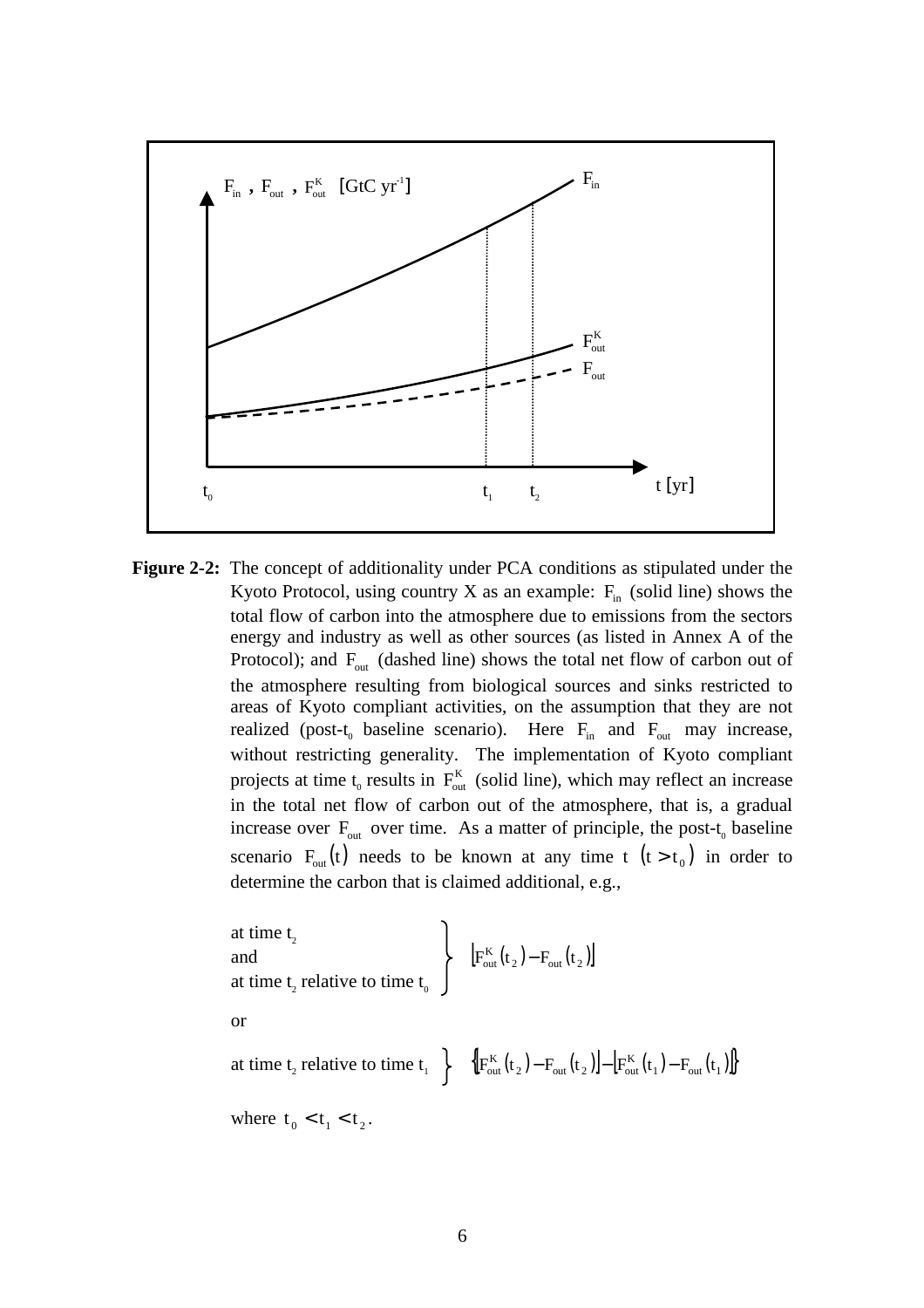**Problem 2:** Without a post-t<sub>0</sub> baseline scenario, it is not possible to prove that the carbon claimed has been sequestered additionally and is the result of one or more Kyoto compliant activities. Additionality may or may not be given. As an example, we consider the following situation: Prior to 1990, country X may have decided to make use of its total abandoned agricultural and fallow land only for natural forest regeneration purposes, say, from the early 1990s on. After having found out about the incentives given under the Kyoto Protocol, country X may have changed its decision and decided to afforest this land by fast growing, single-species tree cultures, which in the medium to long term may be less effective in sequestering carbon than naturally regrowing forests. Thus, although carbon is sequestered, additionality may not be given in the medium to long term.<sup>9</sup> Concomitantly, the example shows that post-t<sub>0</sub> baseline scenarios can only be defined in an arbitrary fashion.

> In essence, maintaining compliance with the additionality concept creates the challenge to provide instructions on how to implement it, including post-t<sub>0</sub> baselines, in some agreed, 'standard-arbitrary' fashion. In contrast, in the case that compliance with the additionality concept is not maintained, the challenge is to agree on a set of Kyoto compliant activities that are believed (or known) to meet the carbon-sequestration objective to the best of our knowledge (also see Problem 3 below).

#### What are the Requirements in Following the Concept of Additionality?

The characteristic time scale underlying the concept of additionality, i.e., the dynamics underlying long-term (and nonlinear) biological sources and sinks, is not compatible with the time scale given by the commitment periods of the Kyoto Protocol.

**Example 1:** In the example mentioned under Problem 2 above, we may face the situation that, in the short term, the fast growing, single-species tree cultures may sequester more carbon than the naturally regrowing forests — in contrast to sequestration conditions prevailing in the medium to long term. Thus, the crucial question is: How meaningful is the concept of additionality on a short time scale?

**Example 2:** Afforesting some abandoned agricultural land with exotic (non-domestic), carbon-rich tree species may prove not sustainable, say, after two or three rotation periods — in contrast to afforesting domestic tree species, albeit not as carbon-rich. This leads us to another crucial question, beyond the one posed in Example 1: Which criteria, in addition to the additionality concept, must be followed in implementing Kyoto compliant projects? Criteria that support the proper functioning of ecosystems and maintain their amenities may be considered.

**Problem 3:** The scientific challenge prior to using PCA within the framework of the Kyoto Protocol (i.e., under partial inclusion of biological sources and sinks, resulting from direct human-induced land-use change and forestry activities) is to ensure that additionality is considered (in this case, quantitatively considered) on a long-term basis and to put incentives in place which reflect the entire set of objectives to be met by Kyoto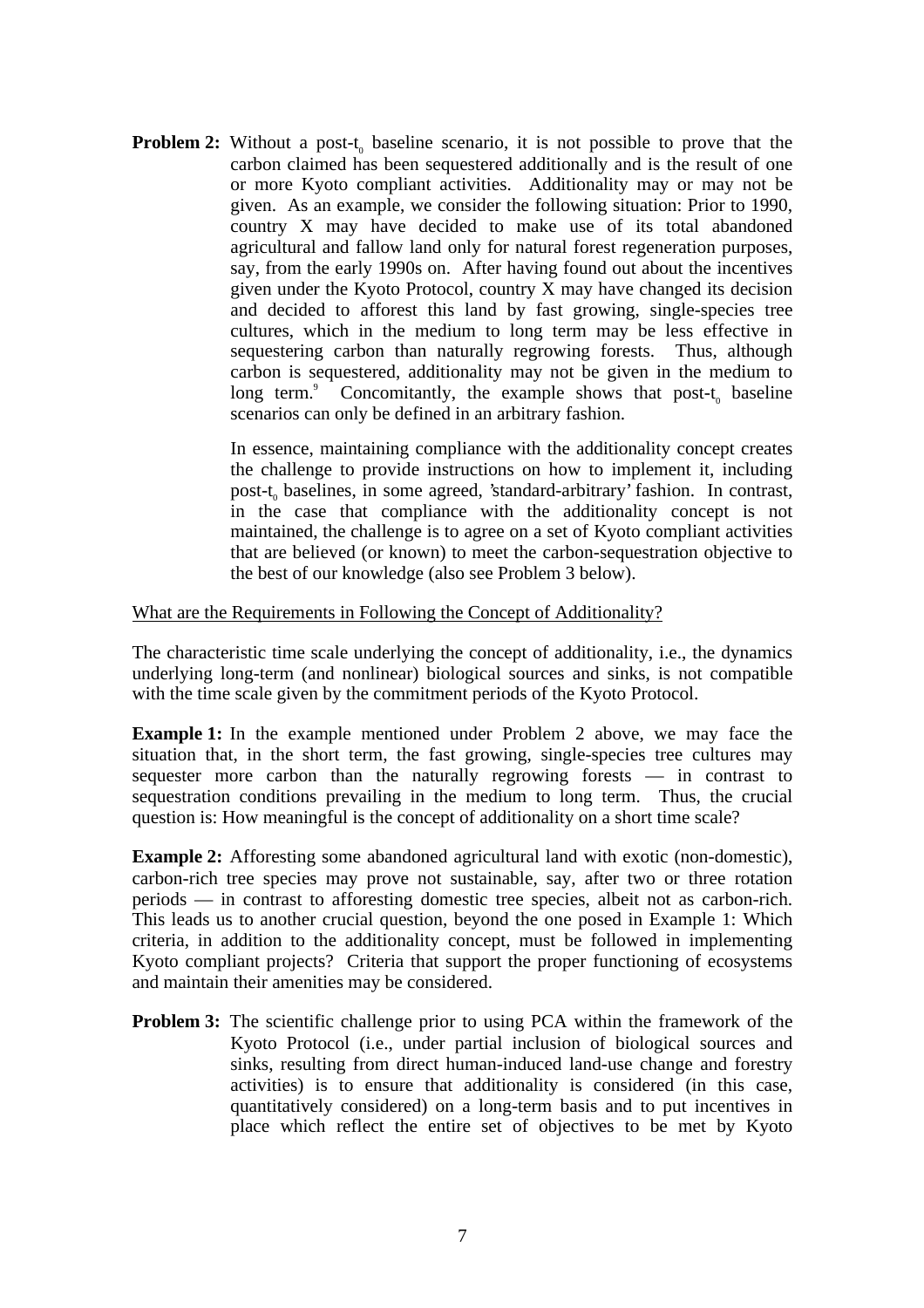compliant activities, not simply the long-term carbon-sequestration objective.<sup>10</sup>

This challenge is also valid if carbon sequestration is practiced in a 'to-thebest-of-our-knowledge' fashion (see Problem 2 above) rather than in a 'standard-arbitrary' fashion by applying the additionality concept (i.e., post $t<sub>o</sub>$  baseline scenarios).

Table 2-1 summarizes our discussion under Section 2. It lists the scientific problems COP/MOP is facing in its decisions on how to account for carbon (PCA versus FCA) and whether or not to implement the concept of additionality. It is important to note that FCA takes into account the issue of land indirectly affected by human activities, but faces the same problems as PCA in dealing with the issue of additionality.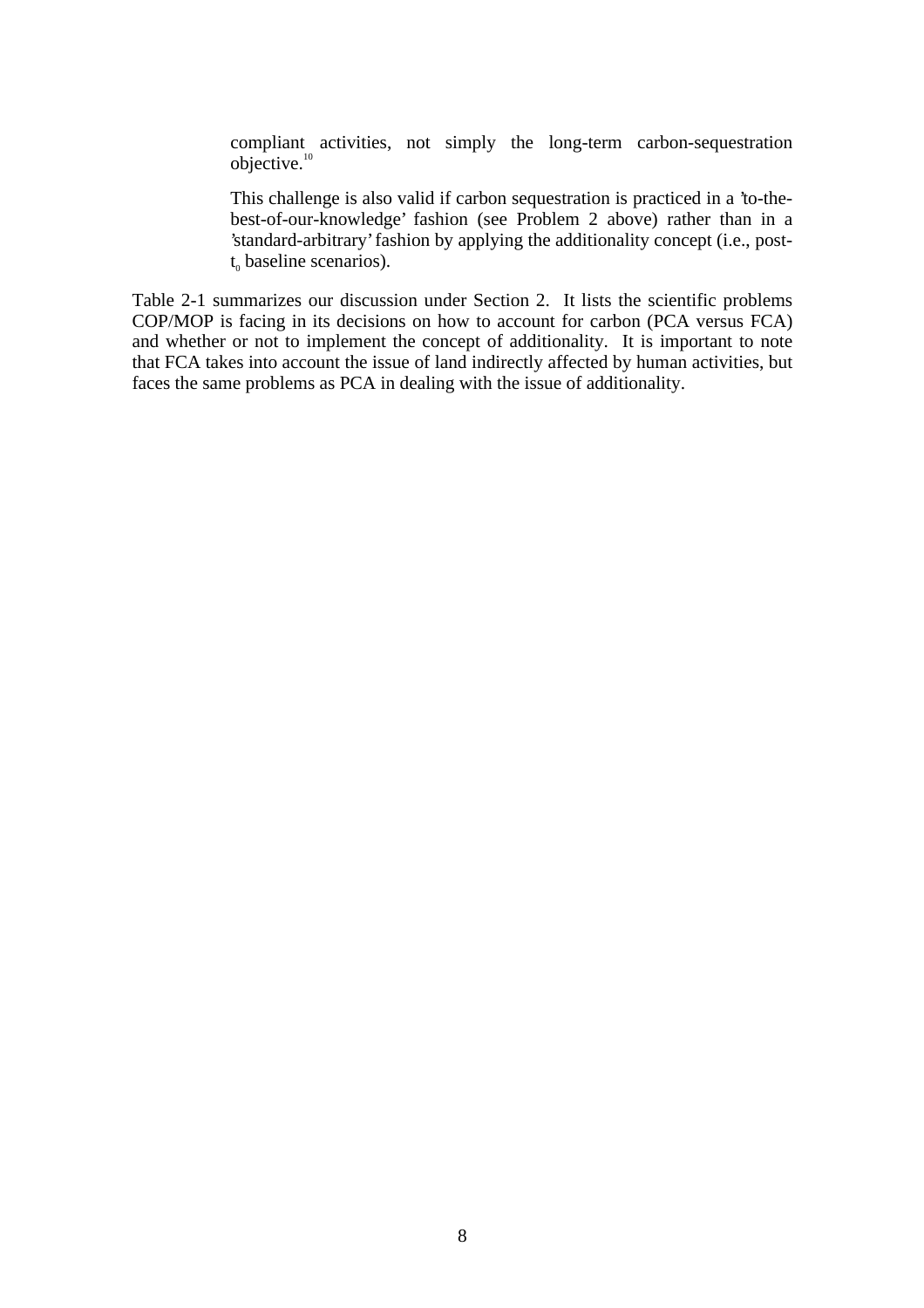**Table 2-1:** Table summarizing the scientific problems underlying COP/MOP's decision options in regard to carbon accounting (PCA versus FCA) and complying or not with the concept of additionality. The bold numbers **1**, **2** and **3** refer to the problems discussed in the text.

|            | Case         |                                                                                                                                                                                                   | <b>Scientific Problem</b>                                                                                                                                                                                                                                                                                                                                                                                                                                                                                                        |  |
|------------|--------------|---------------------------------------------------------------------------------------------------------------------------------------------------------------------------------------------------|----------------------------------------------------------------------------------------------------------------------------------------------------------------------------------------------------------------------------------------------------------------------------------------------------------------------------------------------------------------------------------------------------------------------------------------------------------------------------------------------------------------------------------|--|
| <b>PCA</b> | $\mathbf I$  | No compliance with<br>additionality<br>Articles 3.3 and 3.4 as well as<br>Articles $6.1(b)$ and $12.5(c)$ will<br>not follow the additionality<br>concept.                                        | Articles 3.3, 3.4, 6.1(b) and 12.5(c):<br>1: Land indirectly affected by human activities is<br>disregarded.<br>2: Kyoto compliant activities must be agreed on that are<br>believed to meet the carbon sequestration objective to the<br>best of our knowledge. Additionality may or may not be<br>given.<br>3: Carbon sequestration must be long-term.<br>Kyoto<br>compliant activities must meet environmental protection<br>objectives, in addition to the carbon sequestration objective.                                   |  |
|            | $\mathbf{H}$ | <b>Partial compliance with</b><br>additionality<br>Articles 3.3 and 3.4 will not<br>follow the additionality concept<br>Articles $6.1(b)$ and $12.5(c)$ will<br>follow the additionality concept. | A) Articles 3.3 and 3.4:<br>See PCA, Case I.<br>B) Articles $6.1(b)$ and $12.5(c)$ :<br>1: Land indirectly affected by human activities is<br>disregarded.<br>2: 'Standard-arbitrary' instructions how to implement the<br>additionality concept, including post-t <sub>0</sub> baseline scenarios,<br>must be agreed on.<br>3: Additionality must be measured on a long-term basis.<br>Kyoto compliant activities must meet environmental<br>protection objectives,<br>over and<br>above the carbon<br>sequestration objective. |  |
|            | III          | <b>Compliance with additionality</b><br>Articles 3.3 and 3.4 as well as<br>Articles $6.1(b)$ and $12.5(c)$ will<br>follow the additionality concept.                                              | Articles 3.3, 3.4, 6.1(b) and 12.5(c):<br>See PCA, Case II, Point B.                                                                                                                                                                                                                                                                                                                                                                                                                                                             |  |
| <b>FCA</b> | $\mathbf I$  | No compliance with<br>additionality<br>Articles 3.3 and 3.4 as well as<br>Articles $6.1(b)$ and $12.5(c)$ will<br>not follow the additionality<br>concept.                                        | Articles 3.3, 3.4, 6.1(b) and 12.5(c):<br>2: Kyoto compliant activities must be agreed on that are<br>believed to meet the C-sequestration objective to the best of<br>our knowledge. Additionality may or may not be given.<br>3: Carbon sequestration must be long-term. Kyoto<br>compliant activities must meet environmental protection<br>objectives, over and above the carbon sequestration<br>objective.                                                                                                                 |  |
|            | $\mathbf{H}$ | Partial compliance with<br>additionality<br>Articles 3.3 and 3.4 will not<br>follow the additionality concept.<br>Articles $6.1(b)$ and $12.5(c)$ will<br>follow the additionality concept.       | A) Articles 3.3 and 3.4:<br>See FCA, Case I.<br>B) Articles $6.1(b)$ and $12.5(c)$ :<br>2: 'Standard-arbitrary' instructions how to implement the<br>additionality concept, including post-t <sub>0</sub> baseline scenarios,<br>must be agreed on.<br>3: Additionality must be measured on a long-term basis.<br>Kyoto compliant activities must meet environmental<br>protection objectives, over and<br>above the carbon<br>sequestration objective.                                                                          |  |
|            | Ш            | <b>Compliance with additionality</b><br>Articles 3.3 and 3.4 as well as<br>Articles $6.1(b)$ and $12.5(c)$ will<br>follow the additionality concept.                                              | Articles 3.3, 3.4, 6.1(b) and 12.5(c):<br>See FCA, Case II, Point B.                                                                                                                                                                                                                                                                                                                                                                                                                                                             |  |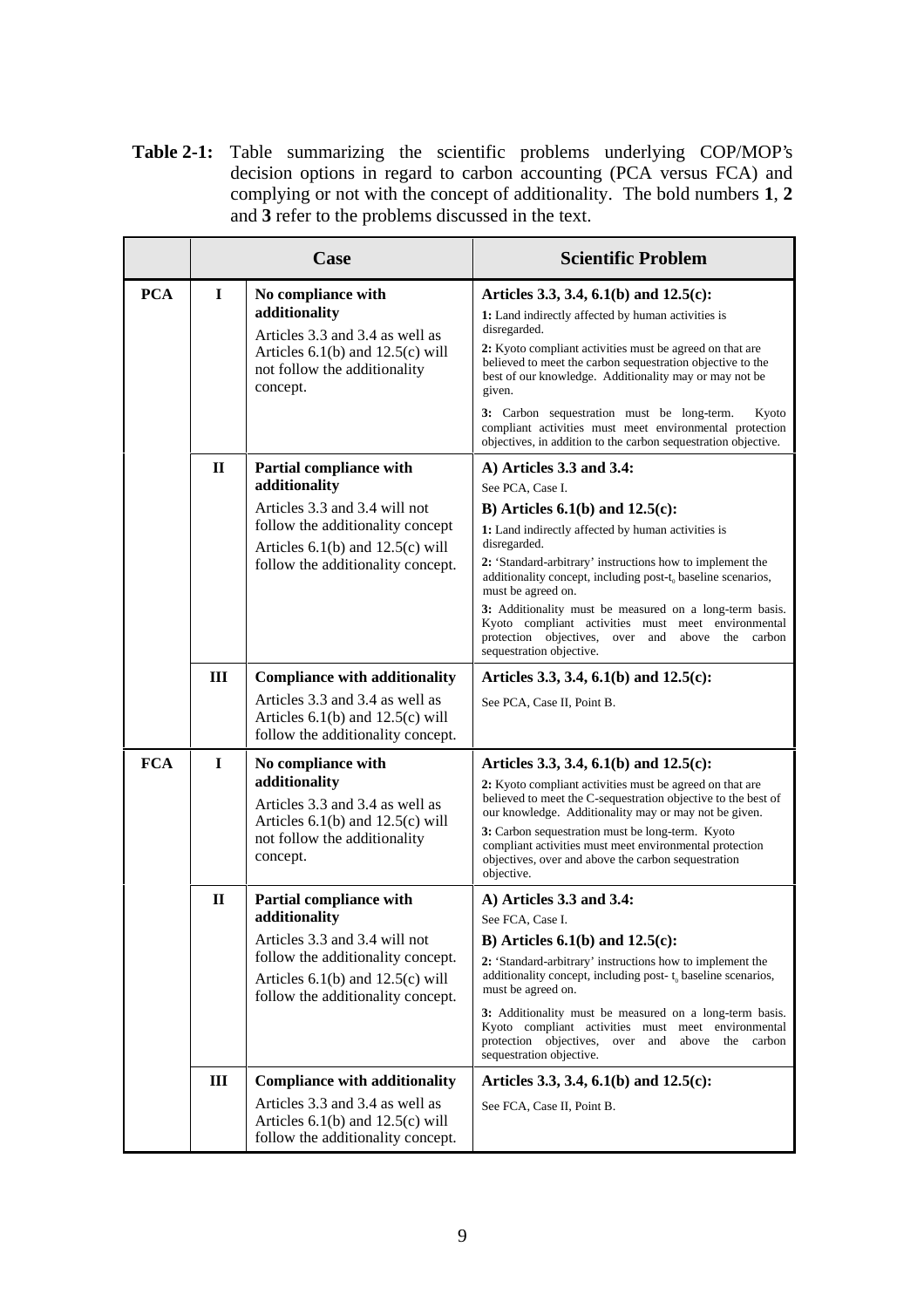### **3. Methodology**

Section 3 demonstrates the method for determining the verification time for a dynamical system. This leads to Section 4, where we calculate the verification times for several global-scale examples.

Let us assume that either full carbon accounting or some form of partial source-sink (i.e., net) carbon accounting is applied to the entire globe. The net carbon emissions reported require verification (irrespective of whether or not emission reduction measures have been applied). We pose the following two questions:

- 1. What are the verification times arising from the different methods of carbon accounting, and can they be expected to be compatible with the commitment periods foreseen by the Kyoto Protocol?
- 2. How do verification times change depending on changes in our knowledge of the underlying uncertainties?

To address these questions, we distinguish between favorable and unfavorable verification conditions, explained below, and apply — without restricting generality simple first-order (i.e., linear) approximations to project changes in net carbon emissions and our knowledge of the underlying uncertainties. By doing so, we:

- restrict our approach to large spatial (global) and long temporal (at least decadal) scales, considering that averaging conditions (smoothing) are more favorable at larger spatial/longer temporal scales than at smaller spatial/shorter temporal scales.
- acknowledge that the verification problem is more than a purely statistical problem $11$ by not neglecting the characteristic time scales of the dynamic system under investigation.

To begin with, we discuss what we consider a reasonable standard condition for verification. This condition states that the absolute change in the country's net carbon emissions,  $\left|\Delta F_{\text{net}}(t_2)\right|$  at time  $t_2$ , with reference to time  $t_1$  ( $t_1 < t_2$ ), is greater than the uncertainty in the reported net carbon emissions at time  $t<sub>2</sub>$ . This condition permits favorable verification, that is, verification that is compatible with the reported change in net carbon emissions:

$$
\left|\Delta F_{\text{net}}(t_2)\right| > \varepsilon(t_2) \tag{3-1}
$$

or, under the non-restrictive assumption that first-order (i.e., linear) approximations are applicable,

$$
\left|\frac{dF_{\text{net}}}{dt}\right|_{t_1} \Delta t > \varepsilon(t_2) \tag{3-2}
$$

(cf. Figure 3-1), where  $F_{net}$  describes the net carbon emissions and  $\pm \varepsilon$  (defined via F<sup>+</sup> and F, the upper and lower uncertainty limits of the net carbon emissions) the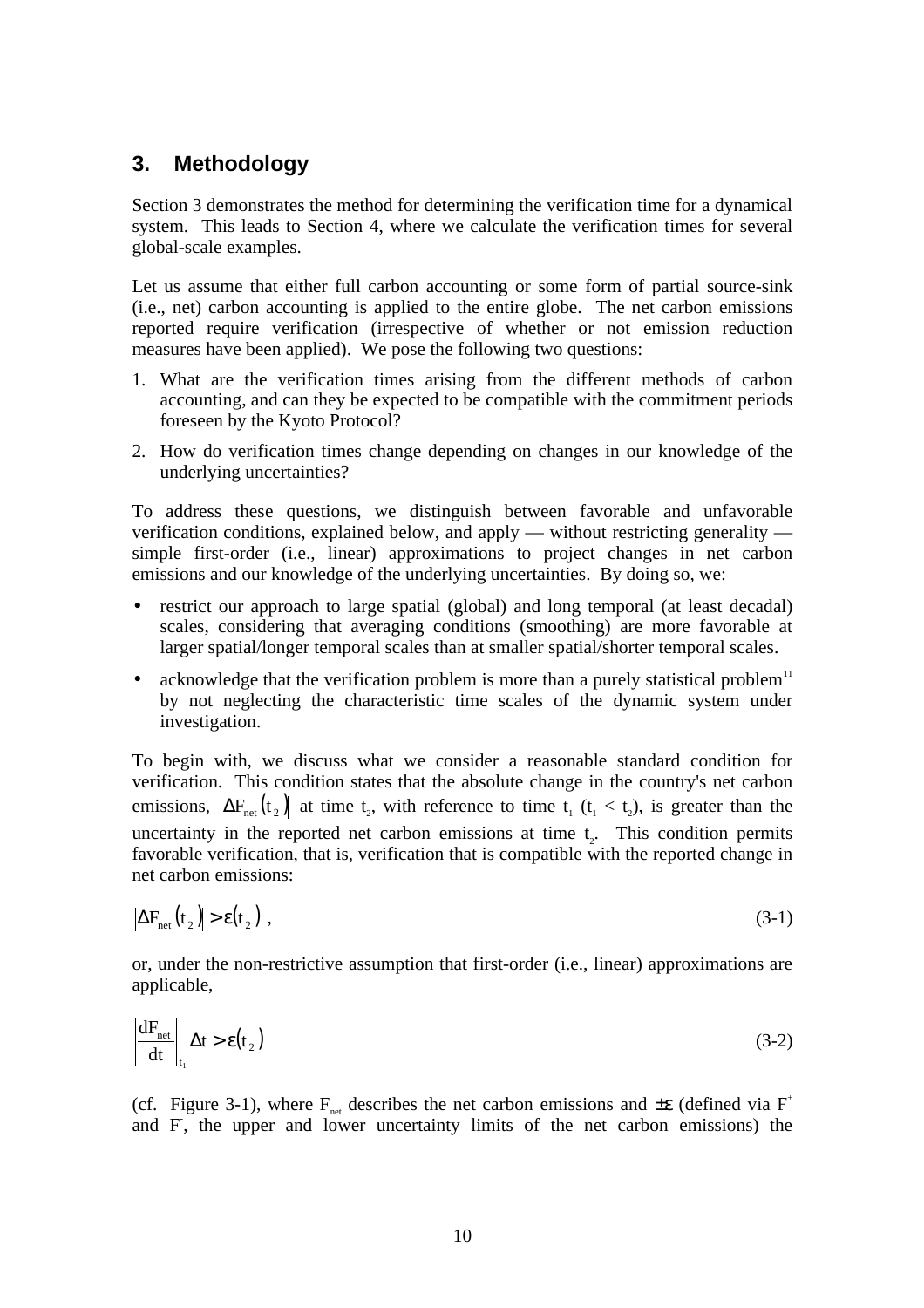uncertainty in F<sub>net</sub>. We call ∆t the verification time for the dynamical system considered under equations  $(3-1)$  and  $(3-2)$ .<sup>12</sup>



**Figure 3-1:** Favorable verification: Simplified linear graphical representation of equation (3-1) for increasing net carbon emissions  $(F_{net})$  and a decrease in their uncertainty  $(\pm \varepsilon)$ .

Equation (3-2) informs us that

- a) the smaller the projected uncertainty  $\epsilon$  in  $F_{net}$  for a given  $\Delta t$ , the smaller can be the change in  $F_{net}$  that can be agreed upon and favorably verified; or, equivalently,
- b) the smaller the projected uncertainty  $\varepsilon$  in  $F_{net}$  for a given (i.e., agreed) change in  $F_{net}$ , the smaller is  $\Delta t$  after which the change in  $\overline{F}_{net}$  can be favorably verified.

We will employ equation (3-2) according to option b below. The case of stabilizing net carbon emissions (resulting in unfavorable verification conditions) requires further discussion (see below).

With the help of

$$
2\epsilon(t_1) = F^+(t_1) - F^-(t_1) \tag{3-3}
$$

and

$$
2\epsilon(\mathbf{t}_2) = \mathbf{F}^+(\mathbf{t}_2) - \mathbf{F}^-(\mathbf{t}_2) \tag{3-4a}
$$

$$
= \left\{ F^{+}\left(t_{1}\right) + \left(\frac{dF^{+}}{dt}\right)_{t_{1}} \Delta t \right\} - \left\{ F^{-}\left(t_{1}\right) + \left(\frac{dF^{-}}{dt}\right)_{t_{1}} \Delta t \right\}
$$
(3-4b)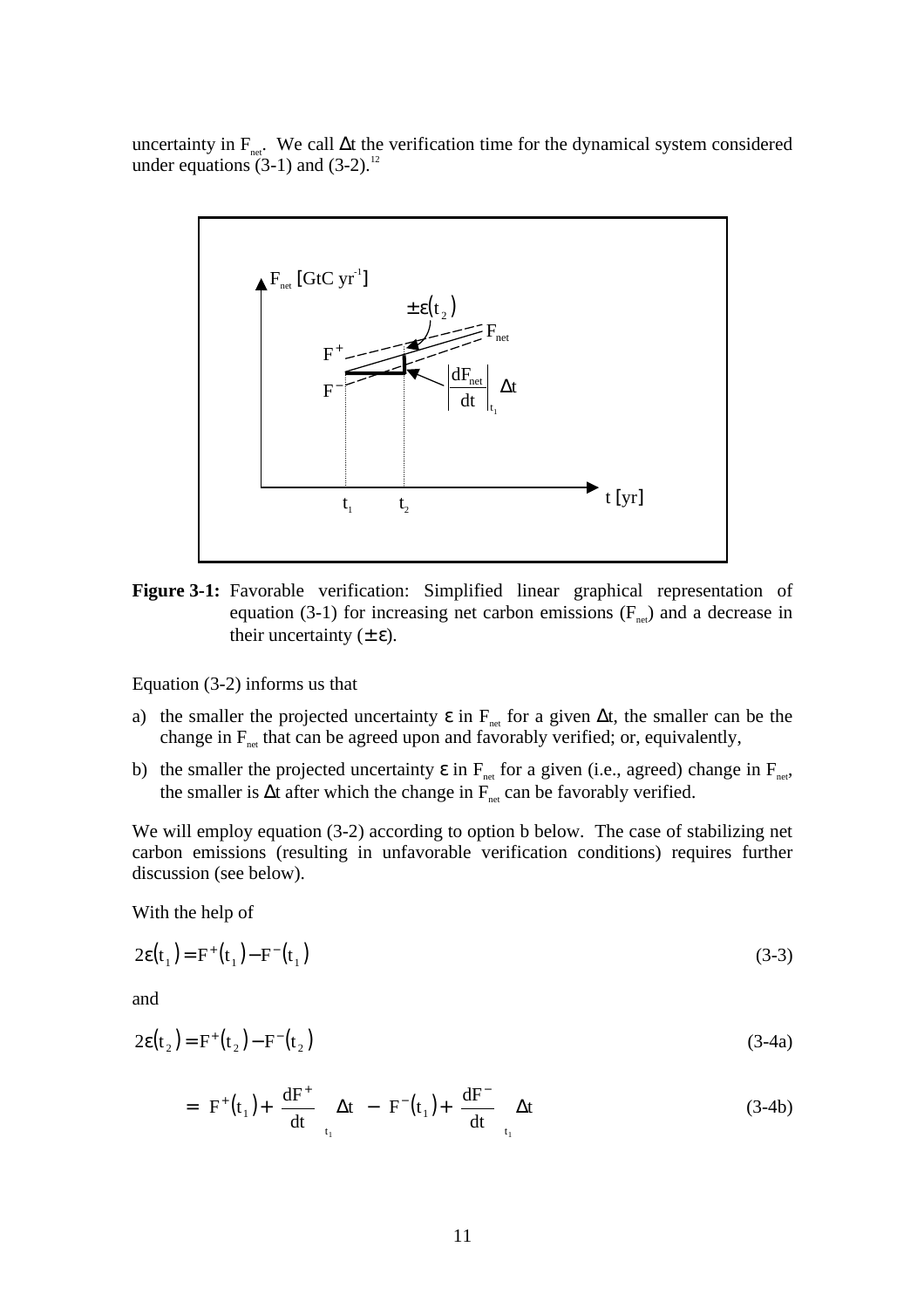$$
=2\varepsilon(t_1)+2\left(\frac{d\varepsilon}{dt}\right)_{t_1}\Delta t\tag{3-4c}
$$

we can rewrite equation (3-2):

$$
\left|\frac{dF_{\text{net}}}{dt}\right|_{t_1} \Delta t > \varepsilon(t_1) + \left(\frac{d\varepsilon}{dt}\right)_{t_1} \Delta t \quad . \tag{3-5}
$$

Therefore:

$$
\Delta t > \frac{\varepsilon(t_1)}{\left| \frac{dF_{\text{net}}}{dt} \right|_{t_1} - \left( \frac{d\varepsilon}{dt} \right)_{t_1}} \tag{3-6}
$$

In this study we consider equation 3-6 for the case  $t_1$  (u)  $t_1$ net dt d  $\frac{dF_{\text{net}}}{dt}\bigg|_{t} > \left(\frac{d\varepsilon}{dt}\right)$  $\overline{1}$  $\left(\frac{d\varepsilon}{dt}\right)^{n}$ l  $>\left(\frac{d\varepsilon}{dt}\right)$ . Note that a

probabilistic approach may lead to an even greater verification time. In Appendix III, we describe how to generalize our linear-averaging approach and improve its applicability in terms of space and time.

In the case of stabilizing net carbon emissions, we face the situation of  $\frac{dF_{net}}{dt}$ approaching zero in equation (3-6), while  $\varepsilon(t)$  may still be far away from approaching a constant value that is sufficiently small and  $\frac{ac}{dx}$  $\big)$  $\left(\frac{d\varepsilon}{dt}\right)$ l ( dε dt  $\frac{d\varepsilon}{dt}$  may still be far away from approaching zero. We term this situation "unfavorable verification". The concept of favorable verification must be given up, as the notion of verification time becomes impractical to apply, and the concept of favorable verification must be replaced by another (e.g., statistical<sup>11</sup>) concept. A wide uncertainty range remains extremely unsatisfying for any verification procedure as long as ε stays large and decreases only slowly in time.

In Section 4, we apply the concept of favorable verification to full and partial sourcesink (i.e., net) carbon accounting on the global scale. We are interested in the verification times involved and how they change depending on changes in our knowledge of the underlying uncertainties. Currently, we do not deal with unfavorable verification conditions, although this may receive our attention in a follow-up study.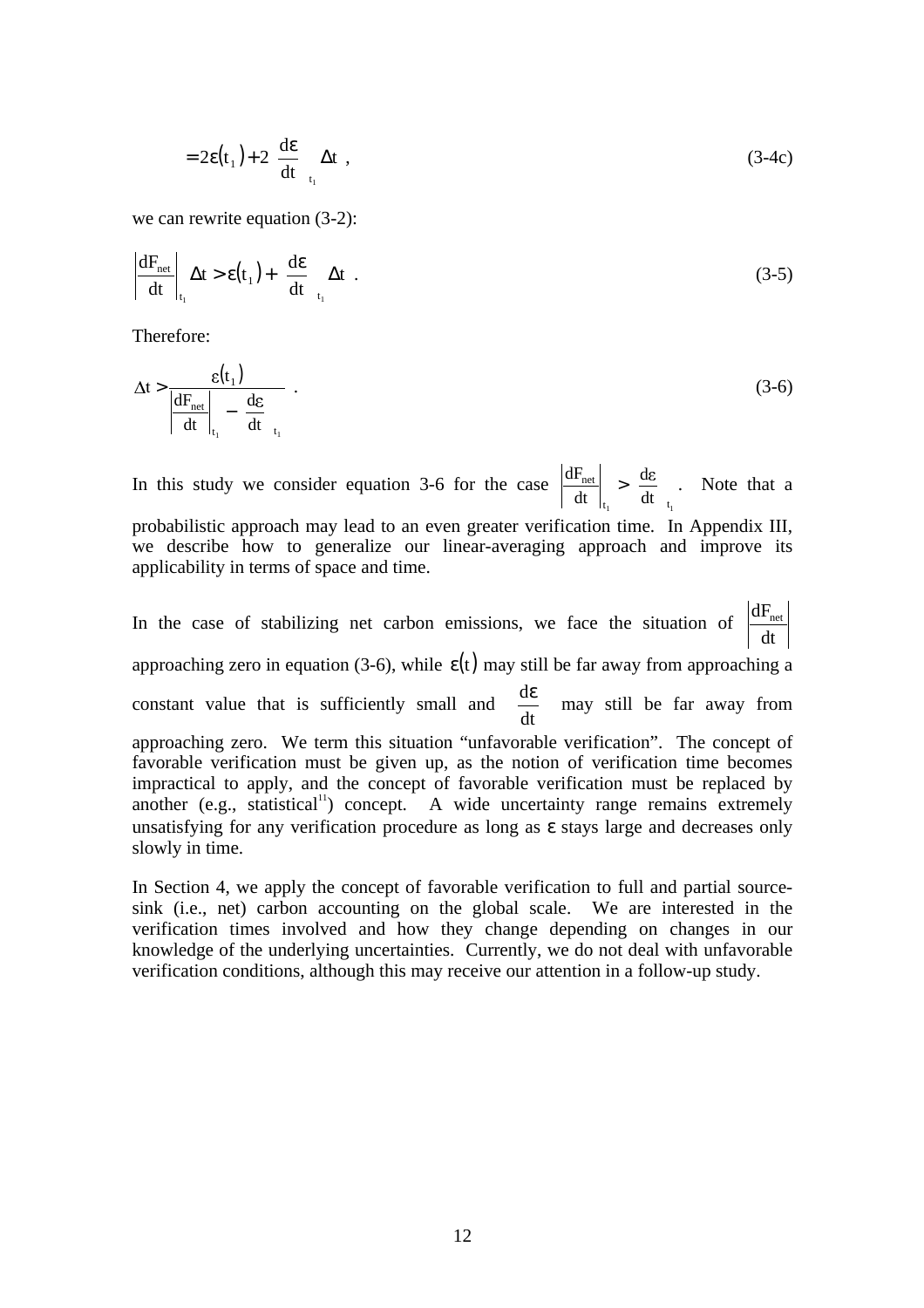# **4. Global Verification Times**

In Section 4 the verification times for four global-scale examples are calculated. As in Section 3, let us assume that either full carbon accounting or some form of partial source-sink (i.e., net) carbon accounting is applied to the entire globe. We are interested in answering the two questions posed at the beginning of Section 3, presupposing favorable verification conditions:

- 1. What are the verification times arising from the different methods of carbon accounting and can they be expected to be compatible with the commitment periods foreseen by the Kyoto Protocol?
- 2. How do verification times change depending on changes in our knowledge of the underlying uncertainties?

We apply – without restricting generality – first-order (i.e., linear) approximations to project changes in net carbon emissions and our knowledge of the underlying uncertainties. In doing so, we assume that the combination of global-decadal spacetime scales is appropriate. For reasons of data availability, we select the decade of 1980-1989 as the basis for our calculations.

### **4.1 FCA: Business-as-Usual Case (BaU)**

In Section 4.1, we consider FCA under business-as-usual conditions.

From Schimel *et al.* (IPCC, 1996a, p. 79, Table 2.1) and Tans and Wallace (1999, p. 563), we can infer, for 1980 to 1989, the average annual carbon flows into and out of the atmosphere, the atmospheric carbon storage, and the error limits involved (which correspond to an estimated 90% confidence interval) (cf. Figure 4-1). The overall uncertainty of the total carbon flow into/out of the atmosphere, arising from the combination of the carbon sub-flows into/out of the atmosphere, is calculated (similar to the standard deviation) as the square root of the sum of the squares of the individual uncertainties in accordance to the procedure applied by Schimel *et al.* (IPCC, 1996a) and Tans and Wallace (1999) as well as other authors (e.g., Heimann *et al.*, 1999).<sup>13</sup>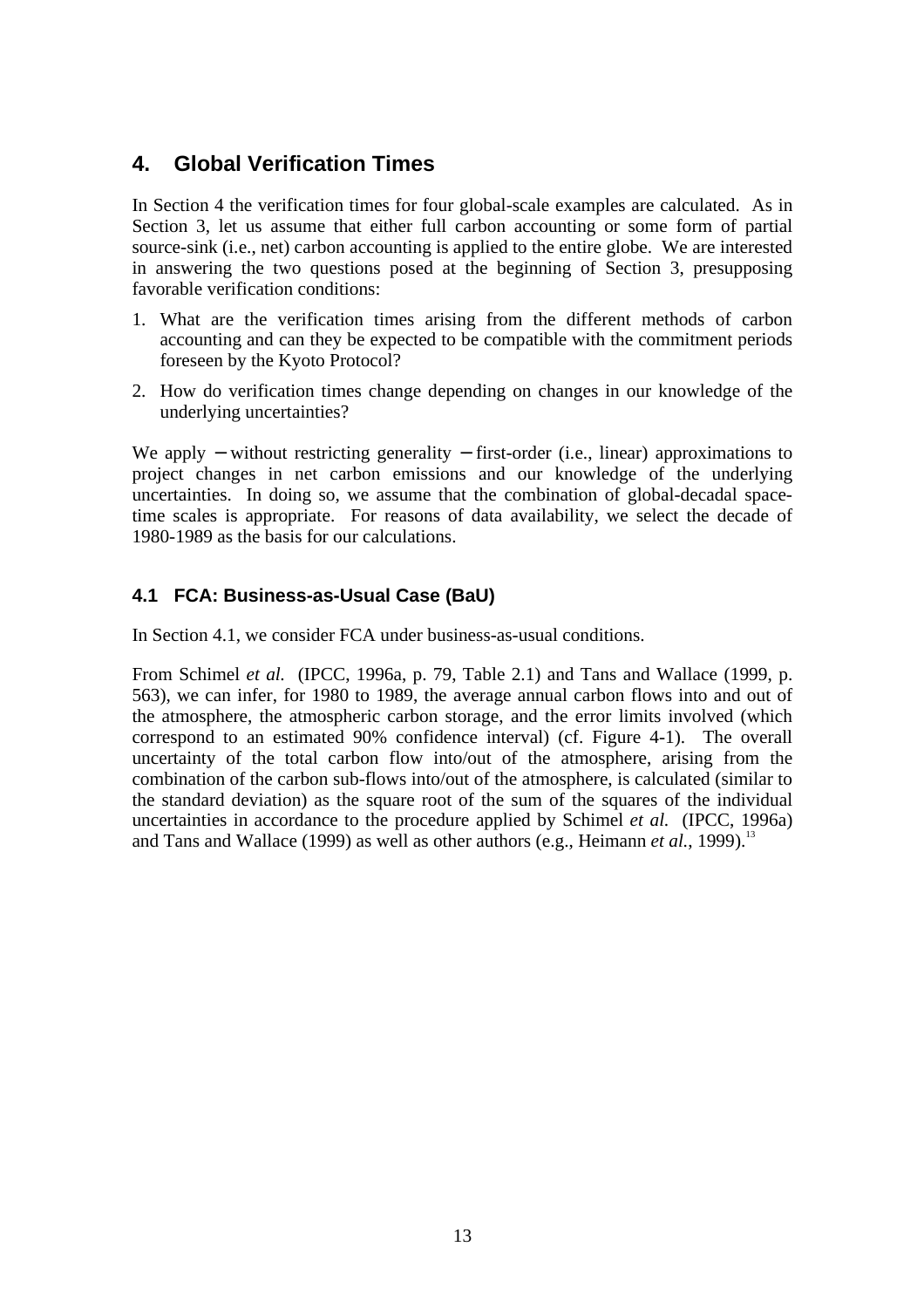

Figure 4-1: Average annual budget of CO<sub>2</sub> perturbations for 1980 to 1989 (IPCC, 1996a; Tans and Wallace, 1999). Flows and reservoir changes are expressed in GtC  $yr^{-1}$ ; error limits correspond to an estimated 90% confidence interval.

If we specify:

•  $t_1 = 1$  Jan. 00GMT, 1985 (i.e., the exact middle of the decade)

as the mean over the period 1980 to 1989;

• 
$$
\left| \frac{dF_{BaU}}{dt} \right|_{t_1} \approx \frac{0.184 \text{ ppmv yr}^{-1}}{(1 \text{ Jan.}00 \text{GMT}, 1990 - 1 \text{Jan.}00 \text{GMT}, 1980) \text{ yr}} \frac{3.2 \text{ GtC yr}^{-1}}{1.53 \text{ ppmv yr}^{-1}} \approx 0.039 \frac{\text{GtC yr}^{-1}}{\text{yr}}
$$
,<sup>14</sup>

as the rate of change in  $F_{BaU}(t_1)$ , the net carbon emissions into the atmosphere, which can be inferred from Figure 2.2 in IPCC (1996a, p. 81) [or Figure 1(b) in IPCC (1996a, p. 16;]<sup>15</sup> (cf. Appendix IV) and from Section 1.3.3.2 in IPCC (1995, p. 49); $^{16}$  and

•  $\varepsilon_{\text{BaU}}(t_1) \approx 2.1 \text{GtC yr}^{-1}$ ,

as the uncertainty in  $F_{\text{Bau}}(t_1)$ , which can be derived from the uncertainties of the total carbon flows into and out of the atmosphere in Figure 4-1;<sup>17</sup>

equation (3-6) can be used in the form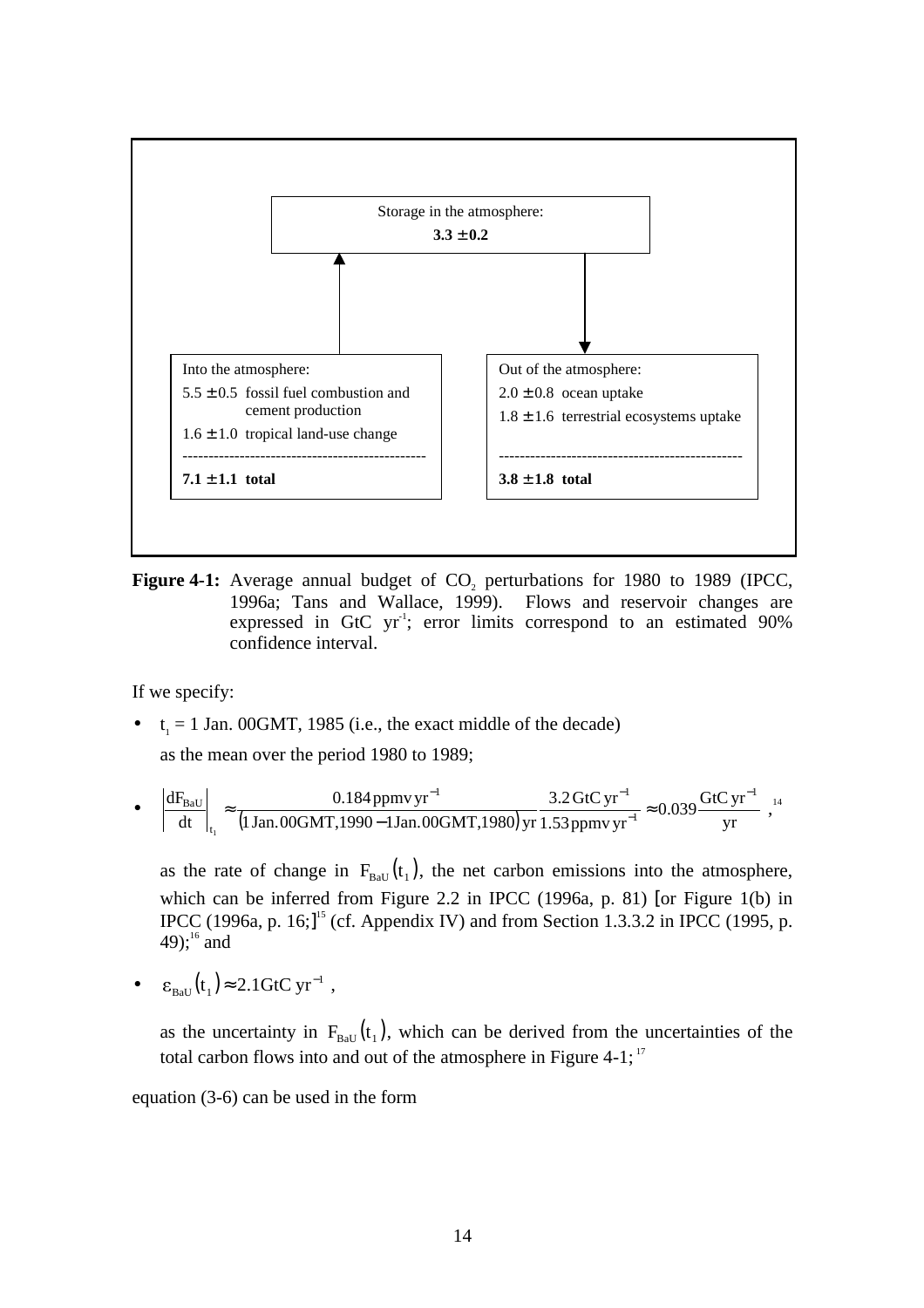$$
\Delta t > \frac{\varepsilon_{\text{Bau}}(t_1)}{\left| \frac{dF_{\text{Bau}}}{dt} \right|_{t_1} - \left( \frac{d\varepsilon_{\text{Bau}}}{dt} \right)_{t_1}}
$$
(3-6a)

and plotted as a function of  $t_1$ BaU dt  $\frac{d\varepsilon_{\rm BaU}}{d\varepsilon_{\rm BaU}}$  $\overline{\phantom{a}}$  $\frac{d\varepsilon_{\rm BaU}}{d\varepsilon_{\rm BaU}}$ l  $\left(\frac{d\varepsilon_{\text{Bau}}}{dt}\right)$ , the rate of change in  $\varepsilon_{\text{Bau}}$  (cf. Figure 4-2).

In consideration of the underlying assumptions, Figure 4-2 tells us that:

- it will take at least 54 years until full carbon net accounting can be favorably verified if the uncertainty in  $F_{\text{Ball}}$  cannot be decreased;
- it will take at least 23 years until full carbon net accounting can be favorably verified if the uncertainty in  $F_{\text{Ball}}$  can only be decreased by 25% over the next 10 years;
- it will take at least 15 years until full carbon net accounting can be favorably verified even if the uncertainty in  $F_{\text{Ball}}$  can be decreased by 50% over the next 10 years;
- the  $t_1$ BaU dt  $t - \left(\frac{d\varepsilon_{\rm BaU}}{dt}\right)^2$  $\overline{1}$  $\frac{d\varepsilon_{\rm BaU}}{d\varepsilon_{\rm BaU}}$ l  $-\left(\frac{d\varepsilon_{\text{BaU}}}{dt}\right)$  function will move upwards (that is, towards greater verification times), if  $\frac{dF_{BaU}}{dt}$  decreases, and vice versa. [Equation (3-6a) depends sensitively upon the rate of change in  $F_{\text{BaU}}$ .]<sup>18</sup>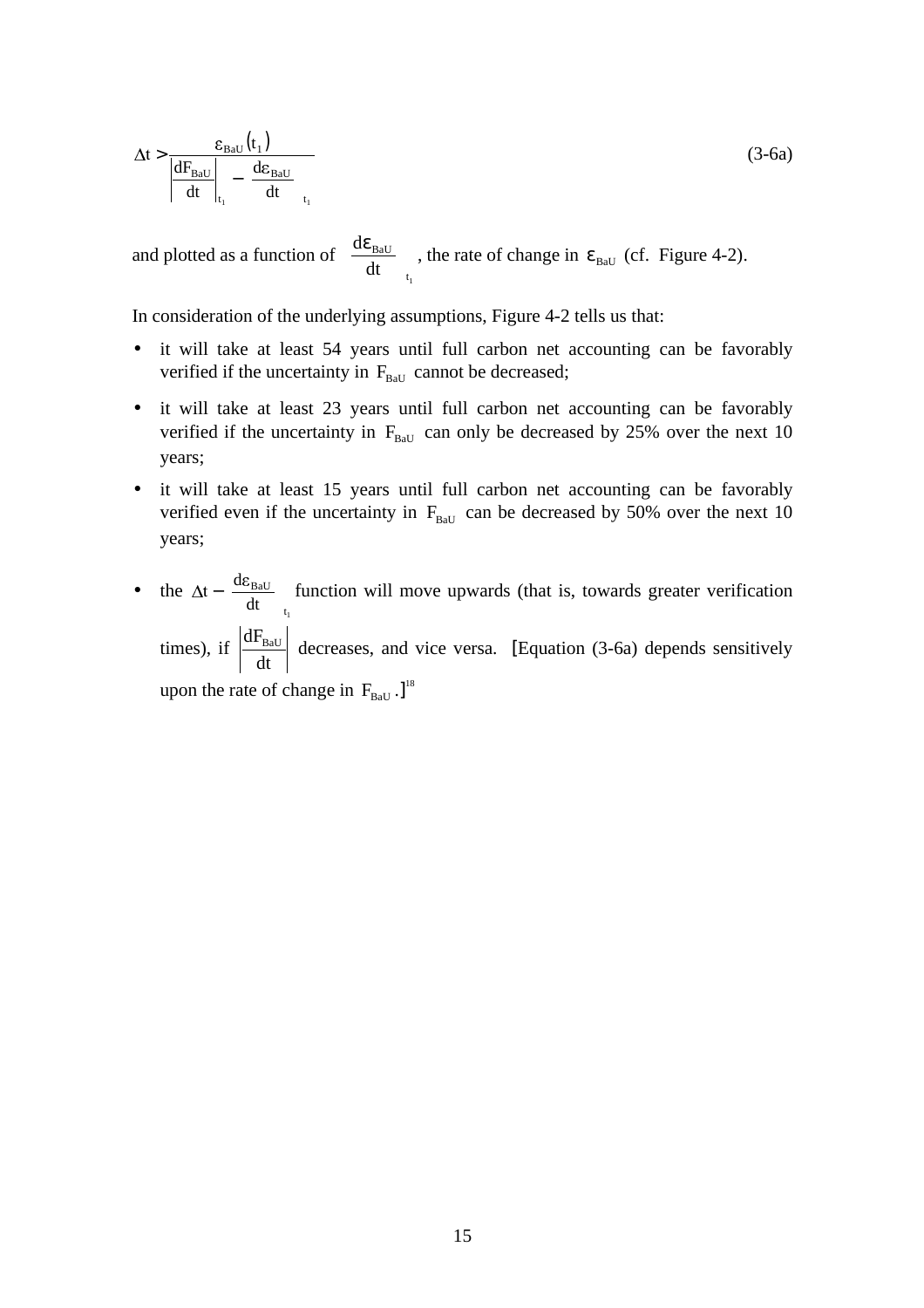# **Verification Time**



**Figure 4-2:** Verification time for FCA under business-as-usual conditions: Graphical representation of equation (3-6a). The ordinate gives the minimum time [in years] that is needed to favorably verify a change in the global net carbon emissions, given their today's rate of change. The abscissa permits assumptions on how the uncertainty that underlies the global net carbon emissions may change [in a first-order (linear) fashion] in the future [in  $(GtC yr<sup>-1</sup>)/yr$ ].

In the second and third statement above, we translated the question "*What does a specific value of 1t BaU dt*  $\frac{d\varepsilon_{\textit{BaU}}}{dt}$  $\overline{1}$  $\frac{d\mathcal{E}_{BdU}}{d\mathcal{E}_{BdU}}$ l  $\left(\frac{d\varepsilon_{BaU}}{l}\right)$ , the rate of change in the uncertainty in  $F_{BaU}$ , mean?" into

understandable terms. To do so, we related a specific  $t_1$ BaU dt  $\frac{d\varepsilon_{\text{\tiny{BaU}}}}{1}$  $\overline{1}$  $\frac{d\varepsilon_{\text{Bau}}}{dt}$ l  $\left(\frac{d\varepsilon_{\text{BaU}}}{dt}\right)$  -value to a, e.g., 10year basis, as follows:

$$
\varepsilon_{\text{Bau}}(t_2) = \text{Re}_{\text{Bau}}(t_1) = \varepsilon_{\text{Bau}}(t_1) + \left(\frac{d\varepsilon_{\text{Bau}}}{dt}\right)_{t_1} \Delta t_{10} , \qquad (4-1a,b)
$$

or, equivalently,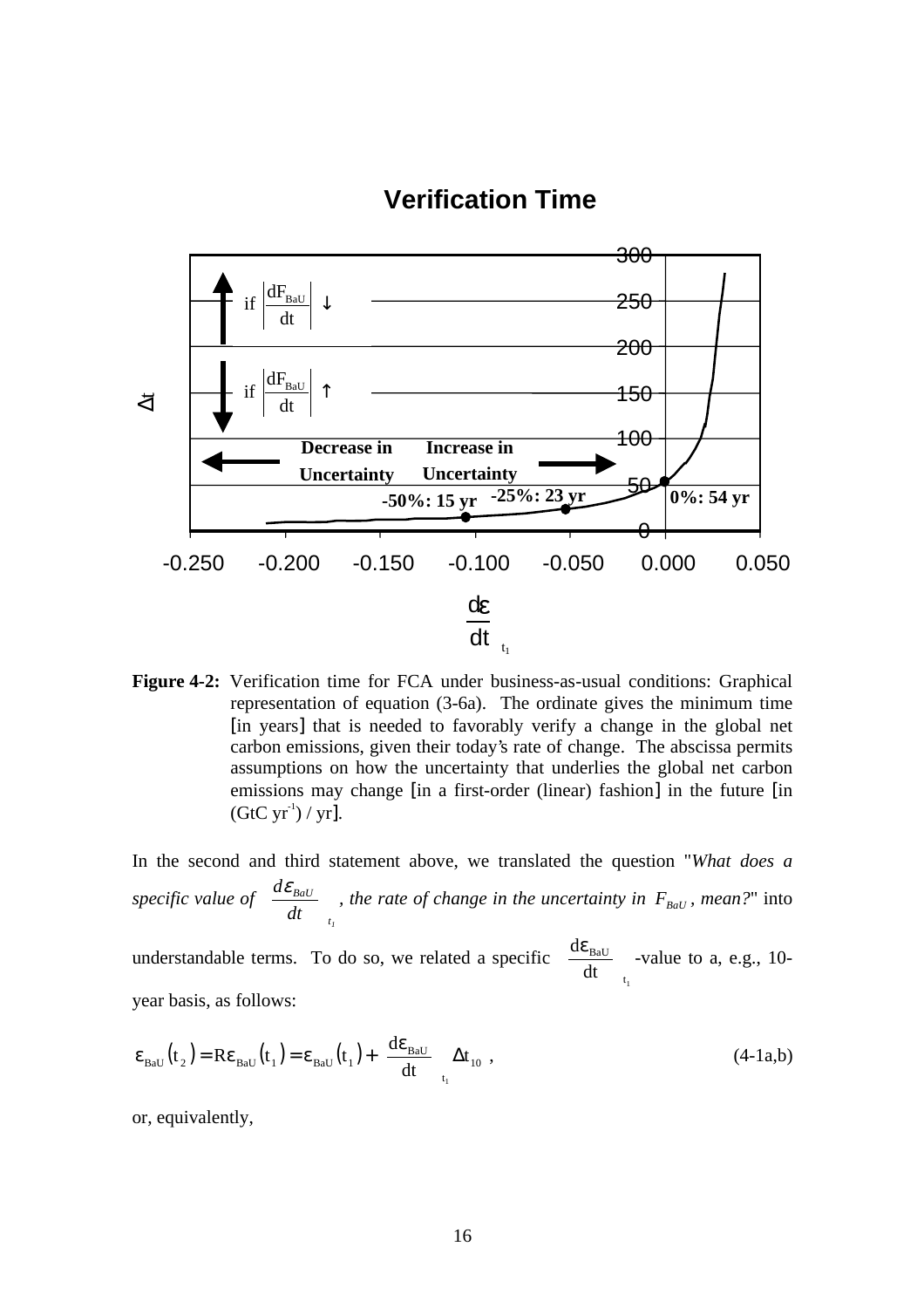$$
R = 1 + \frac{\left(\frac{d\varepsilon_{\text{Bau}}}{dt}\right) \Delta t_{10}}{\varepsilon_{\text{Bau}}(t_1)}, \qquad (4-2)
$$

where  $\Delta t_{10} = 10$  years and the factor  $(R - 1)$ 100% describes the change of  $\epsilon(t_2)$  relative to  $\epsilon(t_1)$  in percent. We selected  $t_1$ BaU dt  $\frac{d\varepsilon_{\text{\tiny{BaU}}}}{d}$  $\overline{1}$  $\frac{d\varepsilon_{\text{Bau}}}{dt}$ l  $\left(\frac{d\varepsilon_{\text{BaU}}}{d\varepsilon}\right)$  -values that correspond to  $[(R-1)100\%]$ values of -25% and -50%.

We proceed similarly in Sections 4.2, 4.3 and 4.4.

#### **4.2 FCA: Global Afforestation Case (Aff)**

In Section 4.2 we consider FCA and combine the business-as-usual case, discussed in Section 4.1, with the global afforestation program (Aff), described by Nilsson and Schopfhauser (1995). (For reasons of convenience, we refer to their afforestation program by 'Aff' hereafter.) Additionality may or may not be given.

The global afforestation program described in Nilsson and Schopfhauser (1995) covers only about 345 Mha that they regard as suitable for large-scale plantations for the sole purpose of sequestering carbon, 275 Mha for plantations and 70 Mha for agroforestry. They assumed that the program is implemented during the period of 1995 to 2050. (The implementation time varies for different regions.) In their calculations of the carbonsequestration effects, Nilsson and Schopfhauser (1995) consider carbon uptake by above- and below-ground biomass for the period of 1995 to 2095 relative to the landuse/cover situation before planting. They do not consider the issue of additionality, i.e., post-planting baseline scenarios for the calculation of what would have happened to the initial carbon stocks had the afforestation projects not been implemented.<sup>19</sup>



**Figure 4-3:** Nilsson and Schopfhauser's (1995) 1995-2095 global afforestation program: Estimates of annual carbon fixation rates (in GtC  $yr<sup>-1</sup>$ ).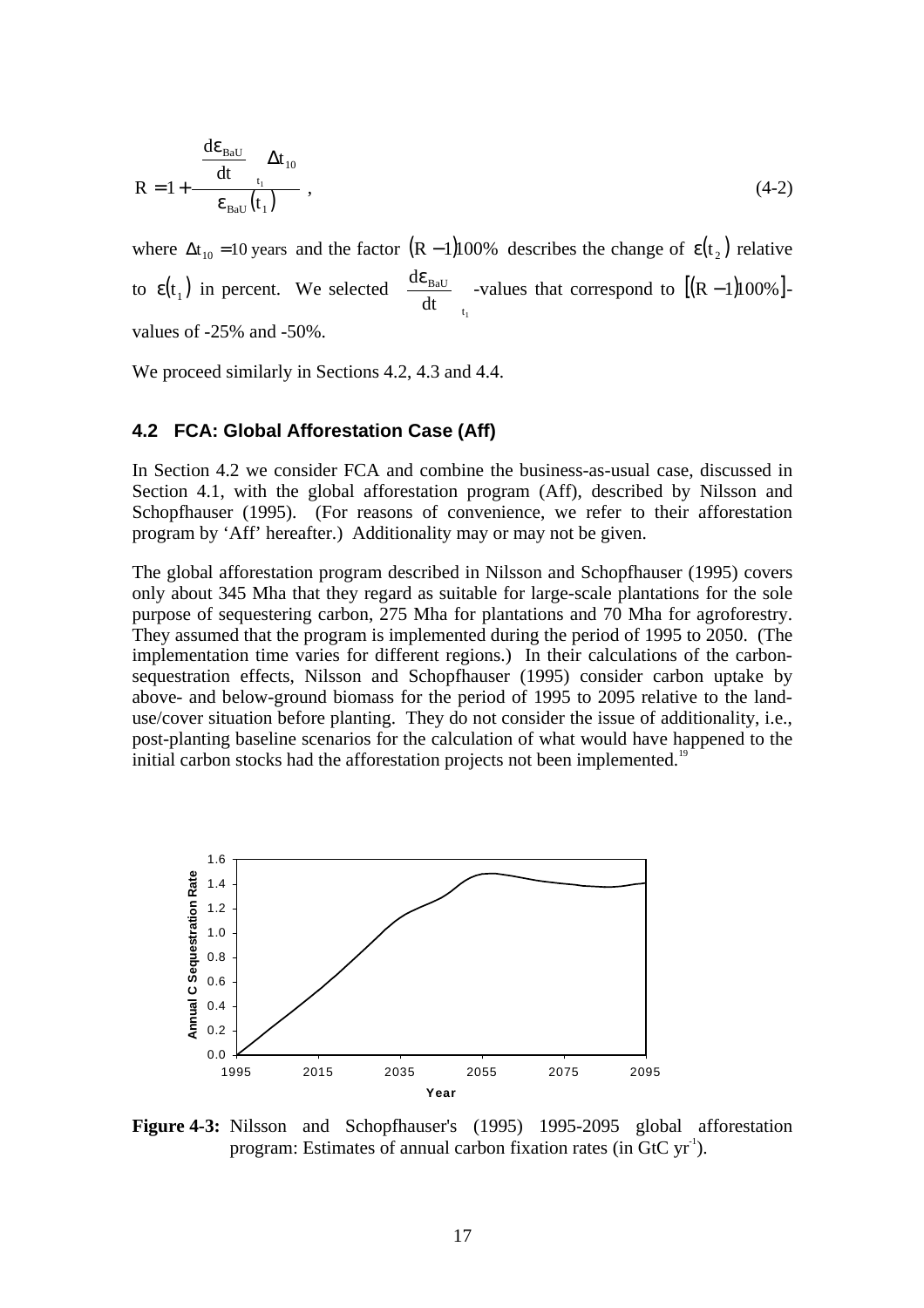

**Figure 4-4:** Average annual budget of CO<sub>2</sub> perturbations for 1980 to 1989 (business-asusual case), as shown in Figure 4-1, on which is superimposed Nilsson and Schopfhauser's (1995) global afforestation program, the start of which is set at 1980 for the purposes of this study. Flows and reservoir changes are expressed in GtC  $yr<sup>-1</sup>$ .

Nilsson and Schopfhauser (1995) report that the impact of the proposed plantation program on the carbon balance would become significant only after 40 to 50 years, and that the maximum carbon fixation rate of  $1.48$  GtC yr<sup>-1</sup> would be reached about 60 years after the initiation of the plantation program (cf. Figure 4-3). Over the 100-year period studied, the proposed global plantation program would sequester a total of some 104 GtC.

For the purposes of our study, we let the global afforestation program start (without restricting generality) in 1980, instead of 1995, and assume that impacts upon the global carbon budget other than through afforestation (e.g., carbon losses due to deforestation or degradation from tropical fuelwood extraction) are included within the underlying business-as-usual case, as before. In addition, we assume that the global afforestation program does not result in any negative or positive effects that may indirectly affect the global carbon balance, due to our inability to quantify such effects. As already noted earlier (cf. Section 2), this assumption is crucial.

To superimpose the global afforestation program on the underlying business-as-usual case, it is sufficient to consider the initial 60 years of the program in a first-order (linear) fashion.<sup>20</sup> By applying linear regression, we find  $0.037 \,\text{GtC}$  yr<sup>-1</sup> for the intercept (in year  $0 = 1980$ ), 0.025 (GtC yr<sup>1</sup>) / yr for the rate of change in the sequestration rate, 0.996 for the correlation coefficient, and 0.162 GtC  $yr<sup>-1</sup>$  for the average annual sequestration effect during the first decade, i.e., the period of 1980 to 1989. In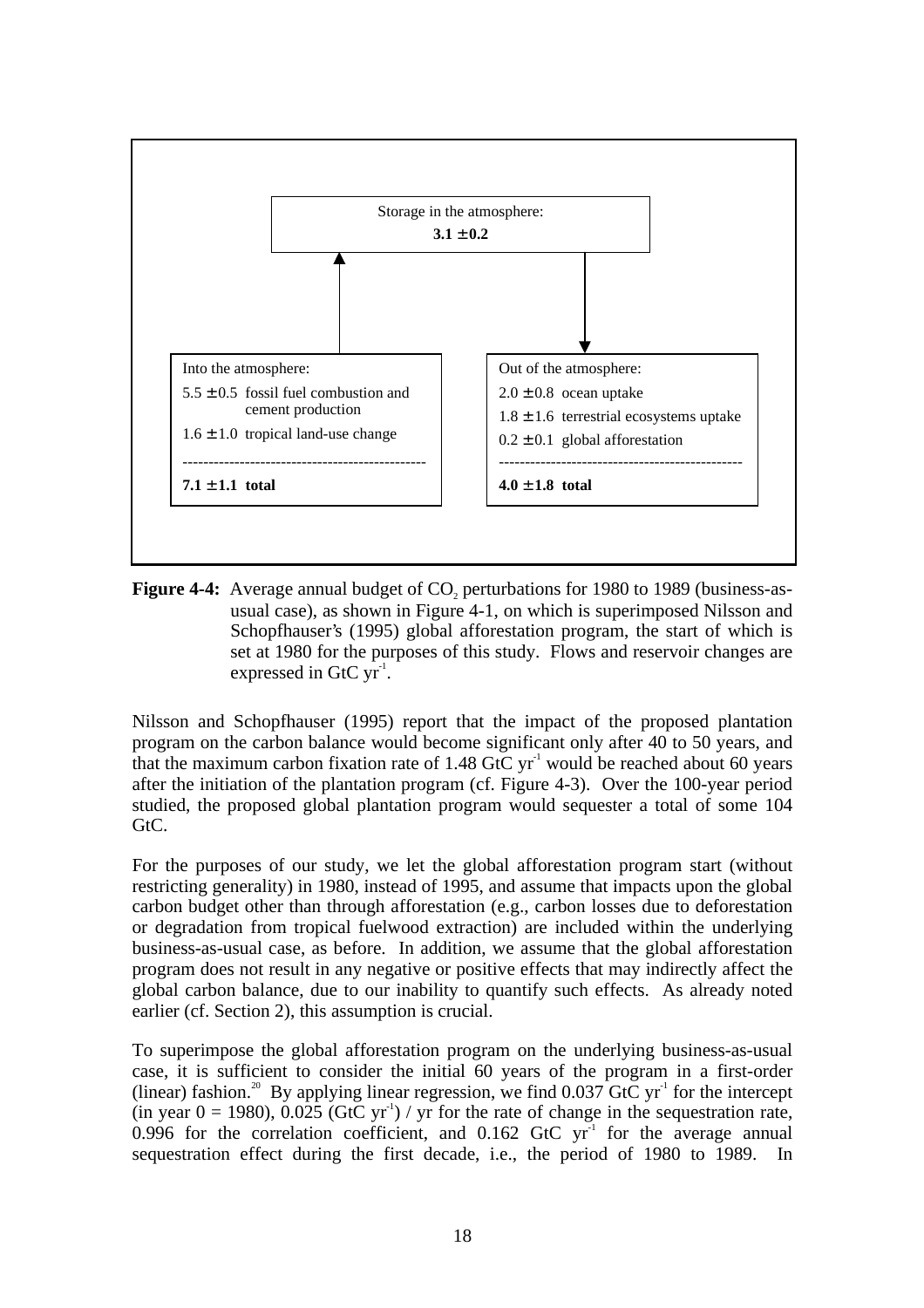consideration of the multiple assumptions and data limitations underlying their calculations, Nilsson and Schopfhauser (1995) estimate the uncertainty in the calculated sequestration rates roughly to be in the order of  $\pm$  (30-50)%. For lack of better knowledge, we select an uncertainty of  $\pm$  40%.

Figure 4-4 shows the superposition of the global afforestation program on the average annual budget of CO<sub>2</sub> perturbations for 1980 to 1989 business-as-usual case shown in Figure 4-1. It is important to note that the overall uncertainty of the total carbon flow out of the atmosphere (and, thus, of the net carbon flow into the atmosphere) practically remains unchanged. We continue to apply a rounding procedure to the first decimal place.

To calculate the verification time for the Aff case, we use equation (3-6) in the form

$$
\Delta t > \frac{\varepsilon_{\text{Aff}}(t_1)}{\left| \frac{dF_{\text{Aff}}}{dt} \right|_{t_1} - \left( \frac{d\varepsilon_{\text{Aff}}}{dt} \right)_{t_1}} \approx \frac{\varepsilon_{\text{BaU}}(t_1)}{\left| \frac{dF_{\text{BaU}}}{dt} \right|_{t_1} - m_{\text{Aff}}(t_1)} - \left( \frac{d\varepsilon_{\text{Aff}}}{dt} \right)_{t_1}, \tag{3-6b}
$$

where

• 
$$
m_{\text{Aff}}(t_1) \approx 0.025 \frac{\text{GtC yr}^{-1}}{\text{yr}}
$$

describes the rate of change in the sequestration rate,

• 
$$
\left| \frac{dF_{\text{Aff}}}{dt} \right|_{t_1} = \left| \left( \frac{dF_{\text{BaU}}}{dt} \right)_{t_1} - m_{\text{Aff}}(t_1) \right| \approx (0.039 - 0.025) \frac{\text{GtC yr}^{-1}}{yr} = 0.014 \frac{\text{GtC yr}^{-1}}{yr}
$$

the rate of change in  $F_{\text{Aff}}(t_1)$ , the net carbon emissions into the atmosphere, and

• 
$$
\varepsilon_{\text{Aff}}(t_1) \approx \varepsilon_{\text{Bau}}(t_1) \approx 2.1 \text{GtC yr}^{-1}
$$

their uncertainty.

Other specifications are as in Section 4.1.

Figure 4-5 represents equation (3-6b) graphically (the upper curve). For purposes of comparison, we also represent equation (3-6a) from Figure 4-2 (the lower curve). Note that, for the reasons pointed out above, equation (3-6b) should be applied only for the period of 1980 to 2040 and not be extended beyond  $2040^{20}$ 

Considering FCA under business-as-usual conditions in combination with the global afforestation program, the upper curve in Figure 4-5 tells us that:

• the carbon-accounting of the Aff system is less easy to verify. The verification time increases, relative to the same, fully carbon-accounted system under business-asusual conditions only (lower curve in Figure 4-5). This is the result of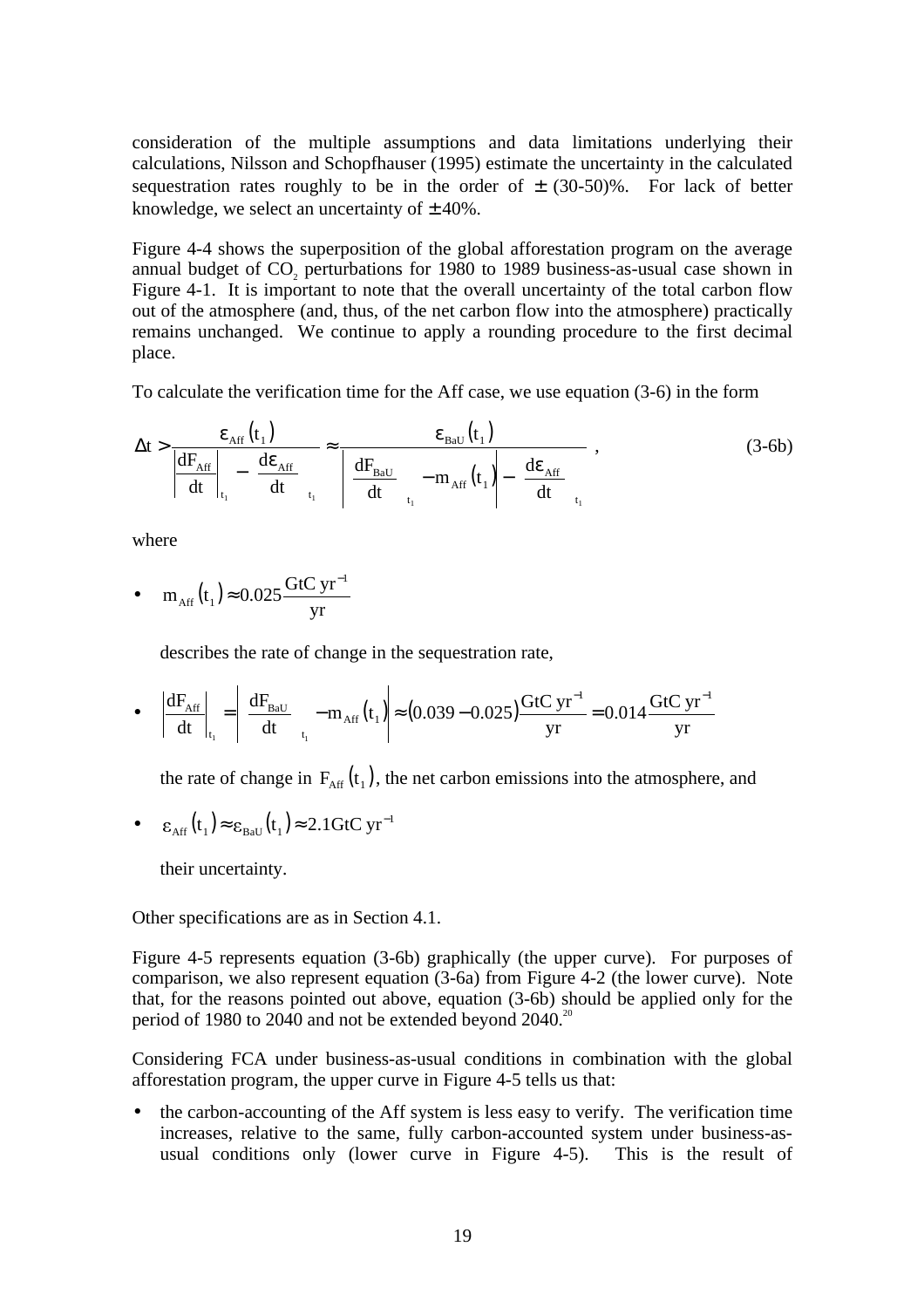dt  $m_{\text{Aff}}$  <  $\frac{dF}{dt}$ dt  $0 < \left| \frac{dF_{BaU}}{dt} - m_{\text{Aff}} \right| < \left| \frac{dF_{BaU}}{dt} \right|$  [cf. denominators in equations (3-6b) and (3-6a)]. In

other words, net carbon emissions into the atmosphere increase, under the combination of business-as-usual conditions and the global afforestation program, at a smaller rate than under business-as-usual conditions only. The uncertainties in the net carbon emissions remain practically indiscernible from each other. Under the global afforestation program (or any other carbon sequestration program with similar characteristics), verification approaches a situation that we term "unfavorable verification under unsatisfying boundary conditions" (cf. Section 3).

- it will take considerably more than 60 years until full carbon net accounting can be favorably verified if the uncertainty in  $F_{\text{Bau}}$  cannot be decreased. (We recall that the uncertainty in  $m_{\text{Aff}}$ , the rate of change in the sequestration rate, does not matter.)
- it will take at least 32 years until full carbon net accounting can be favorably verified if the uncertainty in  $F_{\text{Ball}}$  can only be decreased by 25% over the next 10 years.
- it will take at least 18 years until full carbon net accounting can be favorably verified even if the uncertainty in  $F_{\text{BaU}}$  can be decreased by 50% over the next 10 years.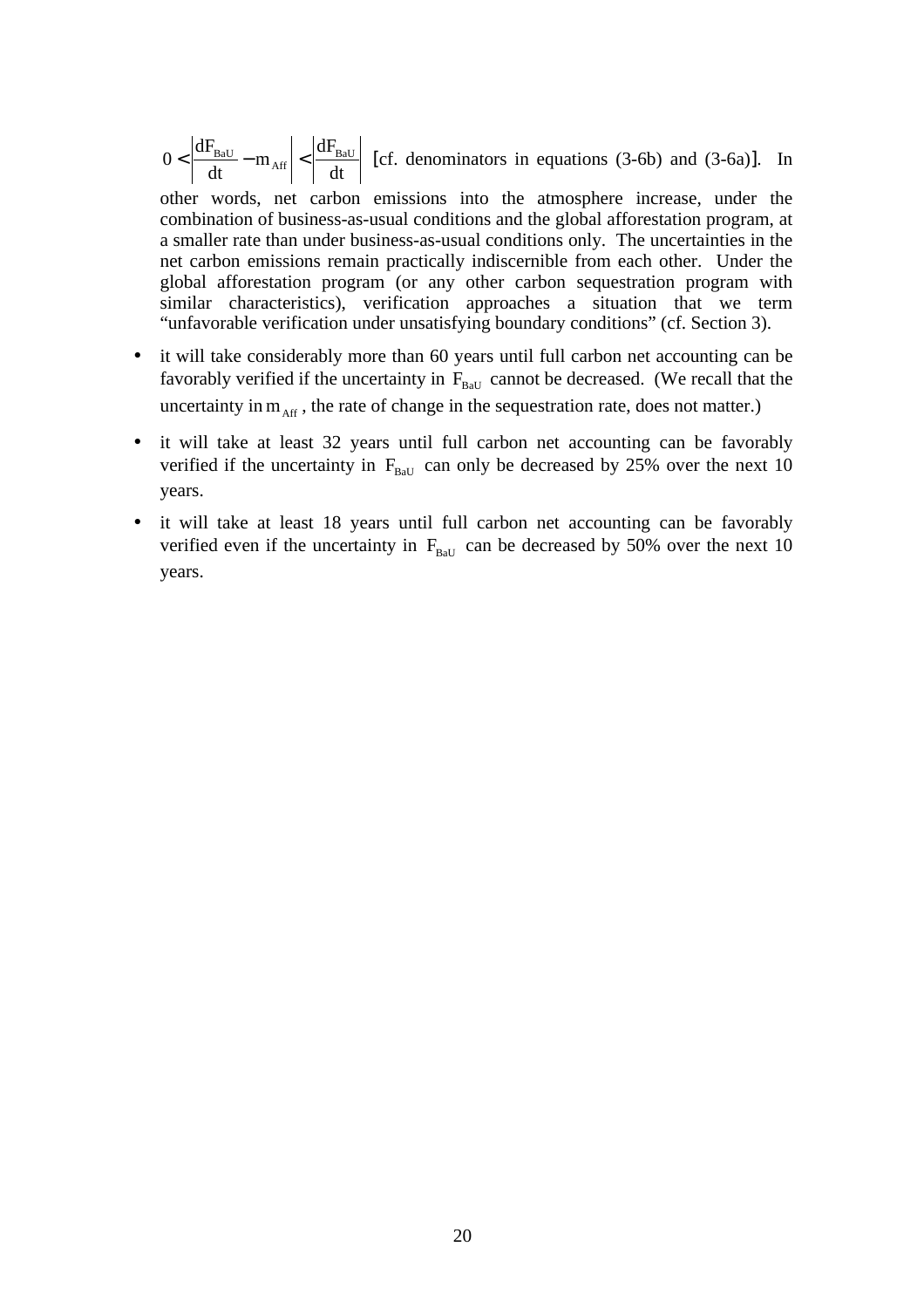# **Verification Time**



**Figure 4-5:** Verification time for FCA under business-as-usual conditions in combination with Nilsson and Schopfhauser's (1995) global afforestation program (upper curve): Graphical representation of equation (3-6b). Note that our approach, which is based on first-order (linear) approximations and which underlies equation (3-6b), should be applied only for the period of 1980 to 2040, and not be extended beyond 2040. (The dashed right end of the upper curve represents a verification time that extends beyond 2040.) For comparison, the verification time for FCA under business-asusual conditions only, as shown in Figure 4-2, is included in the figure (lower curve).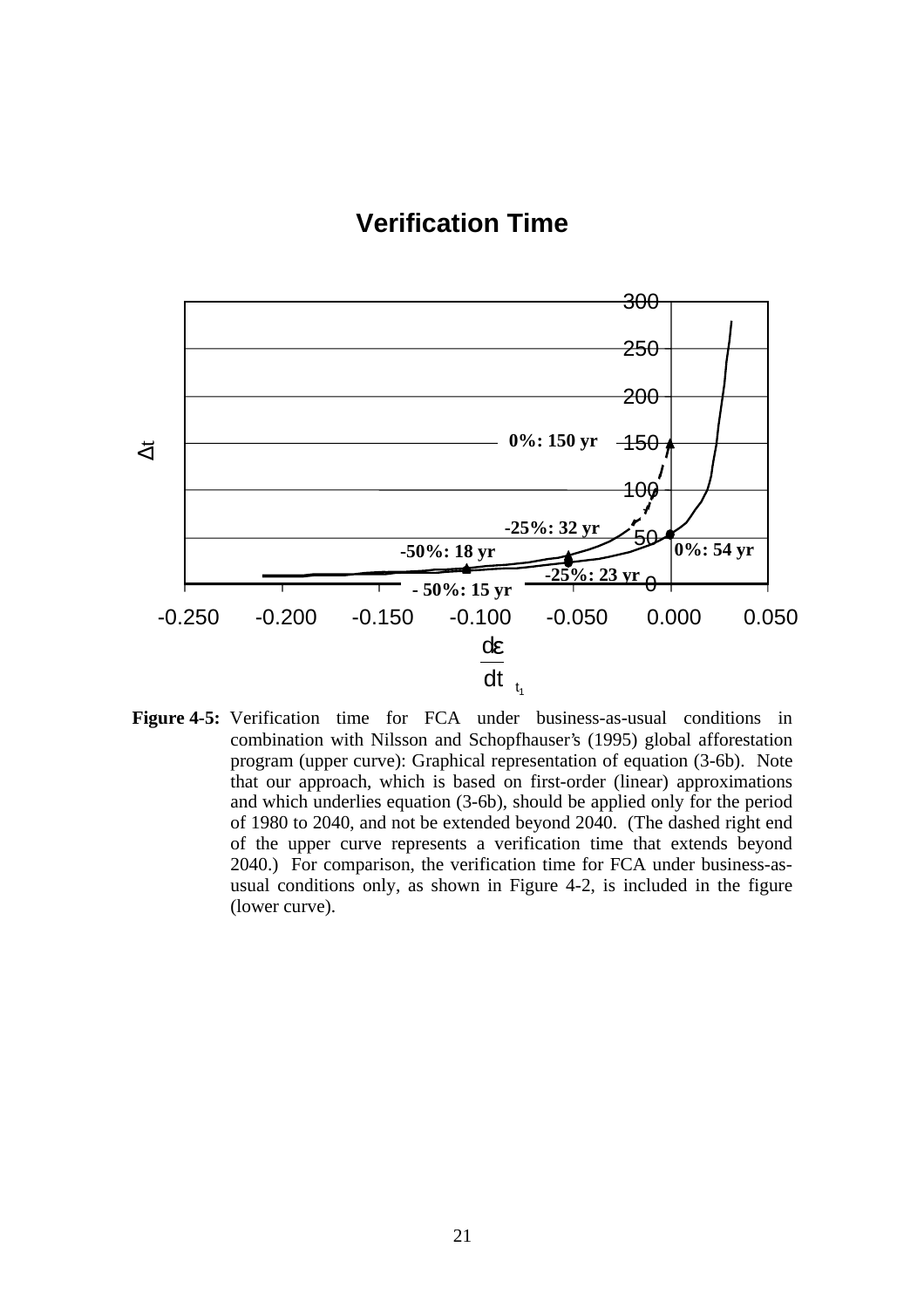### **4.3 PCA: Fossil Fuel Case (FF)**

In Section 4.3 we consider PCA, restricted to  $CO<sub>2</sub>$  emissions from fossil fuel combustion and cement production (FF emissions hereafter)  $-$  i.e., excluding CO<sub>2</sub> emissions from changes in tropical land-use and  $CO<sub>2</sub>$  uptake by oceans and terrestrial ecosystems — under business-as-usual conditions. Figure 4-6 shows the PCA approach that we follow. It forms a logical and consistent subset of the FCA approach shown in Figure 4-1.

We make use of the FF emissions data reported by the Carbon Dioxide Information Analysis Center at the Oak Ridge National Laboratory (Marland *et al*., 1999); they are shown in Figure 4-7 below. [See also Figure 1.7 in IPCC (1995, p. 47) and Figure  $1(a)$ in IPCC (1996a, p. 16).]



**Figure 4-6:** Average annual budget of CO<sub>2</sub> perturbations for 1980 to 1989 (business-asusual case), as shown in Figure  $4-1$ , restricted to  $CO<sub>z</sub>$  emissions from fossil fuel combustion and cement production. Flows and reservoir changes are expressed in GtC  $yr<sup>-1</sup>$ .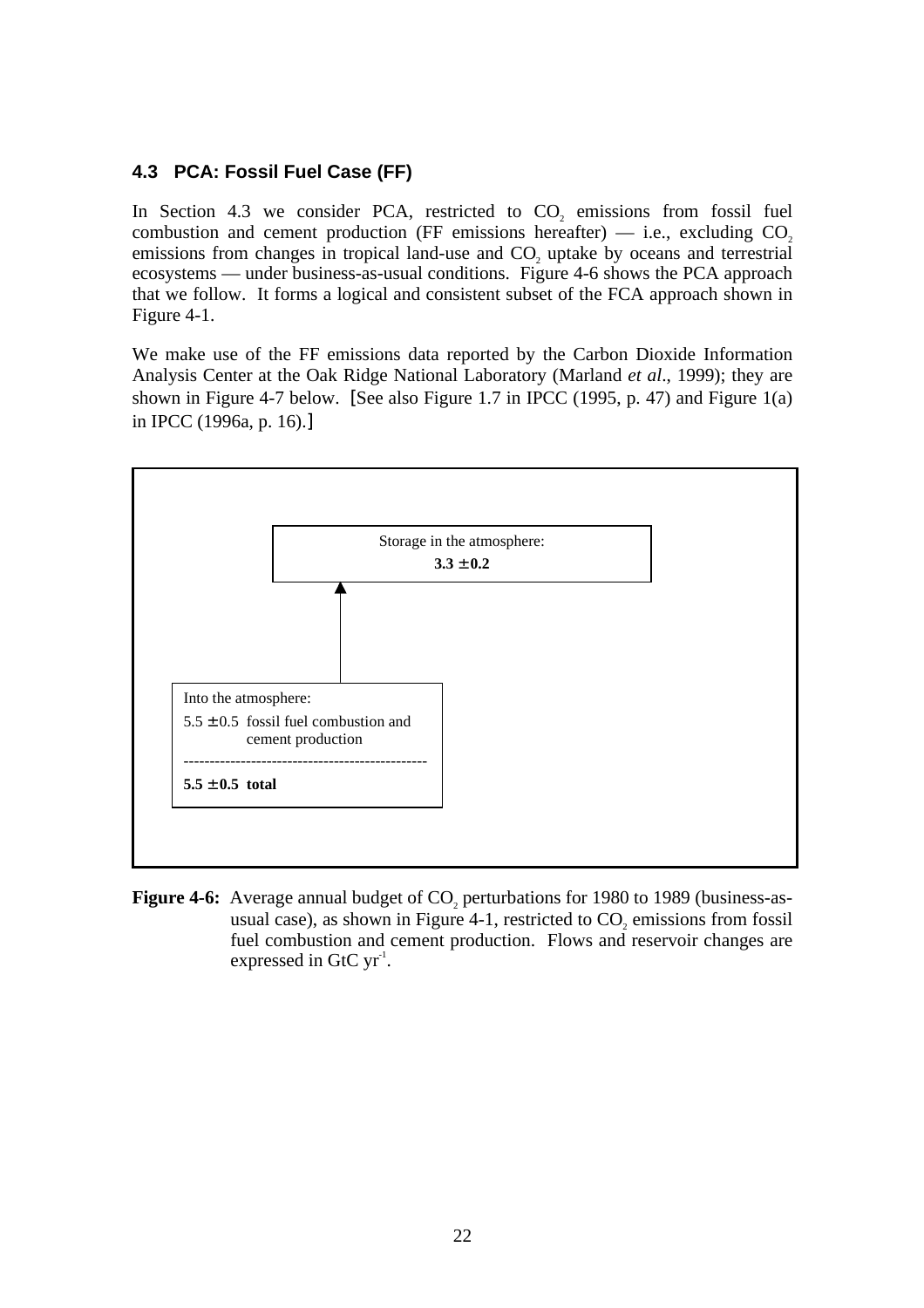

**Figure 4-7:** Global CO<sub>2</sub> emissions (in MtC yr<sup>-1</sup>) from fossil fuel burning (including gas flaring) and cement production for 1751-1996. See text for explanations of circles.

Source: Marland *et al*. (1999); taken from http://cdiac.esd.ornl.gov/trends/emis/tre\_glob.htm (modified).

For the purposes of our study, it is important to mention that we can characterize the FF emissions since 1960 in a simplified fashion, namely by (four) linear curves. These curves are displaced relative to each other (see the three circles in Figure 4-7, indicating the three displacements in time between 1973–1975, 1979–1983 and 1991–1993), but all demonstrate more or less the same steep increase. We recall that the verification time is determined by the increase in FF emissions stepwise in terms of time [cf. equation (3-6) above or equation (3-6c) below)], not by their lateral displacements to each other. $^{21}$ 

We select the period of 1983-1991 (instead of the period 1980-1989, to which we refer) to capture the increase in FF emissions. We find  $5.112$  GtC yr<sup>-1</sup> for the intercept (in year  $0 = 1983$ , 0.146 (GtC yr<sup>-1</sup>) / yr for the rate of change in the FF emissions, and 0.989 for the correlation coefficient.

To calculate the verification time underlying the FF case, we use equation (3-6) in the form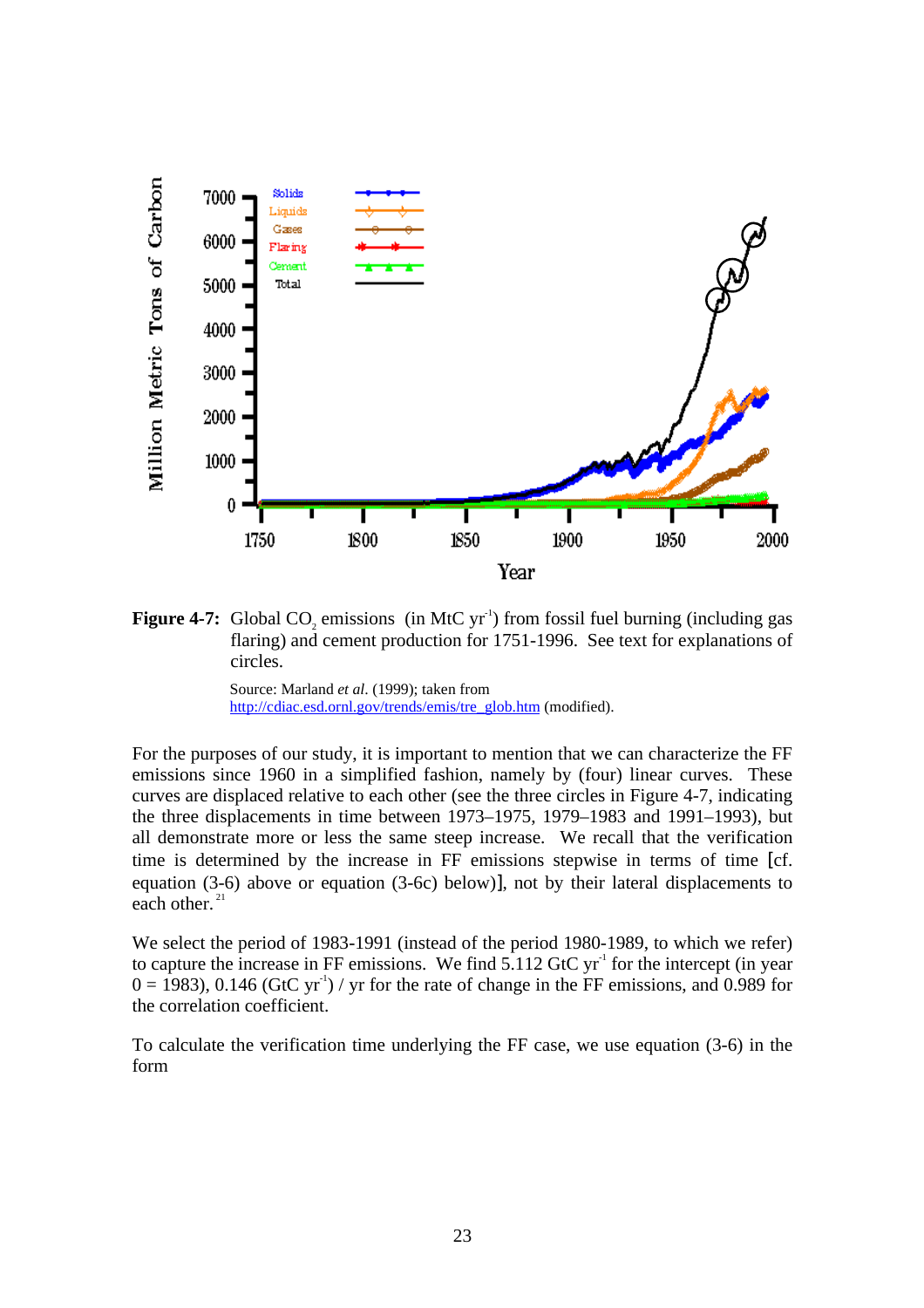$$
\Delta t > \frac{\varepsilon_{\text{FF}}(t_1)}{\left| \frac{dF_{\text{FF}}}{dt} \right|_{t_1} - \left( \frac{d\varepsilon_{\text{FF}}}{dt} \right)_{t_1}},
$$
\n(3-6c)

where

• 
$$
\left| \frac{dF_{FF}}{dt} \right|_{t_1} \approx 0.146 \frac{GtC yr^{-1}}{yr}
$$

describes the rate of change in  $F_{FF}(t_1)$ , the FF emissions into the atmosphere, and

•  $\varepsilon_{\text{FF}}(t_1) \approx 0.5 \text{ GtC yr}^{-1}$ 

their uncertainty.

Other specifications are as in Section 4.1.

Figure 4-8 shows the verification time as a function of  $t_1$ FF dt  $\frac{d\varepsilon_{\text{FF}}}{dt}$  $\bigg)$  $\frac{d\varepsilon_{\text{FF}}}{dt}$ l  $\left(\frac{d\varepsilon_{FF}}{d\varepsilon_{FF}}\right)$ , the rate of change in

 $\mathcal{E}_{FF}$ .

With reference to PCA, restricted to CO<sub>2</sub> emissions from fossil fuel combustion and cement production under business-as-usual conditions, Figure 4-8 tells us that:

- it will take only about 3.4 years until partial carbon net accounting can be favorably verified, even if the uncertainty in  $F_{\text{FF}}$  cannot be decreased; and
- that a decrease in the uncertainty in  $F_{FF}$  (over the next 10 years) changes the verification time only insignificantly.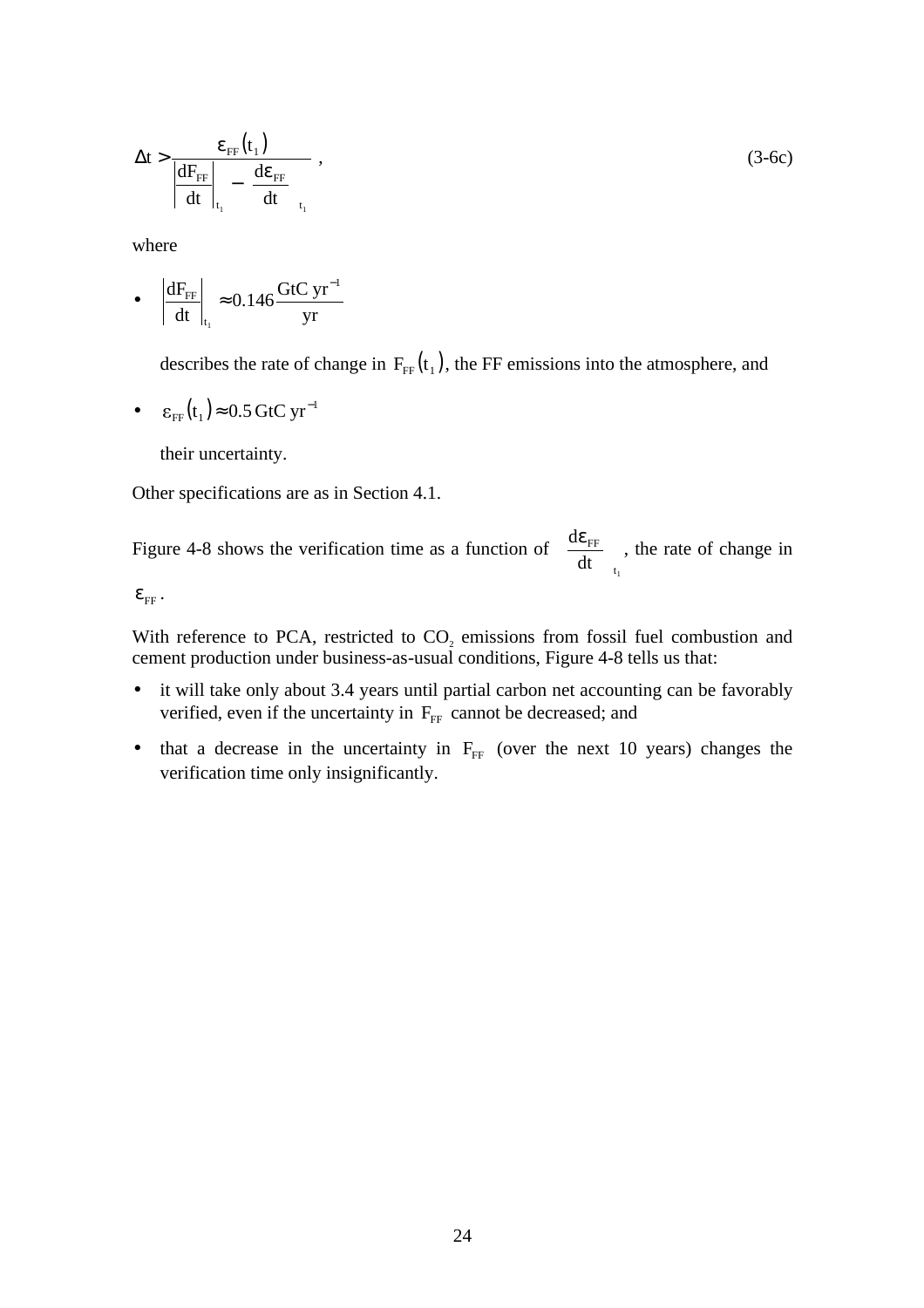# **Verification Time**



**Figure 4-8:** Verification time for PCA, restricted to  $CO<sub>2</sub>$  emissions from fossil fuel combustion and cement production (i.e., excluding CO<sub>2</sub> emissions from changes in tropical land-use, and CO<sub>2</sub> uptake by oceans and terrestrial ecosystems) under business-as-usual conditions: Graphical representation of equation (3-6c).

#### **4.4 PCA: Fossil-Fuel-plus-Global-Afforestation Case (FF+Aff)**

In Section 4.4, we consider PCA restricted to  $CO<sub>2</sub>$  emissions from fossil fuel combustion and cement production discussed in Section 4.3 in combination with the global afforestation program described in Section 4.2. As in Section 4-2, additionality may or may not be given. $22$ 

Figure 4-9 reflects the extended PCA approach that we follow. [See Figures 4-6 and 4-4 for comparison.] As in Section 4.2, the overall uncertainty of the total carbon flow out of the atmosphere (and, thus, of the net carbon flow into the atmosphere) remains practically unchanged. We continue to apply a rounding procedure to the first decimal place. In addition, we continue to assume that the global afforestation program does not reveal any negative or positive effects that may indirectly affect the global carbon balance, due to our inability to quantify such effects. As already noted earlier (cf. Section 2), this assumption is crucial.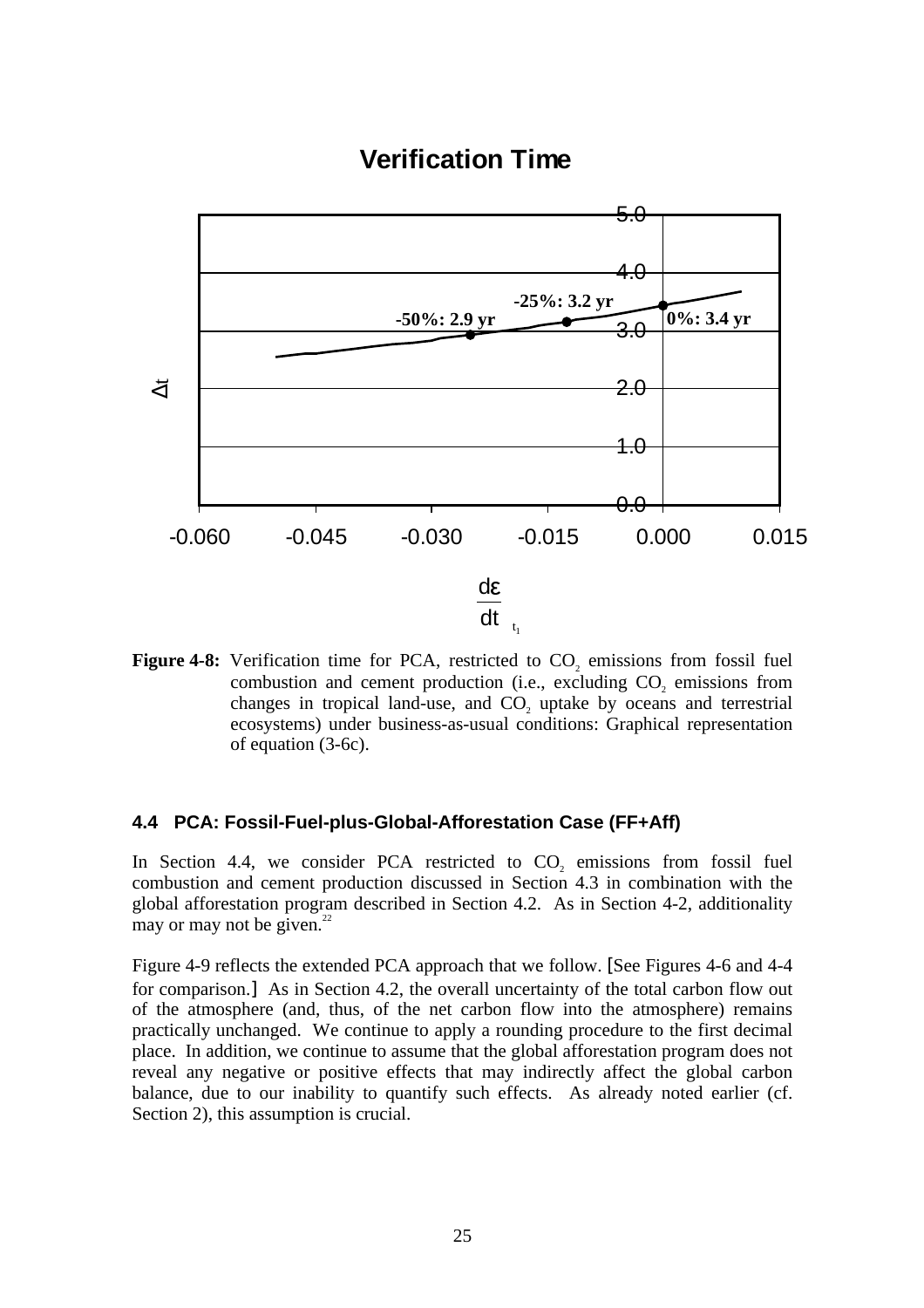To calculate the verification time underlying the FF+Aff case, we use equation (3-6) in the form

$$
\Delta t > \frac{\varepsilon_{\text{FF+Aff}}(t_1)}{dF_{\text{FF+Aff}}}\n_{t_1}\n-\n\left(\frac{d\varepsilon_{\text{FF+Aff}}}{dt}\right)_{t_1}\n\approx\n\frac{\varepsilon_{\text{FF}}(t_1)}{dF_{\text{FF}}}\n- m_{\text{Aff}}(t_1)\n-\n\left(\frac{d\varepsilon_{\text{FF+Aff}}}{dt}\right)_{t_1},
$$
\n(3-6d)

where

• 
$$
m_{\text{Aff}}(t_1) \approx 0.025 \frac{\text{GtC yr}^{-1}}{\text{yr}}
$$

describes the rate of change in the sequestration rate (as before),

• 
$$
\left| \frac{dF_{FF+Aff}}{dt} \right|_{t_1} = \left| \left( \frac{dF_{FF}}{dt} \right)_{t_1} - m_{Aff}(t_1) \right| \approx (0.146 - 0.025) \frac{Gt C yr^{-1}}{yr} = 0.121 \frac{Gt C yr^{-1}}{yr}
$$

the rate of change in  $F_{FF+Aff} (t_1)$ , the net carbon emissions into the atmosphere, and

• 
$$
\varepsilon_{\text{FF+Aff}}(t_1) \approx \varepsilon_{\text{FF}}(t_1) \approx 0.5 \text{ GtC yr}^{-1}
$$

their uncertainty.

Other specifications are as in Section 4.1.

Figure 4-10 represents equation (3-6d) graphically (the upper curve). For purposes of comparison, we also represent equation (3-6c) from Figure 4-8 (the lower curve).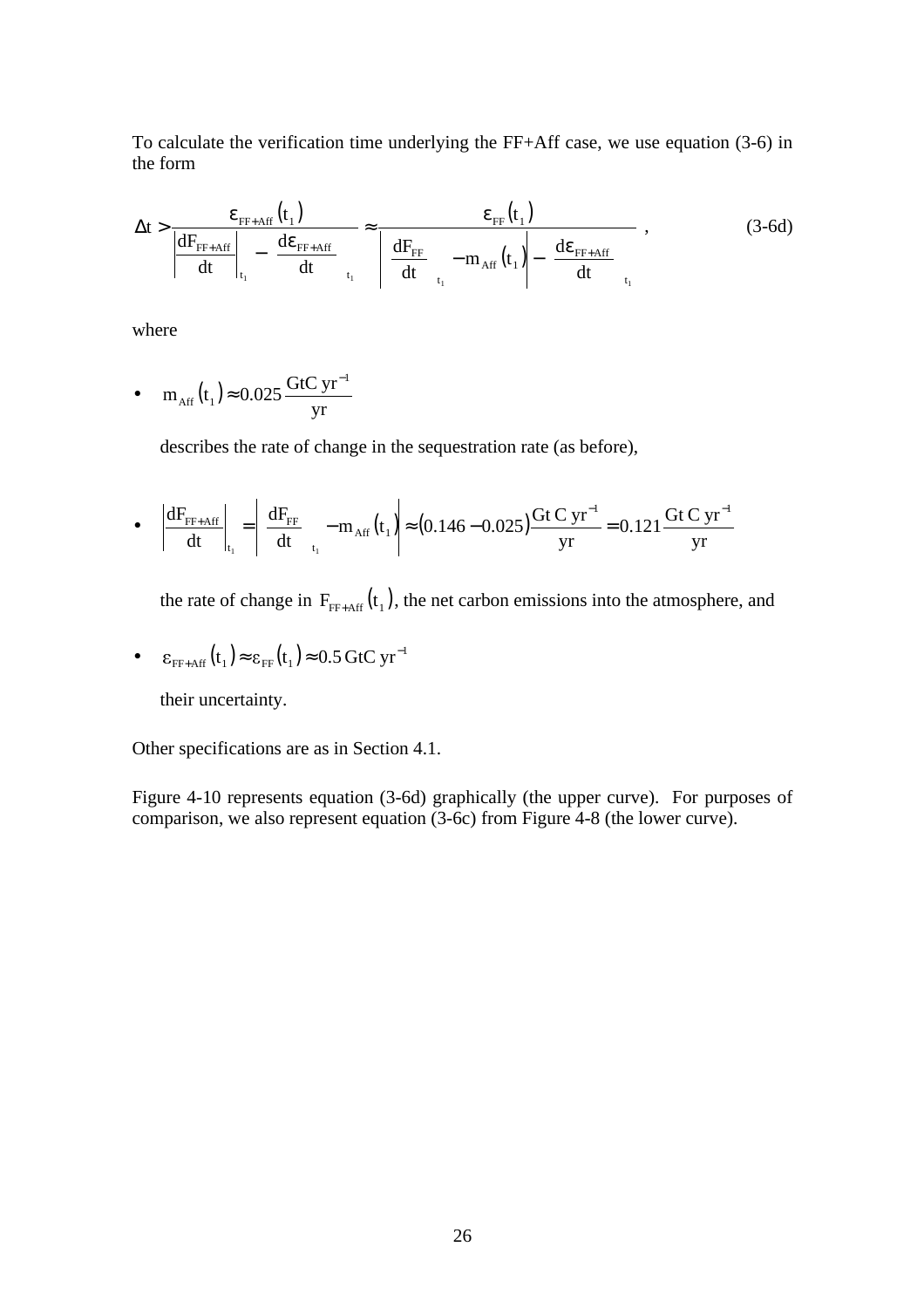

**Figure 4-9:** Average annual budget of CO<sub>2</sub> perturbations for 1980 to 1989, restricted to  $CO<sub>2</sub>$  emissions from fossil fuel combustion and cement production (business-as-usual case), as shown in Figure 4-6, and combined with Nilsson and Schopfhauser's (1995) global afforestation program, as shown in Figure 4-4. The start of the afforestation program is set at 1980 for the purposes of this study. Flows and reservoir changes are expressed in  $GtC yr^1$ .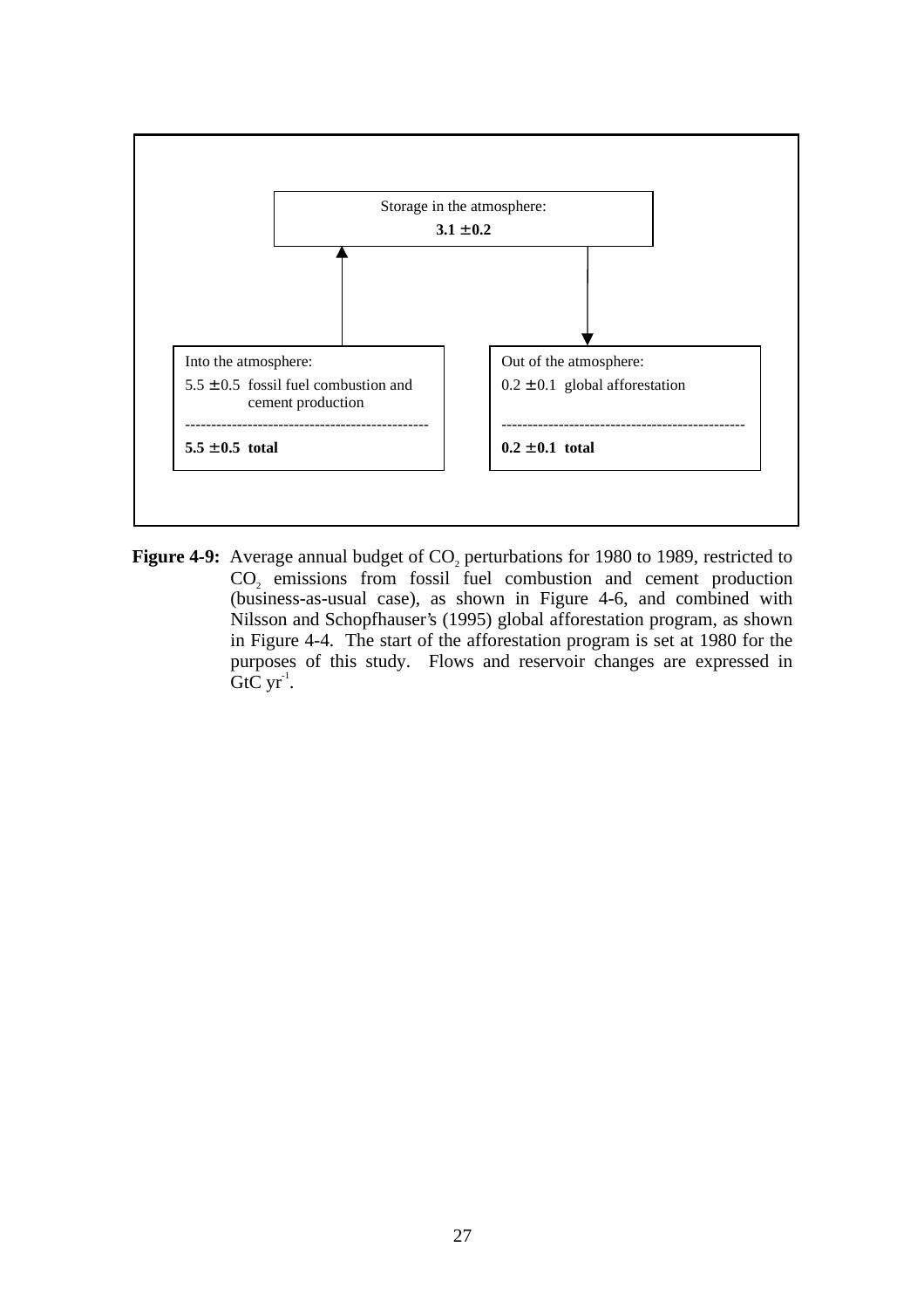# **Verification Time**



**Figure 4-10:** Verification time for PCA, restricted to  $CO<sub>2</sub>$  emissions from fossil fuel combustion and cement production, under business-as-usual conditions in combination with Nilsson and Schopfhauser's (1995) global afforestation program (upper curve): Graphical representation of equation (3-6d). For comparison, the verification time for PCA, restricted to  $CO<sub>2</sub>$  emissions from fossil fuel combustion and cement production under business-asusual conditions only, as shown in Figure 4-8, is included in the figure (lower curve).

With reference to PCA, restricted to  $CO<sub>2</sub>$  emissions from fossil fuel combustion and cement production under business-as-usual conditions and in combination with the global afforestation program, the upper curve in Figure 4-10 tells us that:

- it will still take only a short time, about 4.1 years, until partial carbon net accounting can be favorably verified if the uncertainty in  $F_{FF}$  cannot be decreased. We recall that the uncertainty in  $m_{\text{Aff}}$ , the rate of change in the sequestration rate, does not matter.
- that a decrease in the uncertainty in  $F_{FF}$  (over the next 10 years) changes the verification time only insignificantly.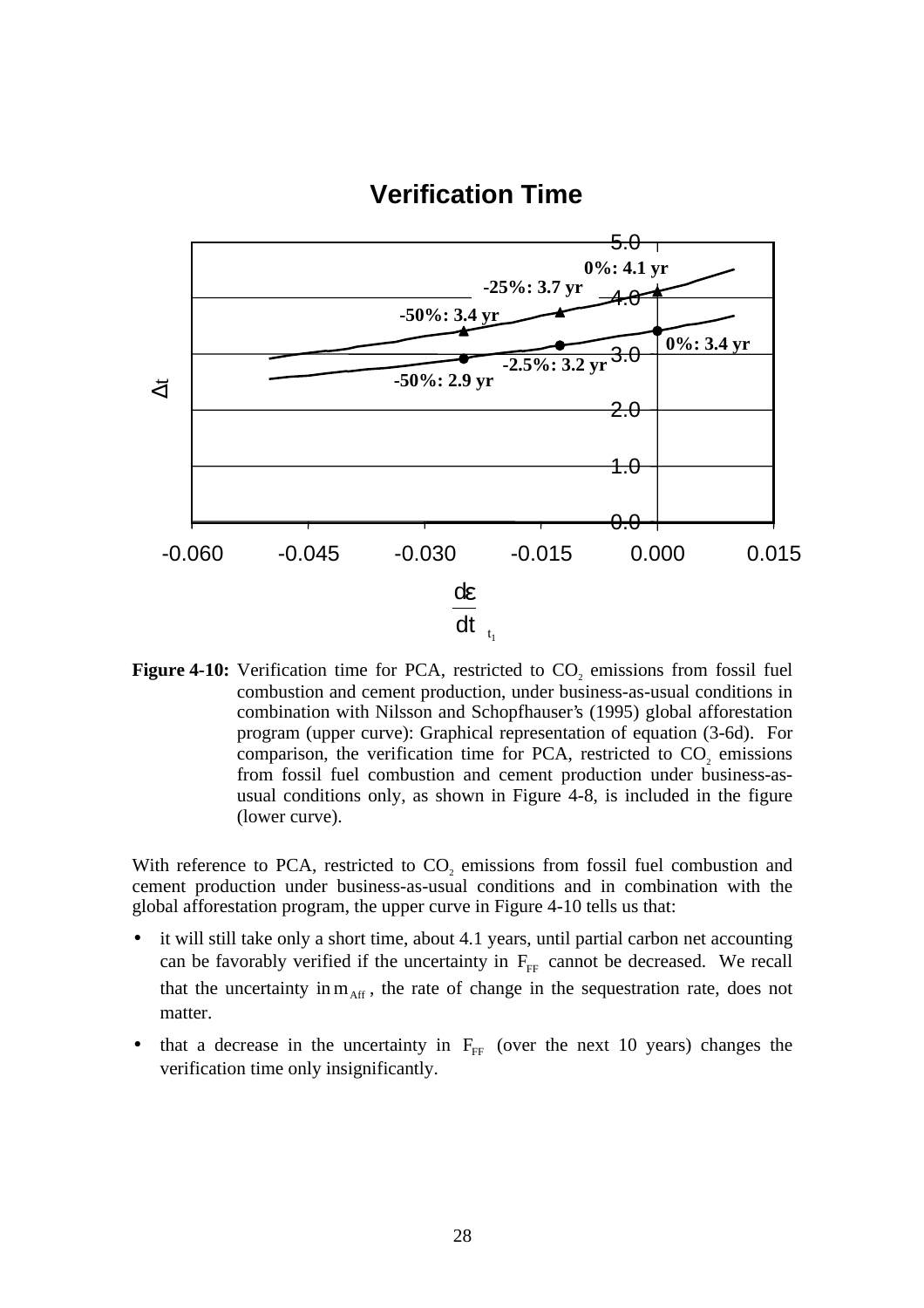# **5. Conclusions: Implications for the Kyoto Protocol**

Section 5 combines our findings of Sections 2 (discussion of land indirectly affected by human activities and the concept of additionality) and 4 (verification-time calculations) and examines the implications for the Kyoto Protocol.

Table 5-1 summarizes the problems underlying our global-scale verification time calculations in Section 4 with consideration of our findings in Section 2 with respect to the issue of land indirectly affected by human activities (in contrast to the issue of land directly impacted by human activities) and the issue of additionality. This summary leads directly to the identification of implications for the Kyoto Protocol. From this summary we conclude that PCA restricted to CO<sub>2</sub> emissions from fossil fuel combustion and cement production (FF case) represents the only 'clean' global-scale carbon accounting approach for implementing the Kyoto Protocol that does not build upon crucial assumptions and does not result in unfavorable verification conditions. This statement is also valid if the FF emissions refer to conditions other than the business-asusual conditions that we employed in Section 4.3.

From this summary, one may conclude that PCA, restricted to  $CO<sub>2</sub>$  emissions from fossil fuel combustion and cement production in combination with a global afforestation program (FF+Aff case), can also be be implemented under the Kyoto Protocol — if it can be shown that indirect human effects are negligible. (Additionality may be met by applying today's best-available expertise, i.e., by proceeding in a 'to-the-best-of-ourknowledge' fashion.) This conclusion, however, is not valid, as demonstrated in the following.

Table 5-2 translates the global-scale scientific problems identified in Table 5-1 to subglobal (e.g., national) scales. With the exception of Points 3 and 4 mentioned under the FF+Aff case (where 'Aff' serves as a substitute for any other Kyoto compliant LUCF activity), this translation works on a 1:1 basis and is straightforward. By way of contrast, Points 3 and 4 under the FF+AFF case require further discussion.

### PCA: FF+Aff Case — Point 3:

Implementing Kyoto compliant LUCF projects on sub-global scales may result in verification conditions that are unfavorable, in contrast to our global-scale results. For the purposes of illustration, let us look at equation (3-6d), which we used in connection with the afforestation program on the global scale. On sub-global scales, parameter combinations resulting from the combination of Kyoto compliant LUCF projects with FF emissions are conceivable that may let the fraction on the right side of equation (3-6d), and therefore the verification time ∆t, become very great as a consequence of a great numerator and/or a small denominator.

Therefore, the scientific challenge prior to using PCA within the framework of the Kyoto Protocol (i.e., under partial inclusion of biological sources and sinks resulting from direct human-induced land-use change and forestry activities) is to demonstrate that no country can position itself under unfavorable verification conditions by implementing Kyoto compliant LUCF projects. By doing so, these countries would gain an advantage over other countries, such as those that manage only FF emissions that can be verified favorably.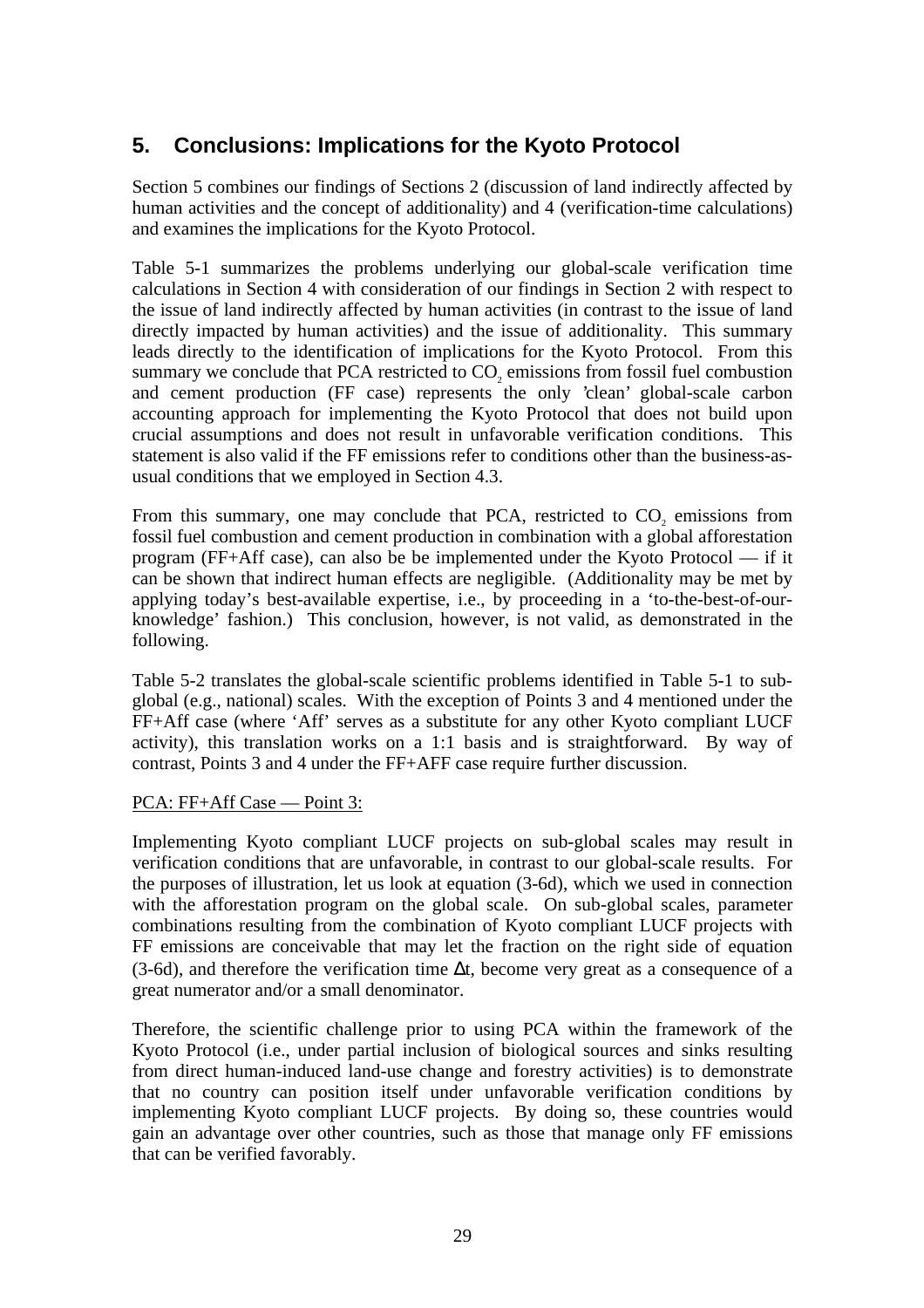**Table 5-1:** Table summarizing the problems underlying the global-scale verificationtime calculations in Section 4, in consideration of the findings in Section 2 with respect to the issue of land indirectly affected by human activities (in contrast to the issue of land directly impacted by human activities) and the issue of additionality.

| Case<br>(Referring to the<br><b>Global Scale</b> )           | <b>Section</b>    | Carbon<br><b>Accounting</b> |          | <b>Scientific Problem</b><br>(Implication)                                                                                                                                                                                                                                                                           |
|--------------------------------------------------------------|-------------------|-----------------------------|----------|----------------------------------------------------------------------------------------------------------------------------------------------------------------------------------------------------------------------------------------------------------------------------------------------------------------------|
| Business-as-Usual Case<br>(BaU)                              | 4.1               | <b>FCA</b>                  | 1.       | The verification time is not compatible<br>with the commitment periods foreseen by<br>the Kyoto Protocol.                                                                                                                                                                                                            |
| Global Afforestation<br>Case (Aff)                           | 4.2<br><b>FCA</b> |                             | 1.       | The verification time is not compatible<br>with the commitment periods foreseen by<br>the Kyoto Protocol. Implementing the<br>global afforestation program described in<br>Nilsson and Schopfhauser's (1995) results<br>in verification conditions that are<br>significantly less favorable than in the<br>BaU case. |
|                                                              |                   |                             | 2.       | Indirect (negative or positive) effects of<br>the global afforestation program on the full<br>carbon balance are disregarded.                                                                                                                                                                                        |
|                                                              |                   |                             | 3.       | Additionality may or may not be given.                                                                                                                                                                                                                                                                               |
| Fossil Fuel Case (FF)                                        | 4.3               | <b>PCA</b>                  |          |                                                                                                                                                                                                                                                                                                                      |
| Fossil-Fuel-plus-<br><b>Afforestation Case</b><br>$(FF+Aff)$ | 4.4               | <b>PCA</b>                  | 1.<br>2. | Indirect (negative or positive) effects of<br>the global afforestation program on the<br>underlying full carbon balance are<br>disregarded.<br>Additionality may or may not be given.                                                                                                                                |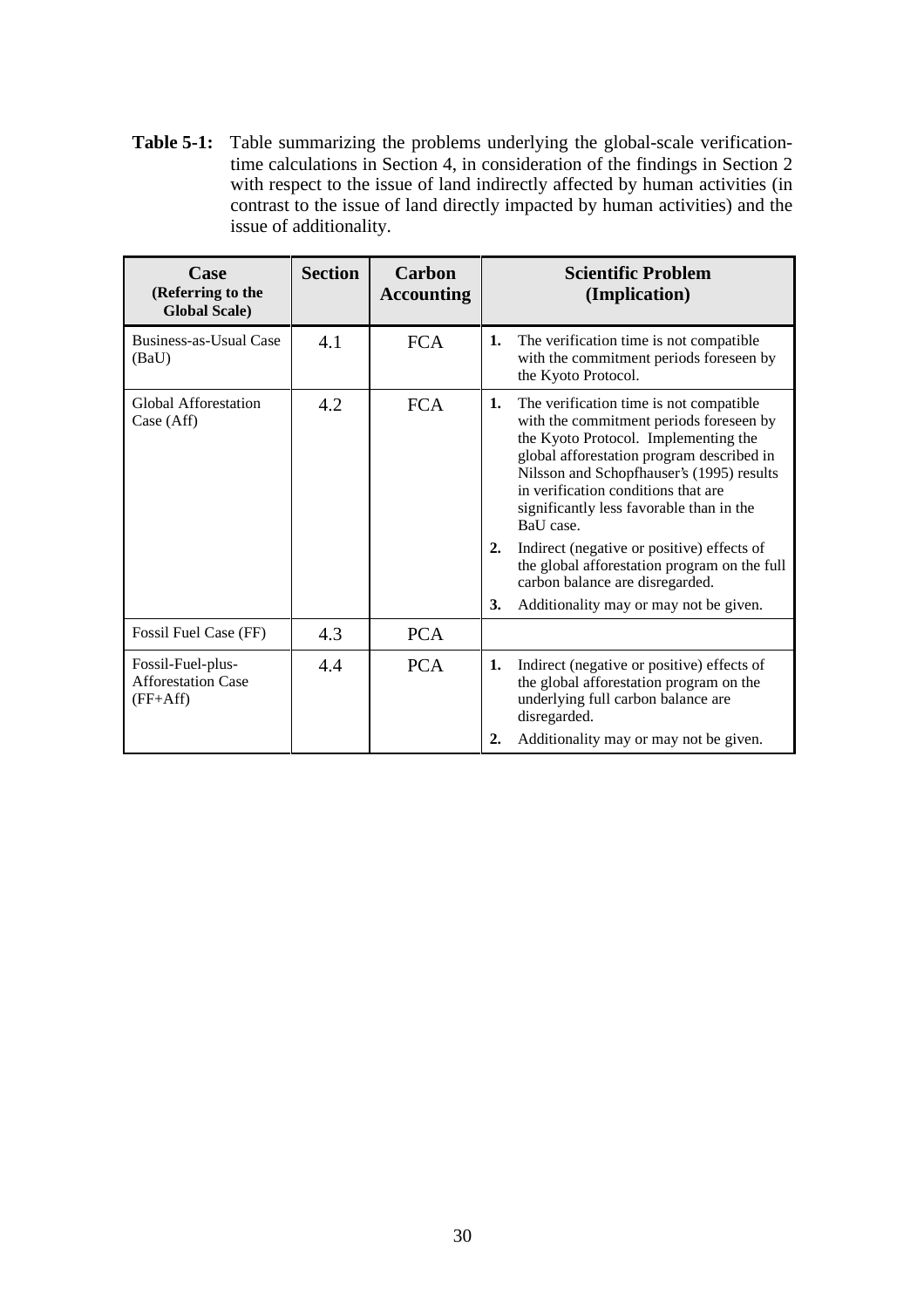**Table 5-2:** Table following up Table 5-1: Translation of global-scale scientific problems (implications) to sub-global (e.g., national) scales.

| Case<br>(Referring to Sub-<br>global Scales)                                                                       | <b>Carbon</b><br><b>Accounting</b> | <b>Scientific Problem/Underlying Assumption</b><br>(Implication)                                                                                                                                                                                         |  |
|--------------------------------------------------------------------------------------------------------------------|------------------------------------|----------------------------------------------------------------------------------------------------------------------------------------------------------------------------------------------------------------------------------------------------------|--|
| <b>Business-as-Usual Case</b><br>(BaU)                                                                             | <b>FCA</b>                         | The verification time may not be compatible with the<br>1.<br>commitment periods foreseen by the Kyoto Protocol.                                                                                                                                         |  |
|                                                                                                                    |                                    | Example: Austria (Jonas et al., 1998; Jonas et al.,<br>1999)                                                                                                                                                                                             |  |
| <b>Afforestation Case</b><br>(Aff)<br>(where 'Aff' serves as a<br>substitute for any other<br>Kyoto compliant LUCF | <b>FCA</b>                         | The verification time may not be compatible with the<br>1.<br>commitment periods foreseen by the Kyoto Protocol.<br>Implementing Kyoto compliant LUCF projects may<br>result in verification conditions that are less favorable<br>than in the BaU case. |  |
| activity)                                                                                                          |                                    | 2.<br>Indirect (negative or positive) effects of the Kyoto<br>compliant LUCF activities on the full carbon balance<br>are negligible.                                                                                                                    |  |
|                                                                                                                    |                                    | [Assumption: This can be proven.]                                                                                                                                                                                                                        |  |
|                                                                                                                    |                                    | 3.<br>Additionality need not be met.                                                                                                                                                                                                                     |  |
|                                                                                                                    |                                    | [Assumption: Additionality may be met by applying<br>today's best-available expertise.]                                                                                                                                                                  |  |
| Fossil Fuel Case (FF)                                                                                              | <b>PCA</b>                         |                                                                                                                                                                                                                                                          |  |
| (where 'FF' refers also<br>to conditions other than<br>BaU conditions)                                             |                                    |                                                                                                                                                                                                                                                          |  |
| Fossil-Fuel-plus-<br><b>Afforestation Case</b><br>$(FF+Aff)$                                                       | <b>PCA</b>                         | Indirect (negative or positive) effects of the Kyoto<br>1.<br>compliant LUCF activities on the underlying full<br>carbon balance are negligible.                                                                                                         |  |
| (where 'Aff' serves as a<br>substitute for any other                                                               |                                    | [Assumption: This can be proven.]                                                                                                                                                                                                                        |  |
| Kyoto compliant LUCF                                                                                               |                                    | 2.<br>Additionality need not be met.                                                                                                                                                                                                                     |  |
| activity)                                                                                                          |                                    | [Assumption: Additionality may be met by applying]<br>today's best-available expertise.]                                                                                                                                                                 |  |
|                                                                                                                    |                                    | 3.<br>Implementing Kyoto compliant LUCF projects may<br>result in verification conditions that are unfavorable.                                                                                                                                          |  |
|                                                                                                                    |                                    | Implementing Kyoto compliant projects on sub-global<br>4.<br>levels impedes FCA on large spatial scales.                                                                                                                                                 |  |

The counter-argument that unfavorable verification conditions may also be possible in the absence of Kyoto compliant LUCF activities (i.e., under the FF case) is not valid. In contrast to the case  $\frac{dP}{dr} \approx 0$ dt  $\frac{dF_{FF}}{dr} \approx 0$  [cf. equation (3-6c)], the case  $\frac{dF_{FF+Aff}}{dr} \approx 0$ dt  $\frac{dF_{\text{FF+Aff}}}{dt} \approx 0$  [cf. equation (3-6d)] reveals weaknesses that may be significant: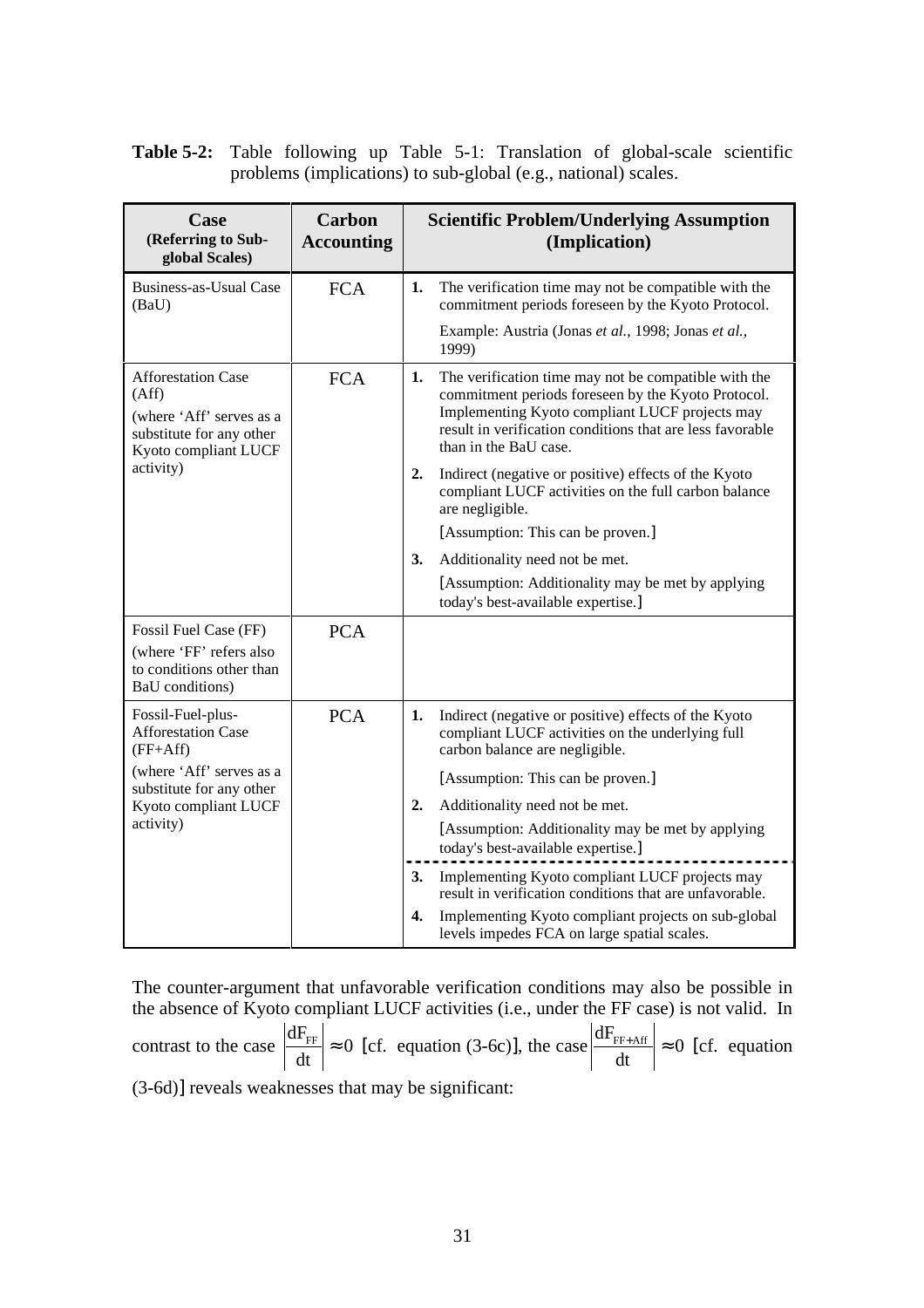- $\epsilon_{FF}$ , the uncertainty in  $F_{FF}$ , is smaller than  $\epsilon_{FF+Aff}$ , the uncertainty in  $F_{FF+Aff}$ . That is, the uncertainty band surrounding  $F_{FF}$  is not as wide as the uncertainty band surrounding  $F_{\text{FF+Aff}}$ . Or,
- if  $\varepsilon$ <sub>FF</sub> is not yet sufficiently small, it can be made small (i.e.,  $\left| \frac{d\mathbf{C}_{\text{FF}}}{dt} \right|$  $\bigg)$  $\frac{d\varepsilon_{\text{FF}}}{dt}$ l ( dε dt  $\frac{d\varepsilon_{FF}}{dt}$  approaching zero) within a period of time that is compatible with the commitment periods foreseen by the Kyoto Protocol, while this is not as easily possible with  $\varepsilon_{FF+Aff}$ ; and
- changing  $\frac{dP}{dr} \approx 0$ dt  $\frac{dF_{FF}}{dt} \approx 0$  to  $\frac{dF_{FF}}{dt} < 0$ dt  $\frac{dF_{FF}}{dr}$  < 0 can be realized more easily than changing 0 dt  $\frac{dF_{FF+Aff}}{dt} \approx 0$  to  $\frac{dF_{FF+Aff}}{dt} < 0$ dt  $\frac{\mathrm{d}F_{\mathrm{FF+Aff}}}{\mathrm{d}F} < 0 \, .$

#### PCA: FF+Aff Case — Point 4:

Implementing Kyoto compliant projects on sub-global scales would impede FCA research at large spatial scales. For the purposes of illustration, it is sufficient to compare the PCA-based cases 'FF' and 'FF+Aff' (lower and upper curve, respectively, in Figure 4-10) and the FCA-based cases 'BaU' and 'Aff' (lower and upper curve, respectively, in Figure 4-5) on the global scale. Under PCA, the verification time for some 'mean' country (or, equivalently, the sum of all countries including those that implemented the global afforestation program nationally in the form of Kyoto compliant projects), is insignificantly greater than the verification time for the FF case alone (as seen in Figure 4-10). This is not so under FCA. The verification time for a global afforestation program is significantly greater than the verification time for the businessas-usual case (as seen in Figure 4-5). Flux based FCA on large spatial scales (such as on a continental or hemispheric scale), as a tool for validating sub-global Kyoto compliant carbon reporting, would be more difficult if Kyoto compliant LUCF projects were implemented. This is due to the extremely long verification times involved in FCA. Today's primary FCA-related research objectives, i.e., the global-scale quantification of carbon sources and sinks and their combination in a closed budget, as well as the understanding how the budget changes with time as a function of natural and anthropogenic perturbations, will become more difficult endeavors. In essence, FCAbased carbon accounting research would be impeded.

The counter-argument that under FCA on large spatial scales one can make use of the much smaller uncertainty that refers to "storage in the atmosphere" in Figure 4-1 (see also Footnote 17) is only partly valid. FCA-based carbon research requires global and sub-global verification. As discussed in Footnote 17, sub-global FCA requires fluxbased accounting. The small uncertainty referring to "storage in the atmosphere" is associated with stock-based accounting. Only at the fully global scale may this smaller uncertainty be used, since stock based atmospheric carbon accounting can only be applied to the entire globe. In this sense, global FCA is an exceptional case.

Based on our findings, we conclude that: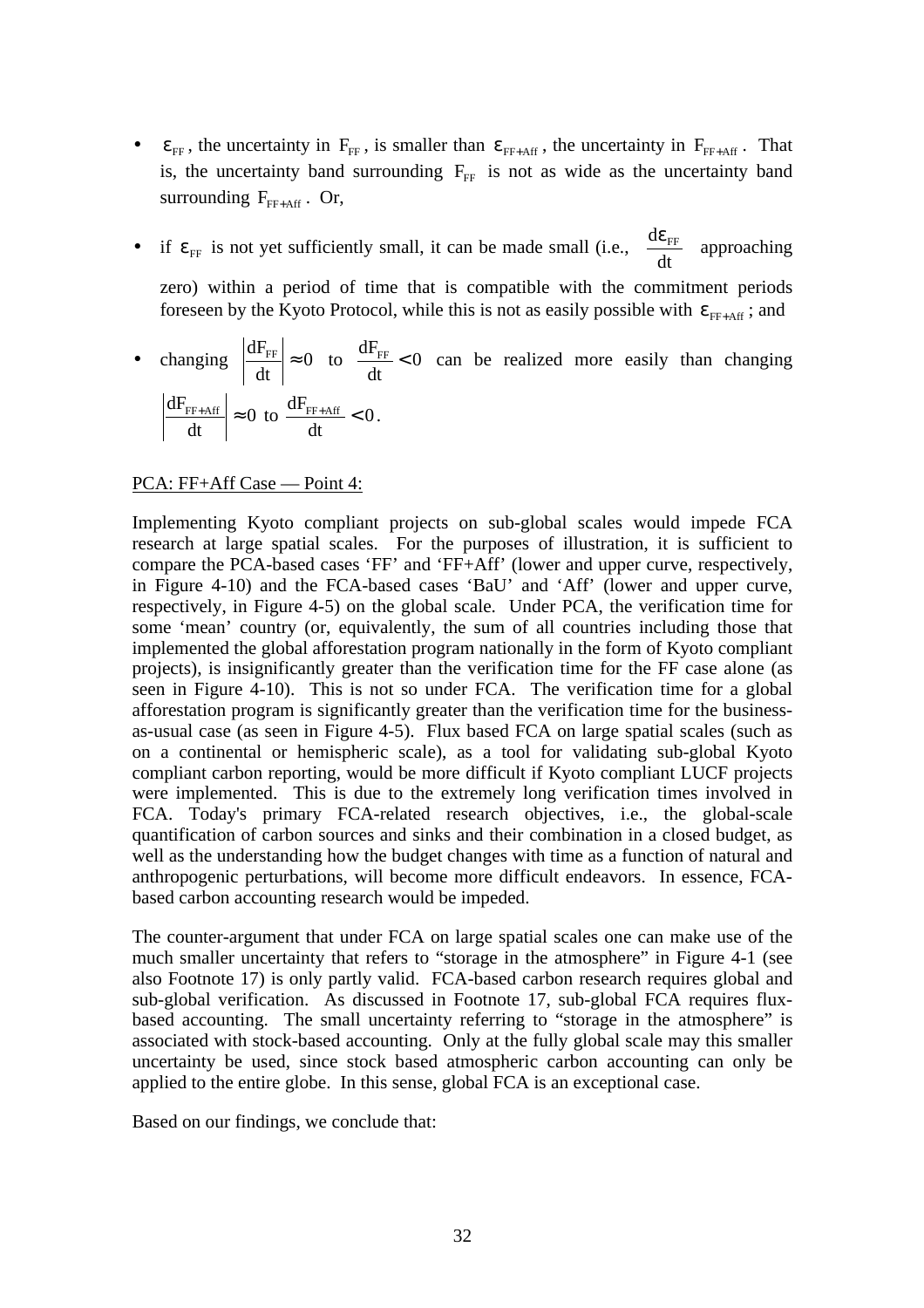- PCA, restricted to  $CO<sub>2</sub>$  emissions from fossil fuel combustion and cement production (FF case), represents the only 'clean' scale-independent carbon accounting approach for implementing the Kyoto Protocol that does not build upon crucial assumptions. It is also characterized by the most feasible verification conditions.
- In the case that the Kyoto Protocol is based on PCA under partial inclusion of biological sources and sinks, countries may position themselves under unfavorable verification conditions by implementing Kyoto compliant LUCF projects. By doing so, these countries would gain an advantage over other countries, which manage, for example, only FF emissions that can be verified favorably.
- In the case that the Kyoto Protocol is based on PCA under partial inclusion of biological sources and sinks, FCA-based carbon research is impeded. Flux based FCA on large spatial scales, as a tool for validating sub-global Kyoto compliant carbon reporting, would be more difficult if Kyoto compliant LUCF projects were implemented.

In light of these conclusions, we recommend to use PCA restricted to CO<sub>2</sub> emissions from fossil fuel combustion and cement production (FF case) as the Kyoto eligible carbon accounting approach and to disqualify all LUCF activities for carbon emission reduction purposes under the Kyoto Protocol. Biological sources and sinks, resulting from direct human induced LUCF activities, need to be treated outside the Protocol ideally within a globally harmonized environmental protection context — under verification conditions that are appropriate for these activities. The present global increase in the FF emissions must be stopped and turned around without carbonaccounting (not disregarding) LUCF measures. Combining a FF-emissions-only Kyoto Protocol with a 'biological source-sink protocol' will face, in principle, more favorable conditions if FF emissions decline and the addition of LUCF activities decreases the verification time.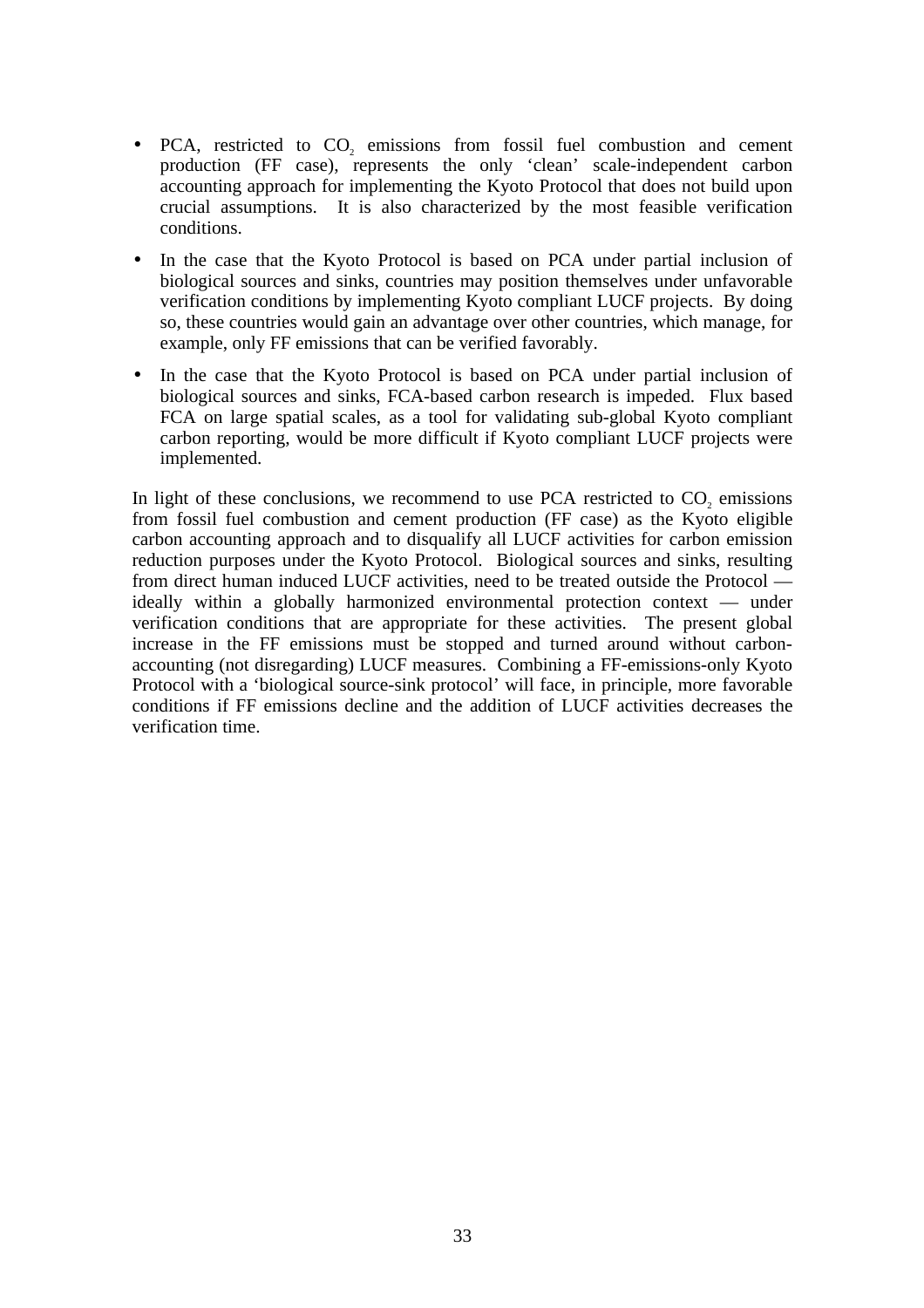### **References**

- Boden, T.A., R.J. Sepanski and F.W. Stoss, 1991: *Trends '91: A Compendium of Data on Global Change.* Oak Ridge National Laboratory, ORNL/CDIAC-46.
- Bolin, B., 1998: The Kyoto Negotiations On Climate Change: A Science Perspective. *Science*, **279**, 330–331.
- Conway, T.J., P. Tans, L.S. Waterman, K.W. Thoning, D.R. Buanerkitzis, K.A. Maserie and N. Zhang, 1994: Evidence for Interannual Variability of the Carbon Cycle from NOAA/CMDL Global Air Sampling Network. *J. Geophys. Res.*, **99D**(22), 831–855.
- Globalview-CO<sub>2</sub>, 1999: NOAA CMDL Monthly Mean Carbon Dioxide. National Oceanic and Atmospheric Administration (NOAA), Climate Monitoring and Diagnostics Laboratory (CMDL), Boulder, Colorado, USA; available on the Internet: http://www.cmdl.noaa.gov/ccgg/figures/co2obs.gif.
- Heimann, M., C. Weber, J.C. Duinker, A. Körtzinger, L. Mintrop, N. Buchmann, E.-D. Schulze, M. Hein, A. Bondeau, W. Cramer, M. Lindner and G. Esser, 1999: *Natürliche Senken und Quellen des atmosphärischen Kohlendioxids: Stand des Wissens und Optionen des Handelns.* Report No. 287, Max Planck Institute for Meteorology, Hamburg, Germany.
- IISD, 1999: A Brief History of the FCCC and the Kyoto Protocol. *Earth Negotiations Bulletin*, **12**(111), 1–2.
- IPCC, 1995: Climate Change 1994. Radiative Forcing of Climate Change and An Evaluation of the IPCC IS92 Emission Scenarios. Reports of Working Groups I and III of the Intergovernmental Panel on Climate Change. Houghton, J.T., L.G. Meira Filho, J. Bruce, H. Lee, B.A. Callander, E. Haites, N. Harris and K. Maskell (eds.), Cambridge University Press, Cambridge, UK.
- IPCC, 1996a: Climate Change 1995. The Science of Climate Change. Contribution of Working Group I to the Second Assessment Report of the Intergovernmental Panel on Climate Change. Houghton, J.T., L.G. Meira Filho, B.A. Callander, N. Harris, A. Kattenberg and K. Maskell (eds.), Cambridge University Press, Cambridge, UK.
- IPCC, 1997a, b, c: Revised 1996 IPCC Guidelines for National Greenhouse Gas Inventories. Volume 1: Greenhouse Gas Inventory Reporting Instructions; Volume 2: Greenhouse Gas Inventory Workbook; Volume 3: Greenhouse Gas Inventory Reference Manual. IPCC/OECD/IEA, Intergovernmental Panel on Climate Change (IPCC) WG I Technical Support Unit, Bracknell, UK.
- Jonas, M., B. Mayr, S. Schidler, M. Sotoudeh and H.M. Knoflacher, 1998: Land-use Change and Forestry in Austria: A Scientific Assessment of Austria's Carbon Balance in Light of Article 3 of the Kyoto Protocol. Interim Report, IR-98-028, International Institute for Applied Systems Analysis, Laxenburg, Austria; available on the Internet: http://www.iiasa.ac.at.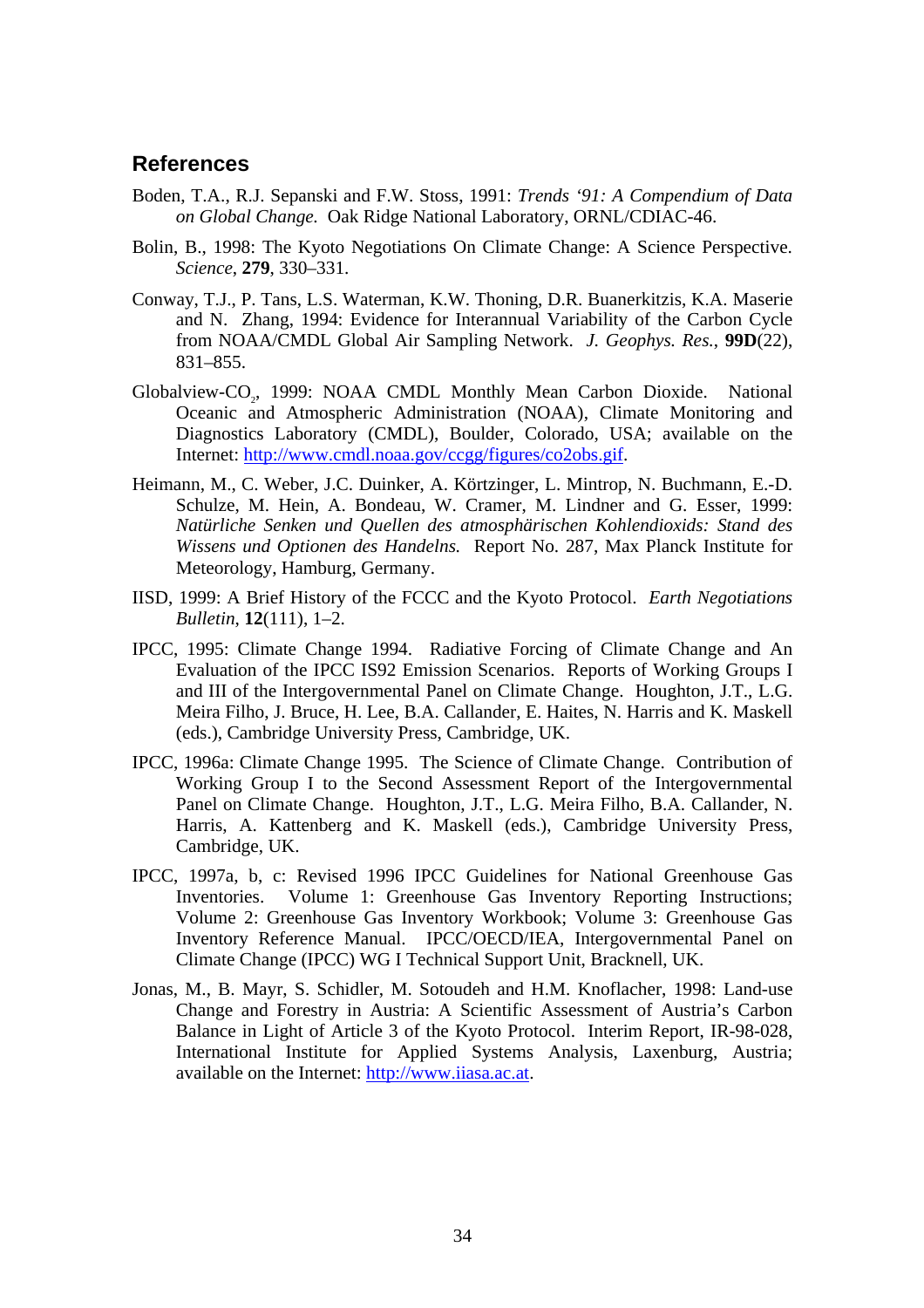- Jonas, M., S. Nilsson, A. Shvidenko, V. Stolbovoi, M. Gluck, M. Obersteiner and A. Öskog, 1999: *Full Carbon Accounting and the Kyoto Protocol: A Systems-Analytical View.* Interim Report, IR-99-025, International Institute for Applied Systems Analysis, Laxenburg, Austria; available on the Internet: http://www.iiasa.ac.at.
- Marland, G., T.A. Boden, R.J. Andres, A.L. Brenkert and C. Johnston, 1999: Global, Regional, and National CO<sub>2</sub> Emissions. In: *Trends: A Compendium of Data on Global Change.* Carbon Dioxide Information Analysis Center, Oak Ridge National Laboratory, Oak Ridge, Tenn., USA.
- Nilsson, S. and W. Schopfhauser, 1995: The Carbon-sequestration Potential of a Global Afforestation Program. *Climatic Change*, **30**, 267–293.
- Nilsson, S., *et al.*, 1999: *The Russian Carbon Budget and Implications for the Kyoto Protocol.* Interim Report, IR-99-061, International Institute for Applied Systems Analysis, Laxenburg, Austria. (Forthcoming)
- SBI, 1997: National Communications: Communications from Parties Included in Annex I to the Convention. First Compilation and Synthesis of Second Communications from Annex I Parties. Document FCCC/SBI/1997/19; available on the Internet: http://www.unfccc.de/.
- SBSTA, 1998a: *Report of the Subsidiary Body for Scientific and Technological Advice on Its Eighth Session.* Document FCCC/SBSTA/1998/6; available on the Internet: http://www.unfccc.de/.
- SBSTA, 1998b: *Methodological Issues: Issues Related to Land-Use Change and Forestry. Note by the Secretariat.* Document FCCC/SBSTA/1998/INF.1; available on the Internet: http://www.unfccc.de/.
- SBSTA, 1998c: Other Matters: Approaches to Resolving Methodological Issues Related to National Communications from Annex I Parties. Additional Submissions by Parties. Note by the Secretariat. Document FCCC/SBSTA/1998/MISC.6; available on the Internet: http://www.unfccc.de/.
- SBSTA, 1998d: Other Matters: Approaches to Resolving Methodological Issues Related to National Communications from Annex I Parties. Additional Submissions by Parties. Note by the Secretariat. Addendum. Document FCCC/SBSTA/1998/MISC.6/Add.1; available on the Internet: http://www.unfccc.de/.
- SBSTA, 1998e: Other Matters: Approaches to Resolving Methodological Issues Related to National Communications from Annex I Parties. Additional Submissions by Parties. Note by the Secretariat. Addendum. Document FCCC/SBSTA/1998/MISC.6/Add.2; available on the Internet: http://www.unfccc.de/.
- Schlamadinger, B. and G. Marland, 1998: The Kyoto Protocol: Provisions and Unresolved Issues Relevant to Land-use Change and Forestry. *Environmental Science and Policy*, **1**, 313–327.
- Schneider, S.H., 1998: Kyoto Protocol: The Unfinished Agenda. An editorial essay. *Climatic Change*, **39**(1), 1–21.
- Sedjo, R.A., 1998: Harvesting the Benefits of Carbon "Sinks". *Resources*, **133**, 10–13.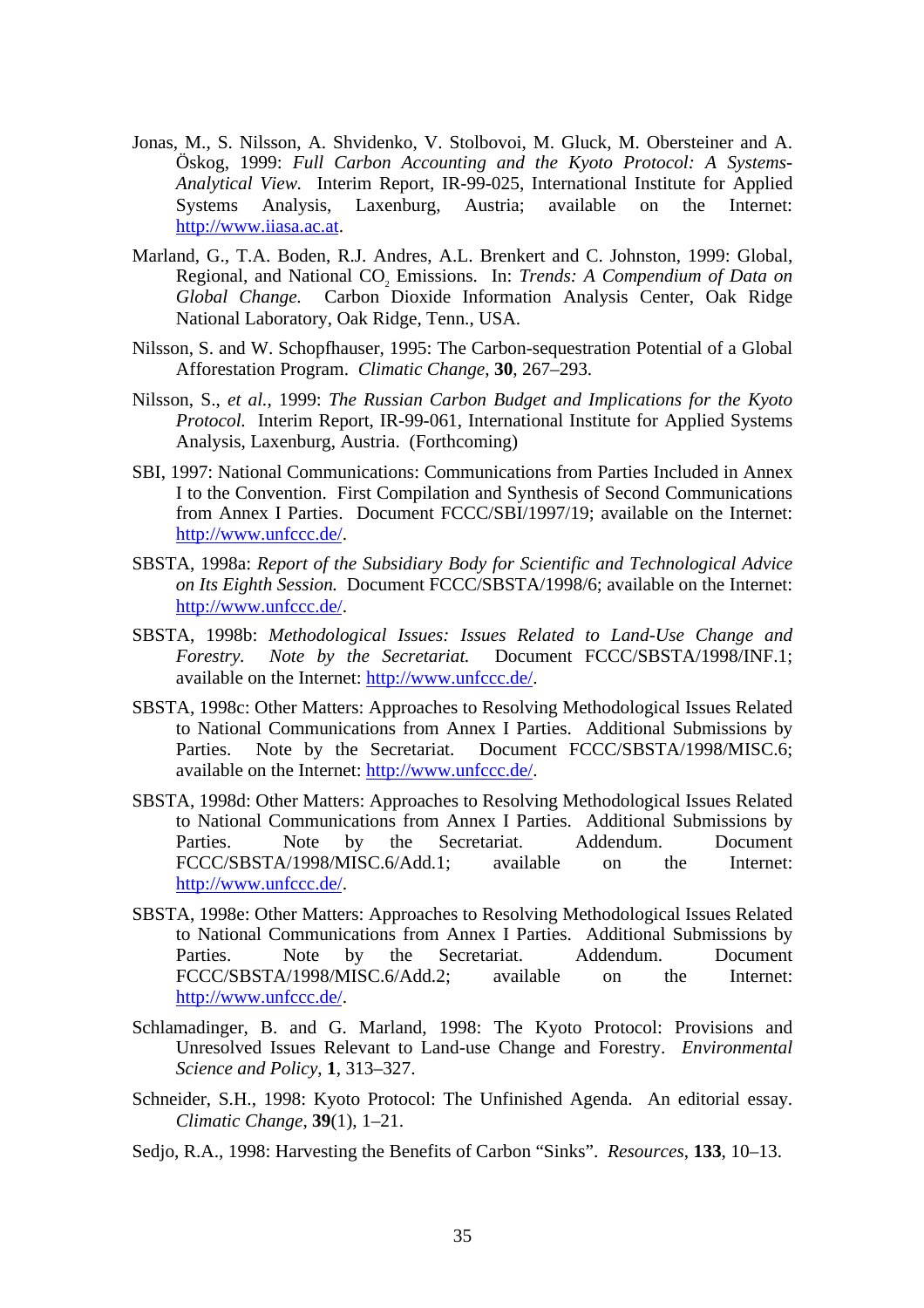- Sedjo, R.A., B. Sohngen and P. Jagger, 1998: *Carbon Sinks in the Post-Kyoto World: Part II.* Feature, Weathervane, Resources for the Future; available on the Internet: http://www.weathervane.rff.org/archives/index.html.
- Steffen, W., I. Noble, J. Canadell, *et al.*, 1998: The Terrestrial Carbon Cycle: Implications for the Kyoto Protocol. *Science*, **280**, 1393–1394.
- Tans, P.P. and D.W.R. Wallace, 1999: Carbon Cycle Research after Kyoto. *Tellus*, **51B**, 562–571.
- UNFCCC, 1992: *United Nations Framework Convention on Climate Change.* Available on the Internet: http://www.unfccc.de/.
- UNFCCC, 1998: *Report of the Conference of the Parties on Its Third Session, Held at Kyoto From 1 to 11 December 1997. Addendum.* Document FCCC/CP/1997/7/Add.1; available on the Internet: http://www.unfccc.de/.
- UNFCCC, 1999: The Convention and the Protocol. Updated information made available by the Secretariat of the United Nations Convention on Climate Change on the Internet: http://www.unfccc.de/resource/convkp.html.
- Vine, E., J. Sathaye and W. Makundi, 1999: Guidelines for the Monitoring, Evaluation, Reporting, Verification, and Certification of Forestry Projects for Climate Change Mitigation. LBNL-41877, Lawrence Berkeley National Laboratory, Berkeley, USA.
- WBGU, 1998: The Accounting of Biological Sinks and Sources Under the Kyoto Protocol: A Step Forwards or Backwards for Global Environmental Protection? Special Report 1998, German Advisory Council on Global Change (WBGU), Bremerhaven, Germany.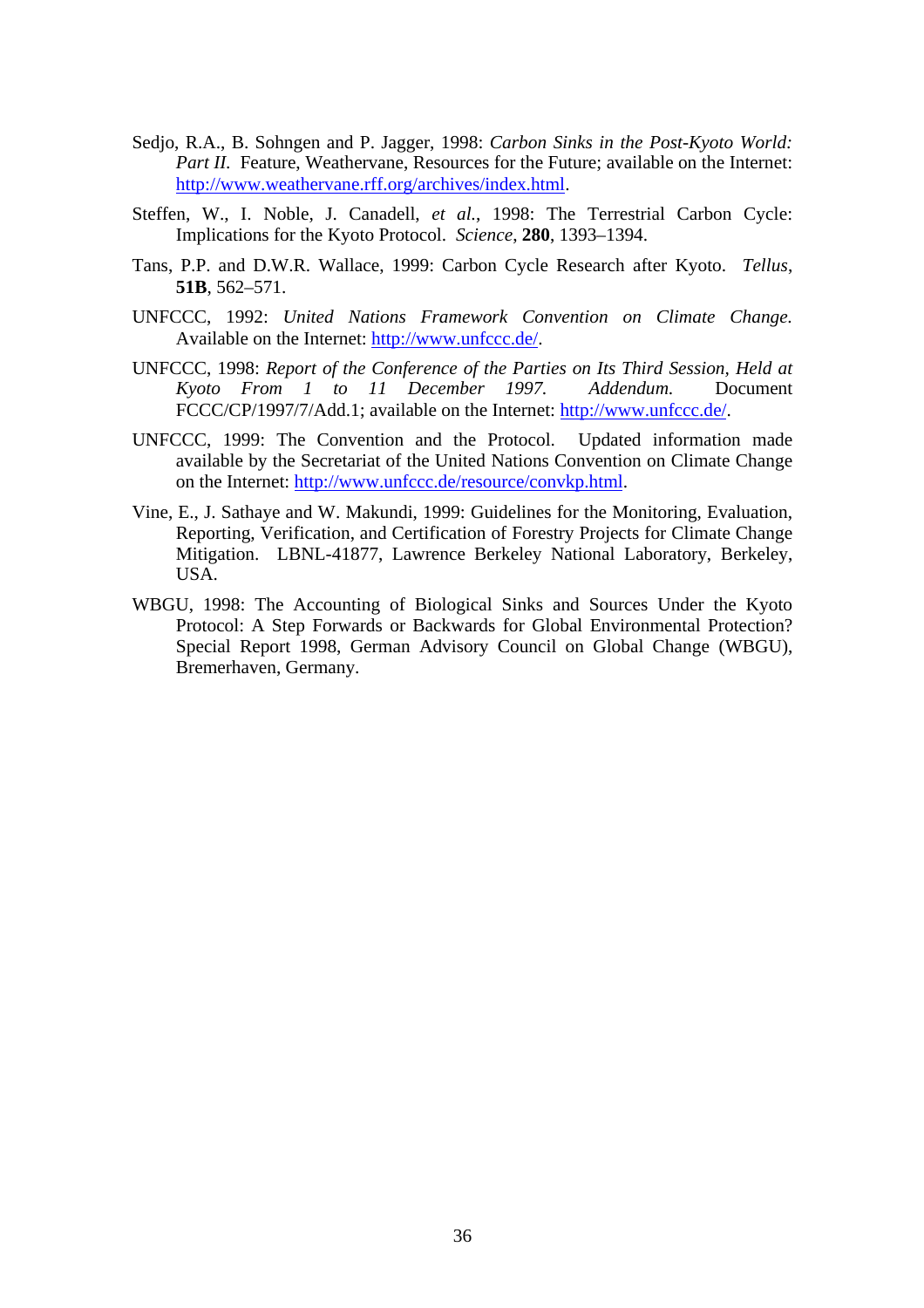# **Appendices**

### **Appendix I**

The following definition of FCA is based on that presented in Jonas *et al.* (1999):

FCA follows — in a consistent fashion — the full carbon-system concept. FCA is a full carbon budget that encompasses and integrates all (carbon-related) components of all terrestrial ecosystems and is applied continuously in time (past, presence, future). It is assumed that the components can be described by adopting the concept of pools (also termed reservoirs or stocks) and fluxes (also termed flows) to capture their functioning. The carbon pools may be directly human-impacted or indirectly human-affected, and internally or externally linked by the exchange of carbon (as well as other matter and energy). [See also Steffen *et al.* (1998) and Nilsson *et al.* (1999).]

### **Appendix II:**

Articles 3.3, 3.4, 6.1(b), and 12.5(c) of the Kyoto Protocol (UNFCCC, 1998) are given below:

- **Article 3.3** *The net changes in greenhouse gas emissions by sources and removals by sinks resulting from direct human-induced land-use change and forestry activities, limited to afforestation, reforestation and deforestation since 1990, measured as verifiable changes in carbon stocks in each commitment period, shall be used to meet the commitments under this Article of each Party included in Annex I. The greenhouse gas emissions by sources and removals by sinks associated with those activities shall be reported in a transparent and verifiable manner and reviewed in accordance with Articles 7 and 8.*
- **Article 3.4** *Prior to the first session of the Conference of the Parties serving as the meeting of the Parties to this Protocol, each Party included in Annex I shall provide, for consideration by the Subsidiary Body for Scientific and Technological Advice, data to establish its level of carbon stocks in 1990 and to enable an estimate to be made of its changes in carbon stocks in subsequent years. The Conference of the Parties serving as the meeting of the Parties to this Protocol shall, at its first session or as soon as practicable thereafter, decide upon modalities, rules and guidelines as to how, and which, additional human-induced activities related to changes in greenhouse gas emissions by sources and removals by sinks in the agricultural soils and the land-use change and forestry categories shall be added to, or subtracted from, the assigned amounts for Parties included in Annex I, taking into account uncertainties, transparency in reporting, verifiability, the methodological work of the Intergovernmental Panel on Climate Change, the advice provided by the Subsidiary Body for Scientific and Technological Advice in accordance with Article 5 and the decisions of the Conference of the Parties. Such a decision shall apply in*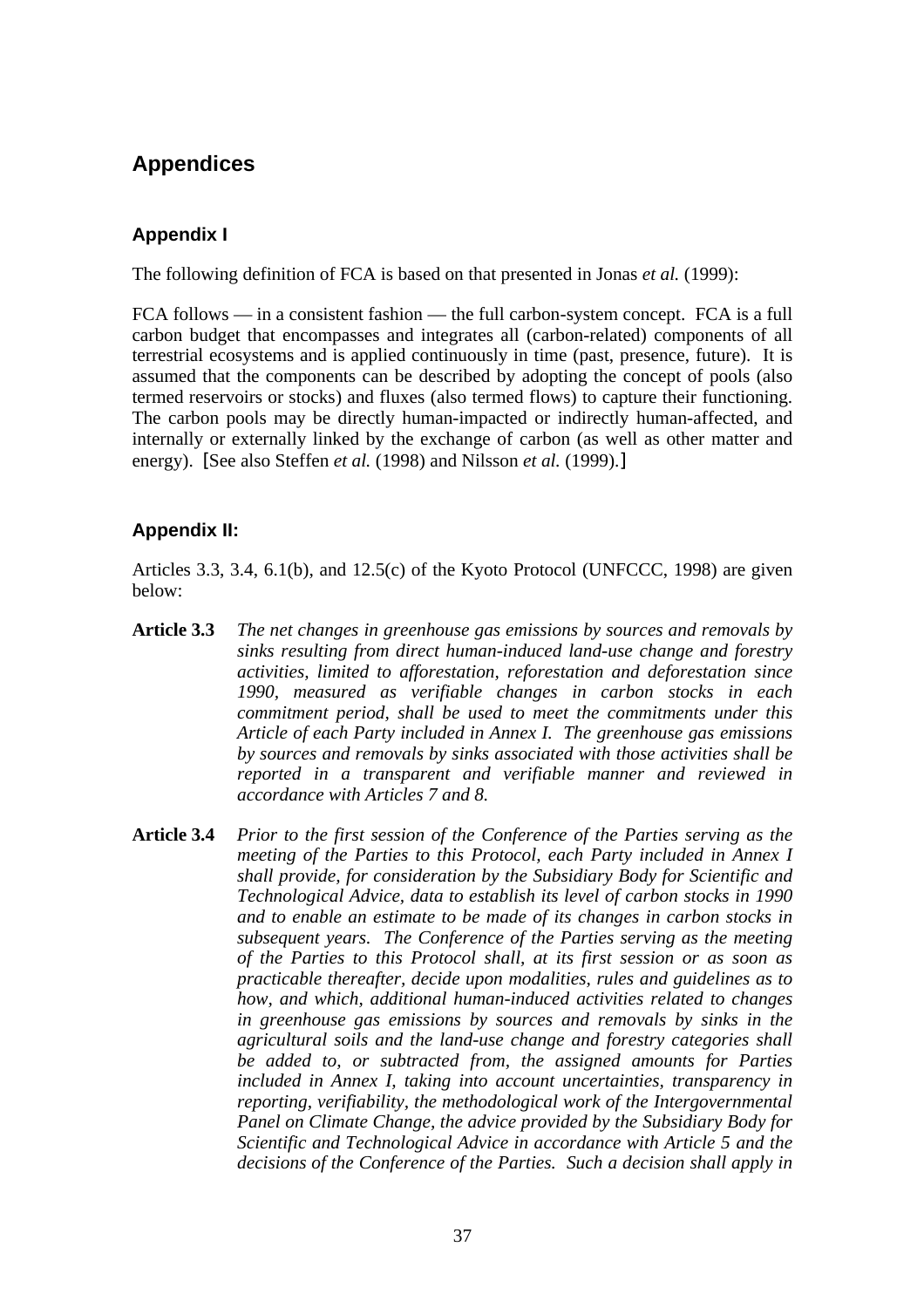*the second and subsequent commitment periods. A Party may choose to apply such a decision on these additional human-induced activities for its first commitment period, provided that these activities have taken place since 1990.*

- **Article 6.1** *For the purpose of meeting its commitments under Article 3, any Party included in Annex I may transfer to, or acquire from, any other such Party emission reduction units resulting from projects aimed at reducing anthropogenic emissions by sources or enhancing anthropogenic removals by sinks of greenhouse gases in any sector of the economy, provided that:*
	- *. . .*

*(b) Any such project provides a reduction in emissions by sources, or an enhancement of removals by sinks, that is additional to any that would otherwise occur;*

 *. . .*

**Article 12.5** *Emission reductions resulting from each project activity shall be certified by operational entities to be designated by the Conference of the Parties serving as the meeting of the Parties to this Protocol, on the basis of:*

> *(c) Reductions in emissions that are additional to any that would occur in the absence of the certified project activity.*

*. . .*

*. . .*

### **Appendix III**

In this appendix we describe how to generalize our linear-averaging approach of Section 3 and improve its applicability in terms of space and time. It must be realized, however, that there are several ways to handle the intricate (according to our knowledge still unresolved) problem of matching spatial and temporal resolution scales appropriately in quantitative terms in global change (including climate change and carbon cycle) research. These include, among others, the use of expert knowledge and probabilisticbased approaches.

The generalization that we describe here continues to make use of averages but involves the application of approximations higher than first order to project changes in net carbon emissions (while we continue to project changes in our knowledge of the underlying uncertainties in a first-order, i.e., linear, fashion for reasons of data availability). Hence, in the case of a second-order approximation for projected changes in net carbon emissions:

$$
F_{\text{net}}(t_2) - F_{\text{net}}(t_1) > \varepsilon(t_2)
$$
\n(AIII-1)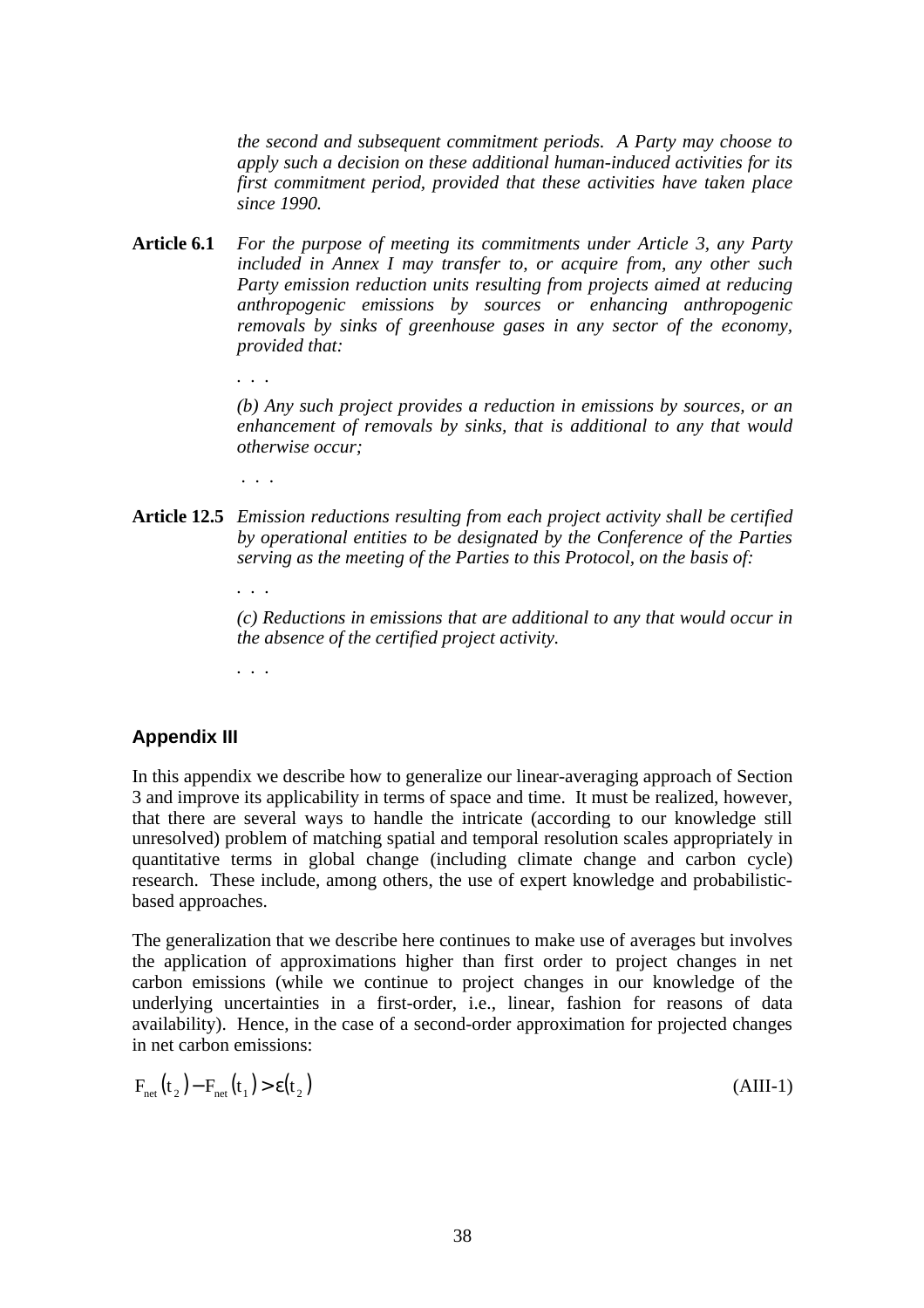$$
\Rightarrow \left(\frac{dF_{\text{net}}}{dt}\right)_{t_1} \Delta t + \frac{1}{2} \left(\frac{d^2 F}{dt^2}\right)_{t_1} \Delta t^2 > \epsilon(t_1) + \left(\frac{d\epsilon}{dt}\right)_{t_1} \Delta t \quad . \tag{AIII-2}
$$

The verification time is given by

$$
\Delta t > \frac{b_1 - a_1}{a_2} + \sqrt{\left(\frac{b_1 - a_1}{a_2}\right)^2 + 2\frac{b_0}{a_2}},
$$
\n(AIII-3)

where the coefficients  $a_i$  (i = 1, 2) and  $b_j$  (j = 0, 1) are given in Table AIII-1.

**Table AIII-1:** Coefficients  $a_i$  ( $i = 1, 2$ ) and  $b_j$  ( $j = 0, 1$ ) to equation (AIII-3).

| $a_i$                                                  | $\mathbf{b}_{i}$                                   | Unit                        | <b>Equation No.</b>     |
|--------------------------------------------------------|----------------------------------------------------|-----------------------------|-------------------------|
| not required                                           | $b_0 = \varepsilon(t_1)$                           | $GtCyr^{-1}$                | $(AIII-4)$              |
| $a_1 = \left(\frac{dF_{\text{net}}}{dt}\right)_{t_1}$  | $b_1 = \left(\frac{d\varepsilon}{dt}\right)_{t_1}$ | $GtCyr^{-1}$<br>yr          | $(AIII-5)$ , $(AIII-6)$ |
| $a_2 = \left(\frac{d^2 F_{\text{net}}}{dt^2}\right)^2$ | $\cdots$                                           | $\frac{GtCyr^{-1}}{(yr)^2}$ | $(AIII-7)$              |
|                                                        | $\cdots$                                           | $\cdot$ .                   |                         |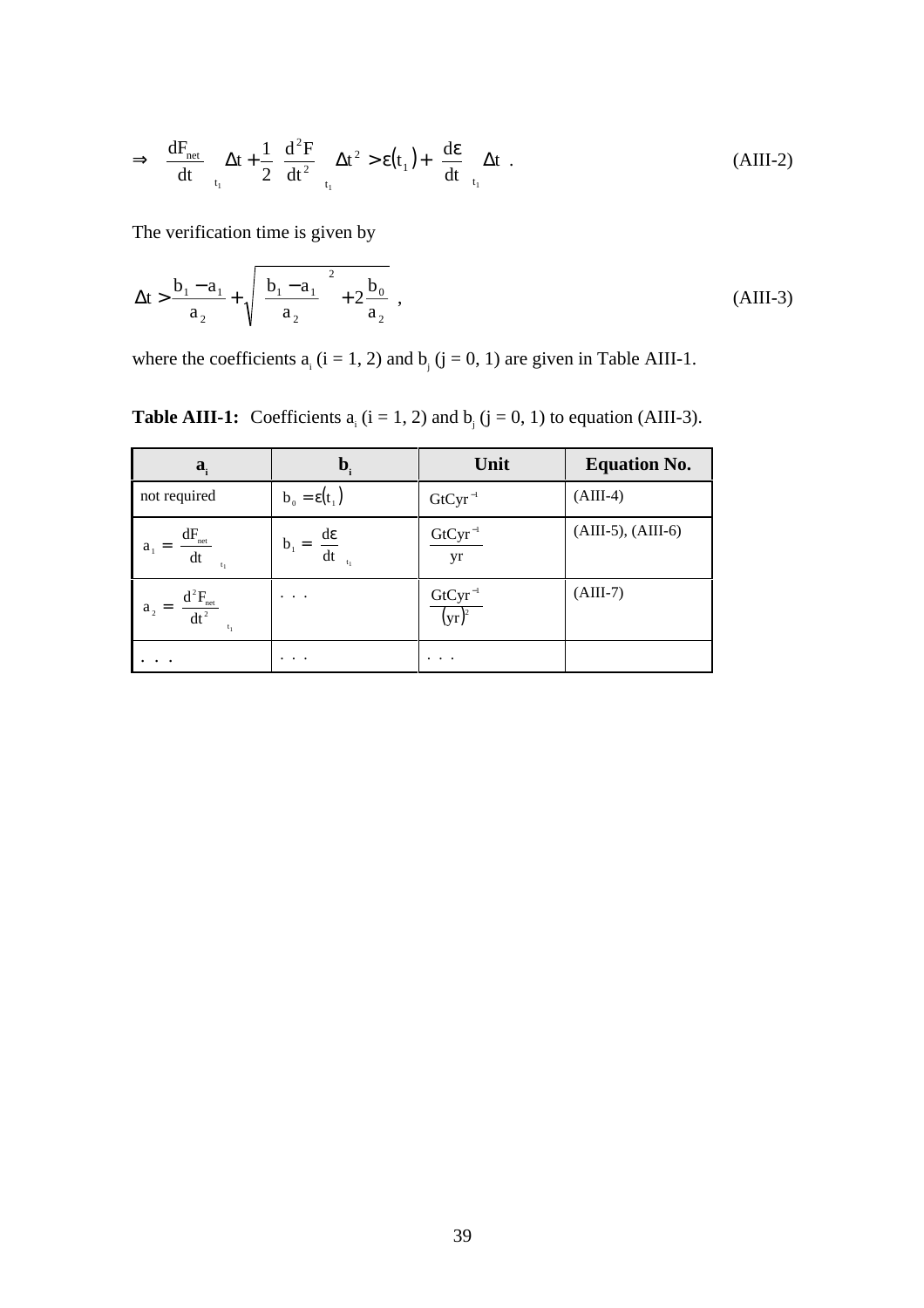#### **Appendix IV**





**Figure AIV-1:** Growth rate of CO<sub>2</sub> concentrations since 1958 in ppmv  $yr<sup>-1</sup>$  at the Mauna Loa, Hawaii station. The high growth rates of the late 1980s, the low growth rates of the early 1990s, and the recent upturn in the growth rate are all apparent. The smoothed curve shows the same data but filtered to suppress variations on time scales less than approximately 10 years. (Sources: C.D. Keeling and T.P. Worf, Scripps Institute of Oceanography, and P. Tans, NOAA CMDL. The Keeling and NOAA results are in close agreement. The Mauna Loa Observatory is operated by the NOAA.)

Source: IPCC (1996a).

Note that we make use of the Mauna Loa data here, for the following two reasons: 1) The data have already been processed according to our needs; 2) we did not find other sources for data on globally averaged CO<sub>2</sub> concentration growth rates that had been processed similarly. The alternative of using Mauna Loa data, however, can be assumed to be sufficiently accurate for our first-order calculations presented in this study, since we are interested only in the temporally  $(\geq)$  decadally) averaged CO<sub>2</sub>. concentration growth rates; they agree sufficiently well across latitudes. See, for example, IPCC  $(1995, p. 43, Figure 1.4)$  or Globalview-CO<sub>2</sub>  $(1999)$ .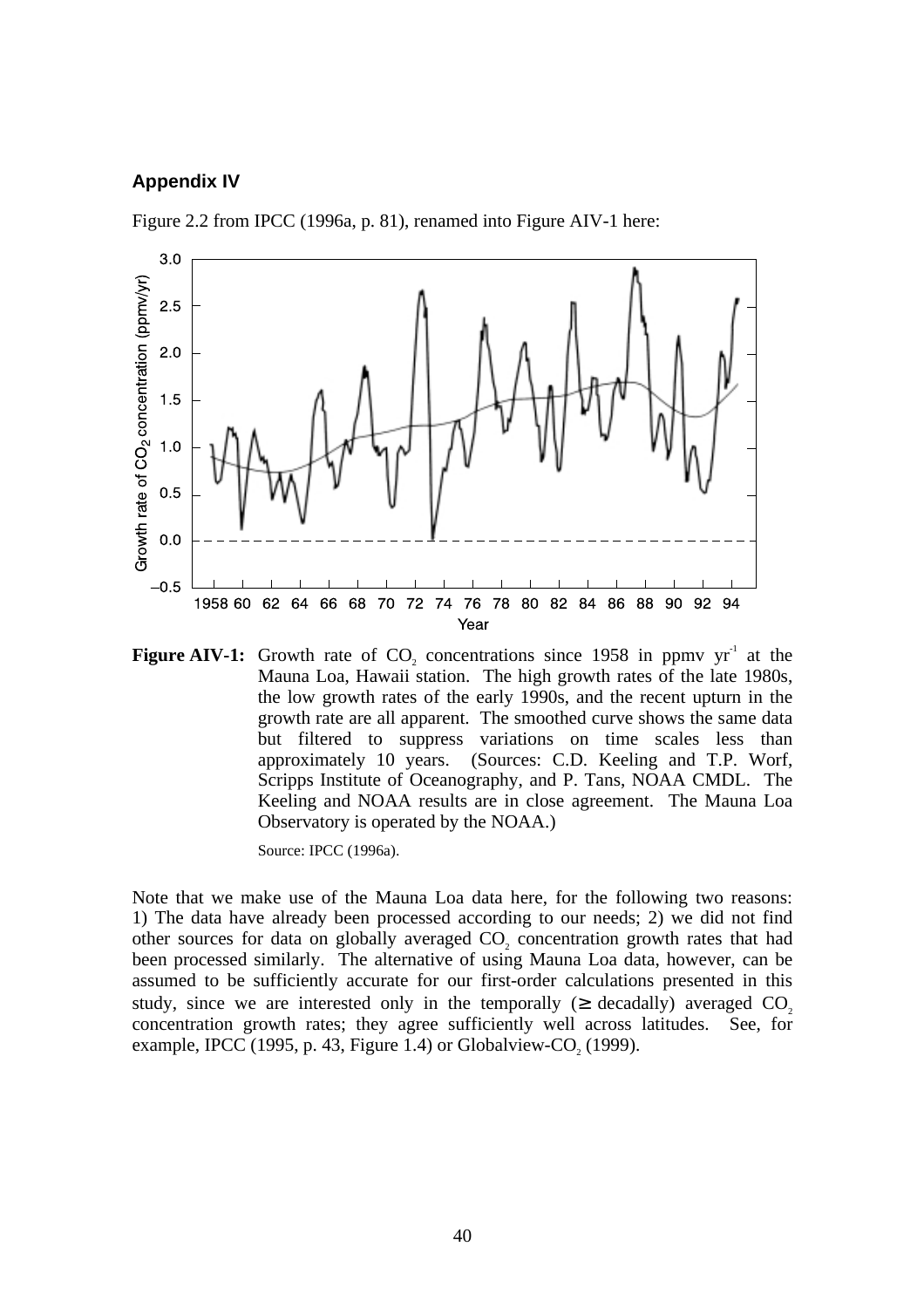### **Notes**

-

<sup>1</sup> As of 14 June 1999, the Convention had received 179 instruments of ratification and, as of 27 August 1999, 84 Parties have signed the Kyoto Protocol (UNFCCC, 1999).

<sup>2</sup> The issue of compliance, however, is under discussion. A Joint Working Group on Compliance (JWG), formed by the Subsidiary Body for Implementation (SBI) and the Subsidiary Body on Scientific and Technological Advice (SBSTA), discusses issues such as identification of compliance-related elements, including gaps and suitable forums to address them; design of a compliance system; and consequences of noncompliance (IISD, 1999).

<sup>3</sup> The COP/MOP will take decisions on the issue of commitment periods after the first commitment period (2008-2012) at its first session (UNFCCC, 1998). It is appropriate to state, however, that the 'current thinking' of policy makers as well as scientists is short-term rather than long-term. In other words, the current thinking is in terms of continuous or close-to-continuous commitment periods [see, e.g., Decision 1/CP.3 in UNFCCC (1998); Steffen *et al.* (1998); WBGU (1998)].

<sup>4</sup> There are indirect human effects (e.g.,  $CO_2$  and nitrogen fertilization), which are global in scale. Therefore, we do not identify 'natural land' as a separate category.

<sup>5</sup> Article 3.4 refers simply to 'human-induced activities' rather than to 'directly humaninduced activities' as in Article 3.3. For the following two reasons, however, we interpret 'human-induced' as 'directly human-induced' in the context of Article 3.4: 1) Article 3.4 follows up Article 3.3; and 2) the human-induced activities are specified by 'related to changes in greenhouse gas emissions by sources and removals by sinks in the agricultural soils and the land-use change and forestry categories'.

 $6$  Articles 3.3, 3.4, 6.1(b) and 12.5(c) of the Kyoto Protocol are given in Appendix II.

<sup>7</sup> The Kyoto Protocol mentions only the term 'base year' (in its Articles 3.5, 3.7, 3.8 and Annex B).

<sup>8</sup> For reasons of completeness, we note that in the context of the Kyoto Protocol three different reference standards for carbon emissions are presently discussed by the scientific community: 1) 1990-baselines for carbon emissions from the energy-industry sector as well as other sources; 2) in essence, 2008-baselines for net emissions from Kyoto-compliant activities falling under Article 3.3 (and most likely under Article 3.4); and 3) post-implementation baseline scenarios for net emissions from Kyoto-compliant activities falling under Articles 6 and 12. Here we do not comment on the scientific need or usefulness in complying with different reference standards. In addition, we do not comment on how reference standards are derived in practice.

<sup>9</sup> Many similar examples can be given. They are not at all far-fetched. The greater the commitment of country X to reduce emissions and the more expensive to do this by introducing appropriate measures in the energy-industry sector, the greater the incentive to implement short-term Kyoto-compliant projects with maximal potential for carbonsequestration per unit of time.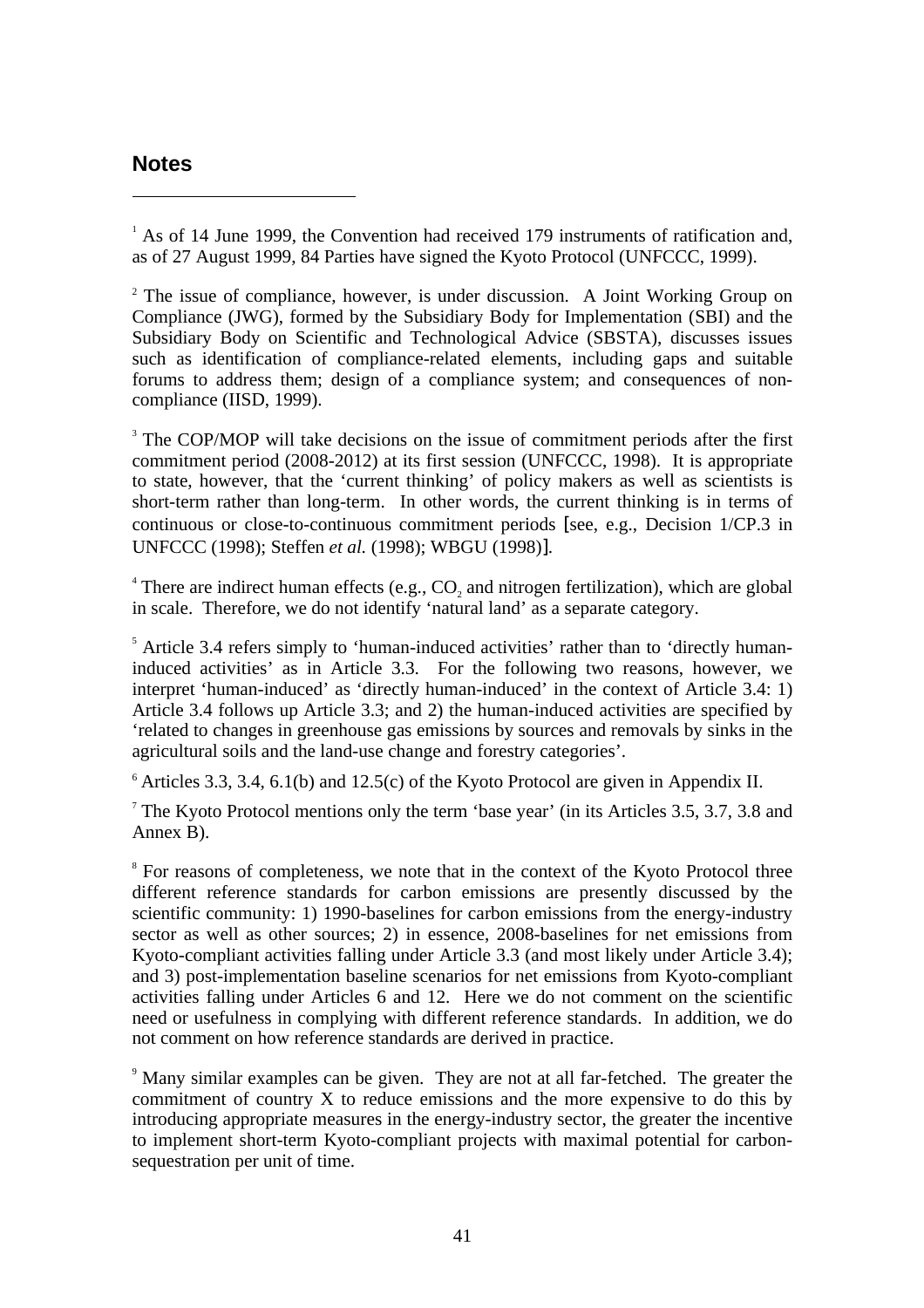$10<sup>10</sup>$  A thorough investigation on the extent to which the Kyoto Protocol creates incentives running counter to the objectives of the other Rio conventions (Biodiversity Convention, Desertification Convention), and on the extent to which other negotiation processes (e.g., the International Forum on Forests) have been considered, has not yet been done. In fact, it must be realized that this problem is part of a more general problem. The coordination of global environmental protection is inadequate. The objectives and catalogues of measures set up by the individual conventions and other international agreements need to be harmonized more rigorously (WBGU, 1998).

-

 $11$  In referring to statistics, consideration should be given to the fact that there are only a very limited number of independent measurement (including modeling) methods available to derive carbon-related data sets (Jonas *et al.*, 1999).

<sup>12</sup> The verification time  $\Delta t$  is reported correctly in 'greater than . . . (number of) years'.

<sup>13</sup> The IPCC (1997a, Annex 1), however, cautions against the use of this rule, if the individual uncertainties become too great (e.g., if they are greater than 60%, presupposing that the individual ranges of the underlying data are regarded as estimates of the 95% confidence interval).

 $14$  In order to minimize the use of indices, we neglect the index 'net' from now on and replace it by an index that refers to the case under investigation (i.e., the BaU case here).

<sup>15</sup> We used Figure 2.2 in IPCC (1996a, p. 81) because of its slightly better graphical resolution for linear regression purposes. From this figure we could reproduce a mean CO<sub>2</sub> concentration growth rate of 1.57 ppmv yr<sup>-1</sup> for 1980 to 1989, in slight contrast to  $1.53$  ppmv yr<sup>-1</sup> reported by the IPCC (1995). Here we made use, however, only of the change in the 1980-89 growth rate of CO<sub>2</sub> concentration  $\approx 0.0184$  (ppmv yr<sup>-1</sup>) / yr = 0.184 (ppmv  $yr^{-1}$ ) / (10 yr) ], which we took from our linear regression and which we assumed to be sufficiently well reproduced (i.e., only a parallel shift).

<sup>16</sup> The globally averaged  $CO<sub>2</sub>$  concentration, as determined through analysis of NOAA/CMDL data (Boden *et al.*, 1991; Conway *et al.*, 1994), increased by 1.53 ± 0.1 ppmv  $yr<sup>-1</sup>$  over the period from 1980 to 1989. This corresponds to an annual average rate of change in atmospheric carbon of  $3.2 \pm 0.2$  GtC yr<sup>1</sup>.

 $17$  It is this greater combined uncertainty, derived from the addition of the uncertainties in individual fluxes into and out of the atmosphere, which must be applied to sub-global scales. The smaller uncertainty — referring to "storage in the atmosphere" in Figure 4-1 — is exceptional in the sense that it not available to us on sub-global scales, since there is no such thing as sub-global atmospheres that belong to individual countries or regions. In drawing conclusions on sub-global scales, we must therefore proceed with this greater combined uncertainty.